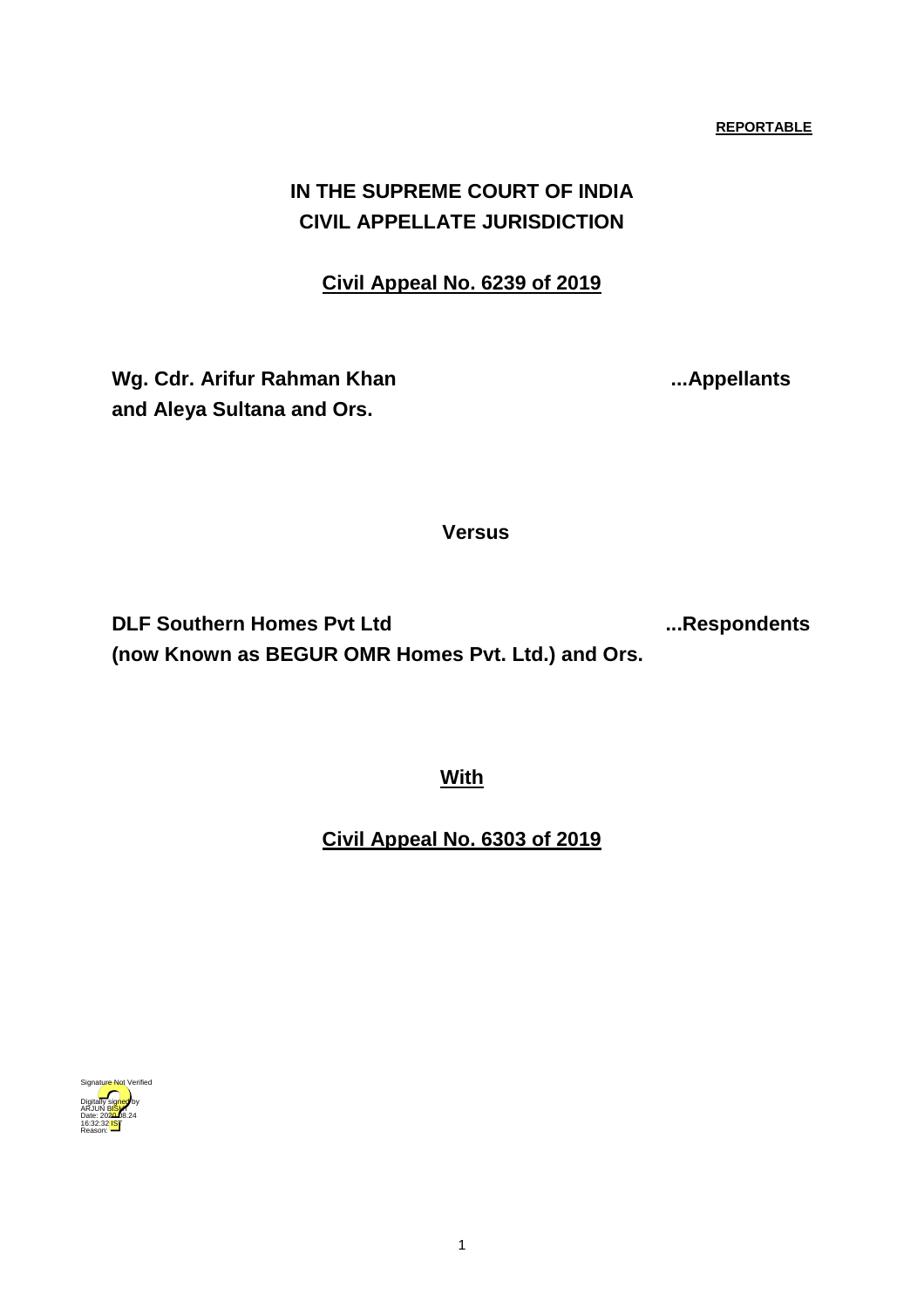## **J U D G M E N T**

## **Dr. Dhananjaya Y. Chandrachud, J**

1 The National Consumer Disputes Redressal Commission<sup>1</sup> dismissed a consumer complaint filed by 339 flat buyers, accepting the defence of DLF Southern Homes Pvt. Ltd. and Annabel Builders and Developers Pvt. Ltd. that there was no deficiency of service on their part in complying with their contractual obligations and, that despite a delay in handing over the possession of the residential flats, the purchasers were not entitled to compensation in excess of what was stipulated in the Apartment Buyers Agreement<sup>2</sup>.

2 The complaint before the NCDRC was initially instituted by nine flat buyers. These nine complainants had booked residential flats in a project called Westend Heights at New Town, DLF, BTM Extension at Begu, Bengaluru. The project was being developed in an area admeasuring 27.5 acres and was to consist of 1980 units, spread across nineteen towers each consisting of a stilt and eighteen floors.

3 The Brochure of the first respondent advertised the nature of the project and the amenities which would be provided to buyers. It held out the following representations on the basis of which buyers were induced to invest:

<sup>&</sup>lt;sup>1</sup> "NCDRC"<br><sup>2</sup> "ABA"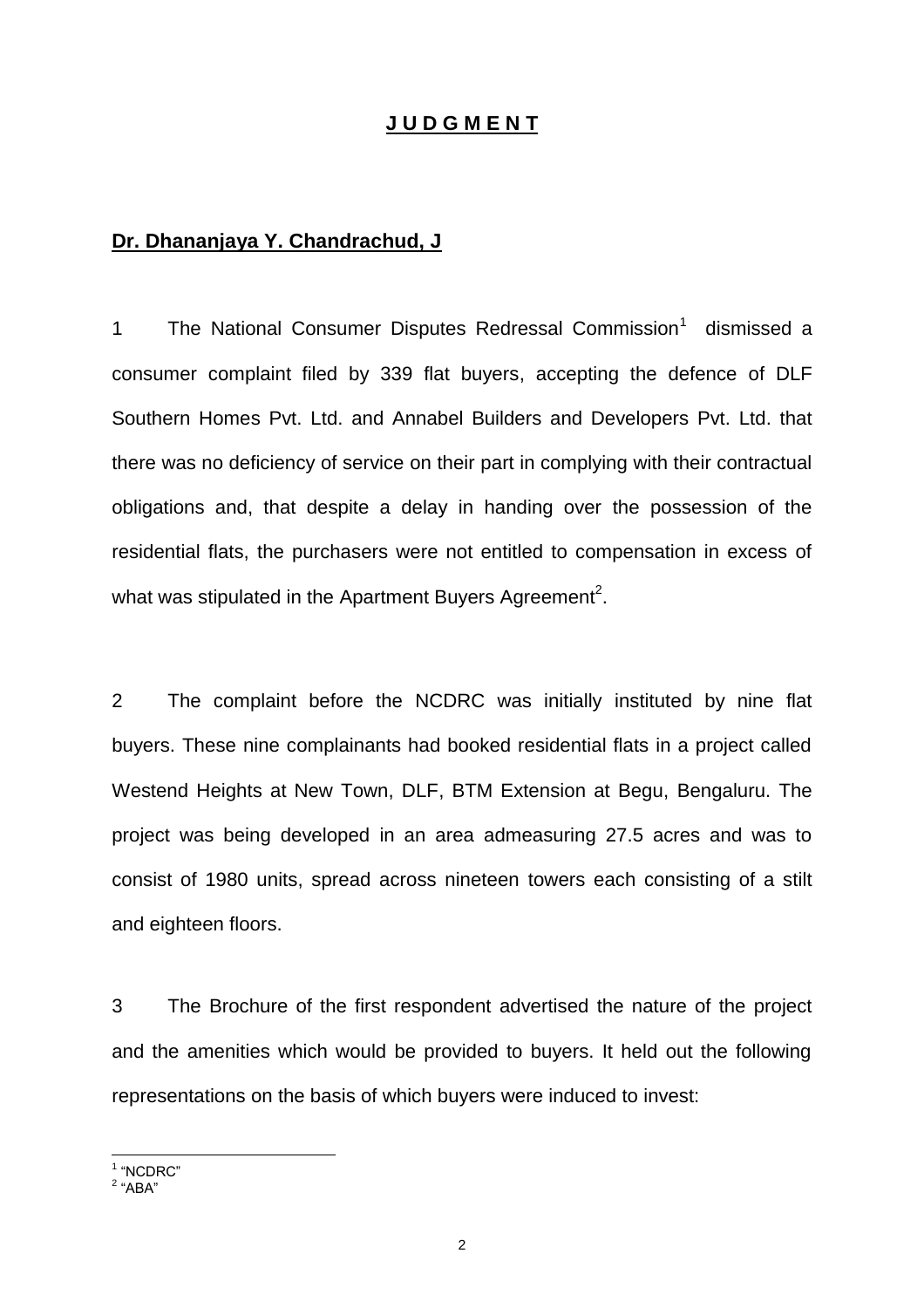"New Town - the premier choice for Bangalore living. A premium residential enclave that celebrates life in all its resident splendor. Featuring spacious apartments and **a rich selection of amenities,** you will find in New Town, a residence specially appointed to **maximize your comfort and convenience**. In New Town premium high rise apartments are set against the backdrop of a vibrant living environment where fun, comfort, security, and serenity blend in perfect unison. Life at New Town satisfies all your needs and fulfils your heart's desire. Imagine **a place where leisurely pursuits are always within reach. Imagine living where convenience is never more than around the corner.**

Westend Heights at New Tower DLF, BTM Extn.

Designs, keeping in mind the **modern day requirements and meeting them with apt amenities,** Westend Heights is the first phase of New Town, with premium high-rise apartments at affordable prices. The complex brings you comfort living embodied in individual towers overlooking sprawling parks and vistas. This project is being developed in a land area of 27. 5 acres. The project consists of 1980 units spread across 19 towers that are Stilt+ 18 floors high.

#### **Amenities**

**Fun, Fitness, Leisure, Right Next Door**

**The most exclusive Club in Bangalore at New town, DLF** BTM, EXTN,

The Club set amidst a very comfortable setting is an impressive feature of New Town. It is specially designed to take care of all stresses brought on by the modern world. Altogether a beautiful composition, that blends seamlessly with your lifestyle.

Swimming Pool:

Gymnasium/ Aerobics Centre

Restaurant & Bar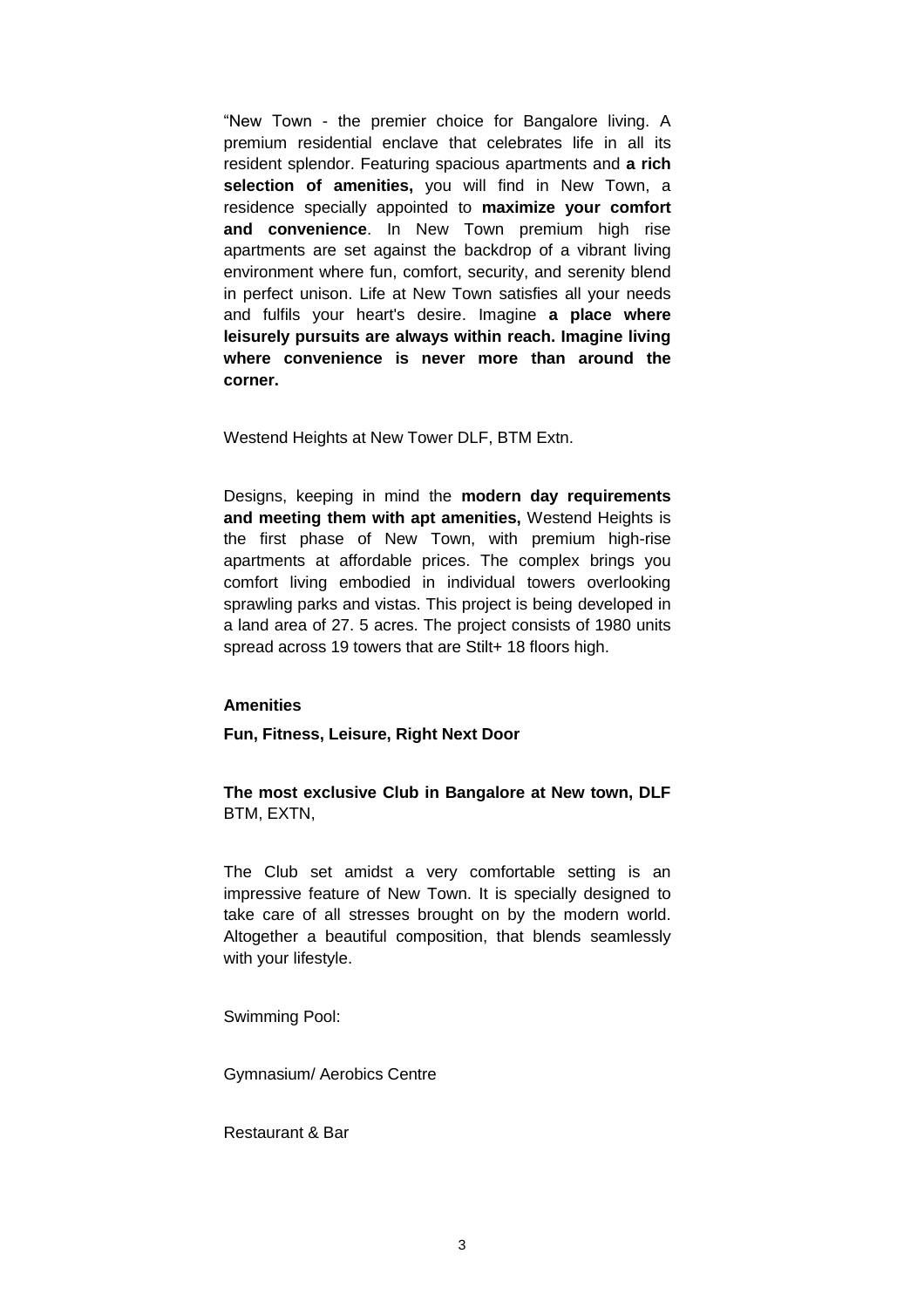Billiards Room

Banquet Hall

Tennis Courts

Cards Room

Squash Courts

Spa, Massage & Beauty Parlour

Ease, Enjoyment, Convenience. Right Next Door

**Convenient shopping facilities at New Town, DLF** BTM EXTN

**Shop with ease at our convenience shopping centre, well equipped to handle your everyday needs.** The shopping centre will offer **an array of outlets** to make your life a trouble free affair.

Experience convenience at your doorstep

Hope, Dreams, Future. Right Next Door

**Renowned Early Learning School** at New Town DLF BTM EXTN.

Our play school airs to care for your child in a stimulating safe, fun-filled environment. It symbolizes our conviction that nurtured roots lay the foundation of a fully grown blossomed tree.

Health, Wellbeing. Assurance, Right Next Door

**State-of-the-art healthcare facilities at New Town DLF** BTM EXTN.

In these years of fast paced lives, your family's wellbeing is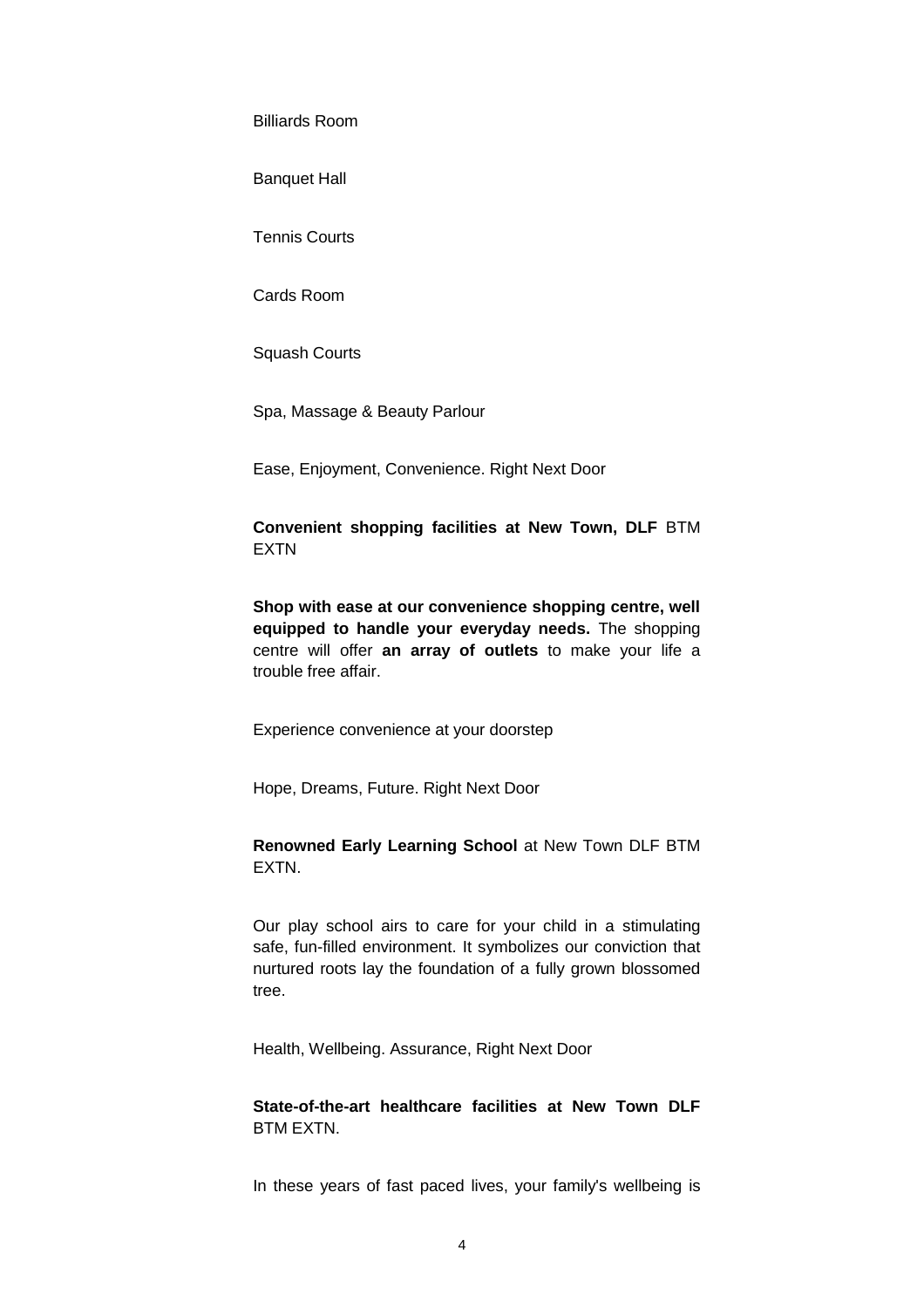foremost in our minds. **Our healthcare centre will better the latest in screening, diagnosis, and medical care with competent medical professionals by your side, we will make sure that you would always remain in the best of health.**

Comfort, Confidence, Peace of Mind Right Next Door.

Keeping your loves ones safe and secure at New Town, DLF BTM EXTN.

Let New Town set your mind at rest when it comes to security. Our advanced, state-of-the-art security system ensures comfort & peace of mind for you and your loved ones, with monitored gates, CCTV for parking and entrance lobby, video surveillance system and a rigorously screened 24-hour security guard workforce, New Town offers you a secure and a well-protected abode." (emphasis supplied)

4 Responding to the representation held out by the developer, the complainants booked flats in the residential project. The flat buyers entered into agreements with the developer. Clause 11(a) of the ABA indicated that the developer would endeavour to complete construction within a period of thirty-six months from the date of the execution of the agreement save and except for force majeure conditions. Clause 11(a) provided:

#### "11. (a) **Schedule for Possession of the Said Apartment**

The Company/LOC based on the present plans and estimates and subject to all just exceptions, endeavors to complete construction of the Said Building /Said Apartment within a period of thirty six (36) months from the date of execution of this Agreement unless there shall be delay or failure due to Force Majeure conditions including but not limited to reasons mentioned in Clauses 11(b) and 11(c) or due to failure of Allottee to pay in time the Total Price and other charges taxes, securities etc. and dues/payments or any failure on the part of the Allottee to abide by all or any of the terms and conditions of this Agreement."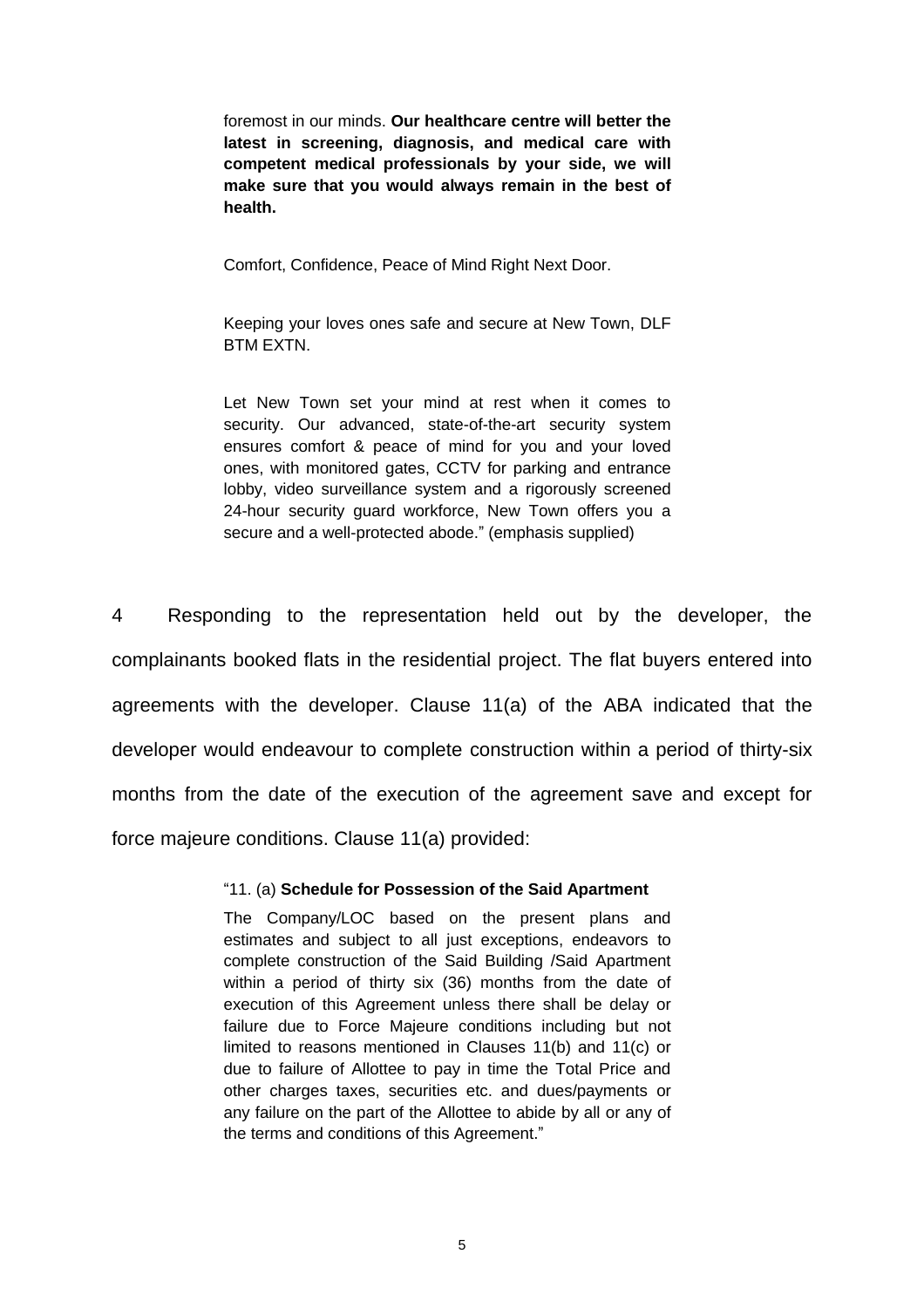5 Force majeure stipulations were illustrated in sub-clauses (b) and (c) of clause 11, which included delay due to the reasons beyond the control of the developer and failure to deliver possession due to Government rules, orders or notifications, respectively. Construction was behind schedule. The flat purchasers were informed on 12 January 2011 that possession of the apartments was expected to be completed by the middle of 2012. This assurance was not fulfilled. By a communication dated 18 June 2013, the developers issued a revised timeline intimating all flat buyers that the delivery of possession would commence from October 2013. However, on 8 August 2013 another communication was issued stating that the real estate industry was affected by an economic slowdown which had hampered the pace of construction. The date for handing over possession was extended to June 2014. A tentative schedule for delivery was indicated under which Towers D1 and D2 would be handed over by January 2014, and Towers A3 to A6, A7, B3 and B4 would be handed over by May 2014. On 8 August 2014, the timelines for handing over possession were again extended by the developers : under the revised schedule the flats in Towers D1 and D2 were to be handed over in August 2014, those in A1 to A-7 in February 2015, B1 to B6 in April 2015 and C1 to C4 in June 2015. On 4 May 2015, the developers issued another communication indicating the progress of the work and informed the purchasers that site visits had been initiated for the project "till we receive the occupancy certificate for clusters A, B and C". This is an admission of the fact that until then the occupation certificate had not been received. The obligation to handover possession within a period of thirty-six months was not fulfilled.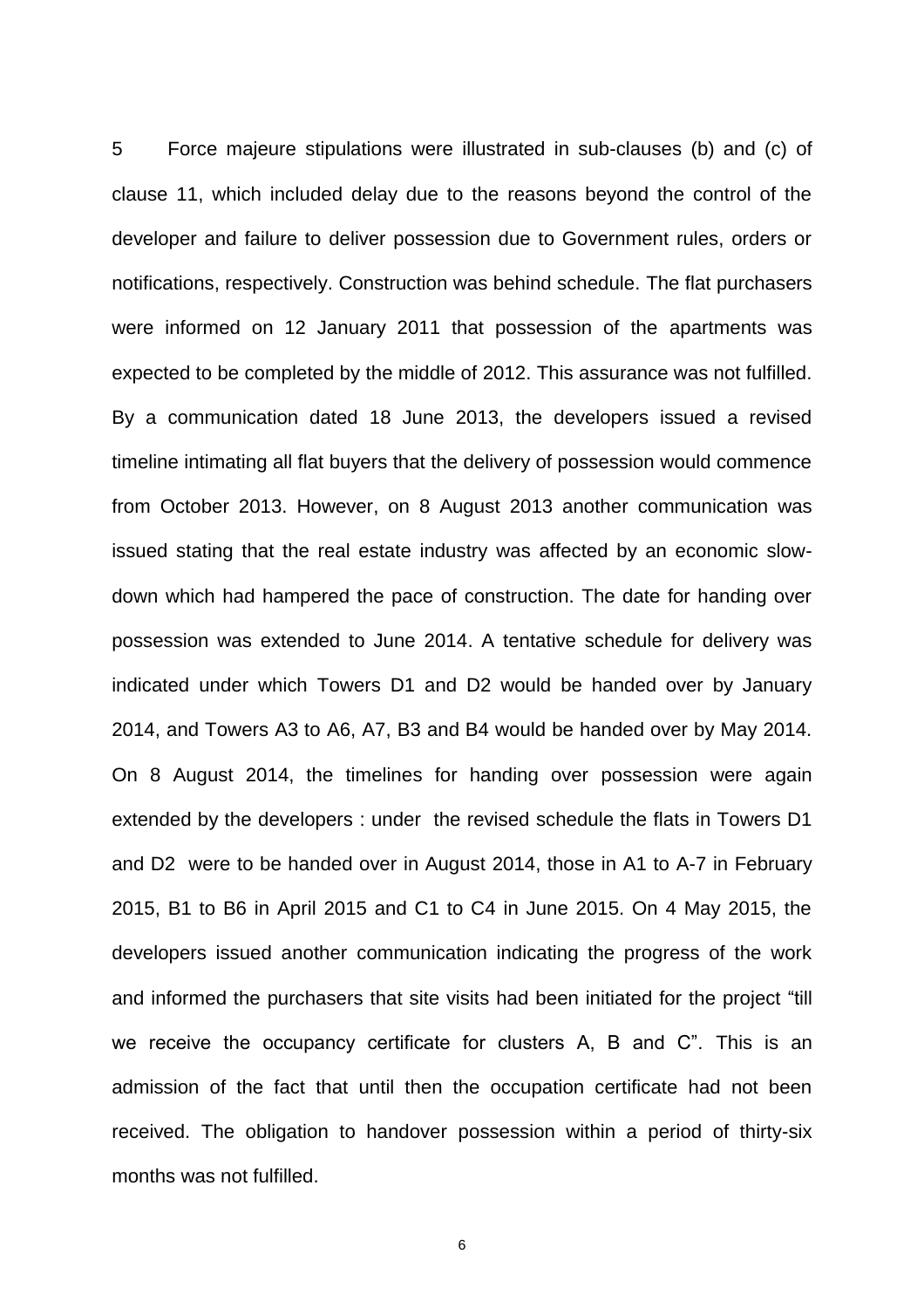6 The first batch of nine flat purchasers moved a consumer complaint before the NCDRC complaining of a breach by the developer of the obligation, contractually assumed, under the terms of the ABA. Since the nine complainants purported to represent the entire group of flat purchasers, a notice of the complaint under Section  $12(1)(c)$  of the Consumer Protection Act  $1986<sup>3</sup>$  was published in the newspapers.

7 Numerous applications for impleadment were allowed by the NCDRC and an amended complaint was ordered to be filed. On the complainants moving an application under Section 12(1)(c), the NCDRC by its order dated 21 November 2017 permitted them to file the complaint on behalf or for the benefit of all the flat buyers who were interested in the reliefs. However, flat buyers who had (i) executed deeds of conveyance; or (ii) executed affidavits while accepting the agreed compensation in full and final satisfaction; or (iii) received possession within the stipulated time period; or (iv) had sold their flats after the execution of the conveyance; or (v) who were subsequent purchasers having purchased the flat after the execution of the conveyance deed were to remain outside the purview of the proceedings. Further, the buyers from whom *Preferential Location Charges,* charges for the preferential location of the apartment, were not charged and were not chargeable were to remain out of the class on whose behalf or benefit the complaint was instituted. On a challenge to the order, this Court by an

 3 "CP Act 1986"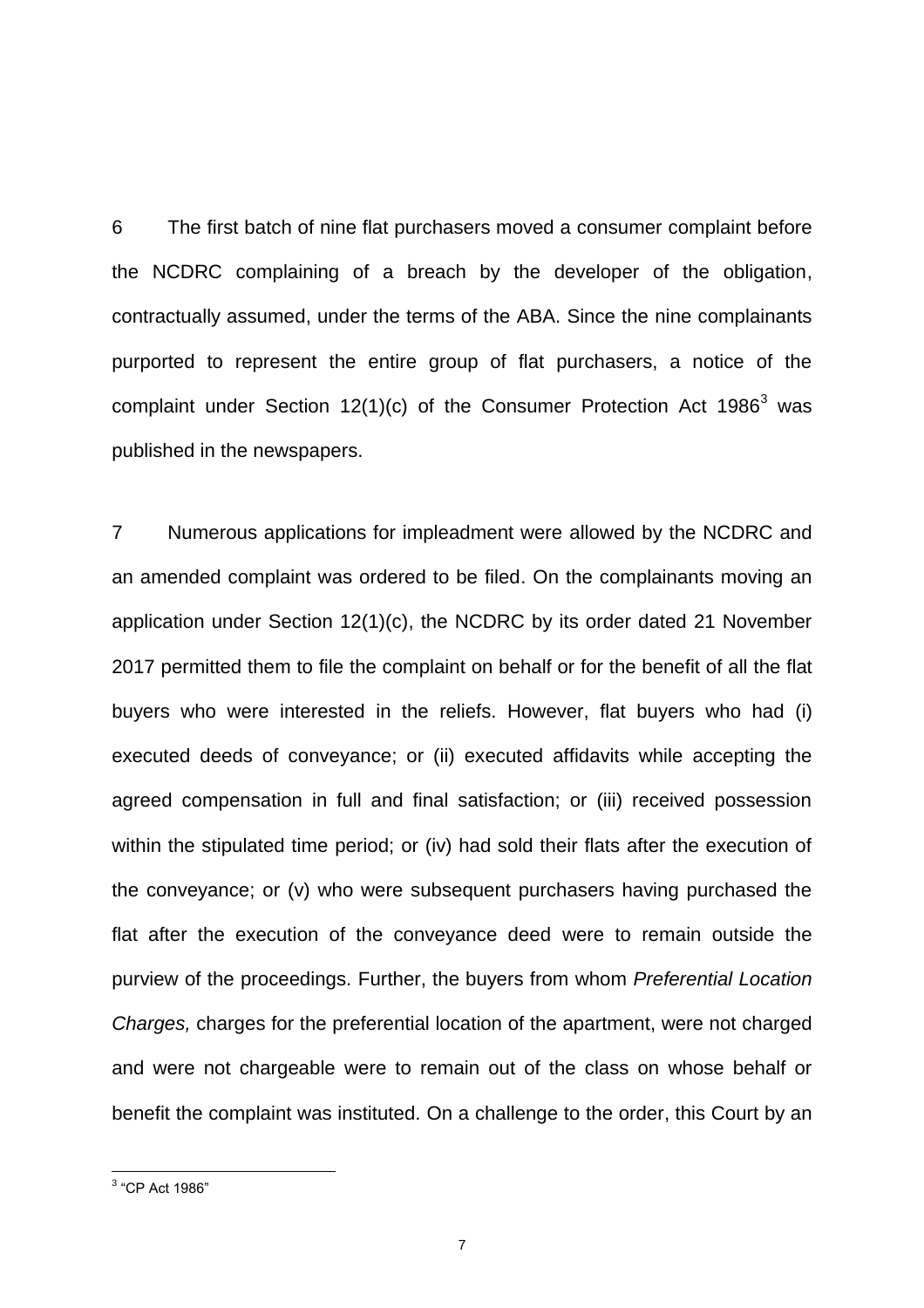order dated 10 April 2018 directed:

"Since the complaint filed by the appellants was only by nine persons jointly for their benefit, the same could not be treated to be in representative capacity. Accordingly, the impugned order is set aside.

Aggrieved parties are at liberty to file an appropriate fresh application under Section 12(1)(c) of the Consumer Protection Act, 1986 before the National Consumer Disputes Redressal Commission within two weeks from today. The same may be disposed of by the National Commission in accordance with law within three months from the date of filing of such an application."

8 Pursuant to the liberty which was granted by this Court, an I.A. $<sup>4</sup>$  was filed</sup> before the NCDRC under Section 12(1)(c). The application was disposed of on 13 July 2018 which led to an appeal before this Court.

9 On 28 September 2018, this Court set aside the order of the NCDRC with the following directions:

> "Having heard learned counsel for the appellants, we are of the view that the impugned judgment dated 13.07.2018 needs to be set aside. We set it aside and direct the National Consumer Disputes Redressal Commission to treat the complaint, as amended, that has been filed, as a complaint filed on behalf of all 339 persons and to proceed on merits.

> It will be open for the respondents to give their say on the merits of each of the 339 complainants.

> The Commission will decide the matter within a period of six months from today.

The Civil Appeals are disposed of accordingly."

 4 IA No. 8083 of 2013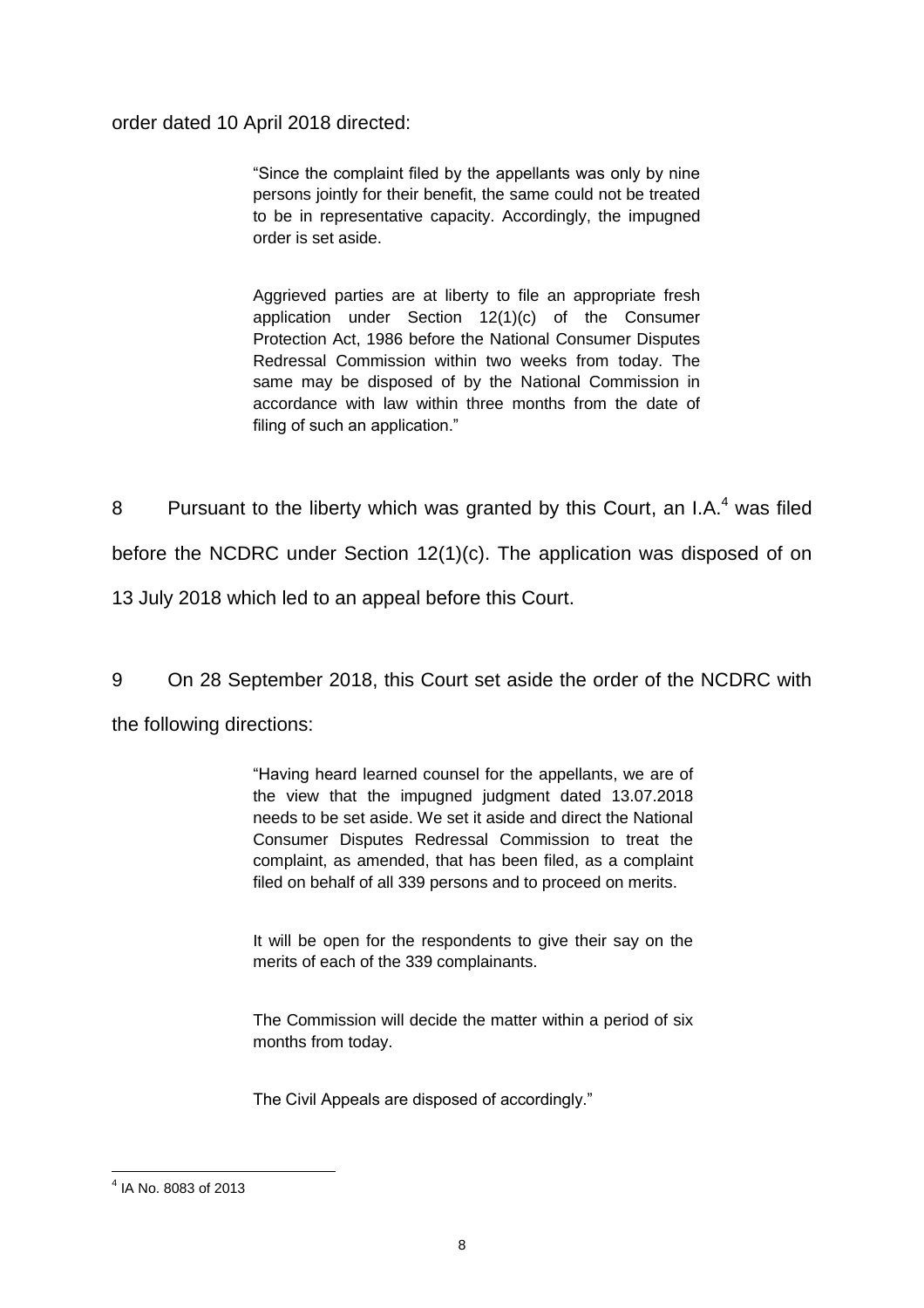10 Procedural directions issued upon several impleadment applications resulted in a further order of this Court of 8 May 2019 reiterating that the complaint would be treated as having been filed on behalf of 339 persons. By its order dated 28 September 2018, which was reiterated again on 8 May 2019, this Court had laid down a peremptory time schedule of six months for the disposal of the complaint. Eventually, on 2 July 2019, the complaint was dismissed by the NCDRC.

11 Civil Appeal No 6239 of 2019 comprises of 83 appellants. Civil Appeal No 6303 of 2019 comprises of 88 appellants. Thus, there are before this Court a total of 171 flat purchasers in the appeals. The complaint before the NCDRC, which was confined by the order of this Court dated 28 September 2018 to 339 complainants, now covers a more restricted field of 171 flat purchasers. Annexure-1 to Civil Appeal No 6239 of 2019 contains a tabulation of (i) names of the flat purchasers; (ii) dates on which the flats were booked; (iii) dates on which the ABAs were signed; (iv) dates by which possession was to be handed over under the ABAs; and (v) dates on which the letter for possession was issued by the developers.

12 The NCDRC divided the group of 339 flat buyers into six groups based on whether or not they had taken possession, executed deeds of conveyance, settled the dispute or sold the flats before or during the pendency of the complaint or their applications for impleadment: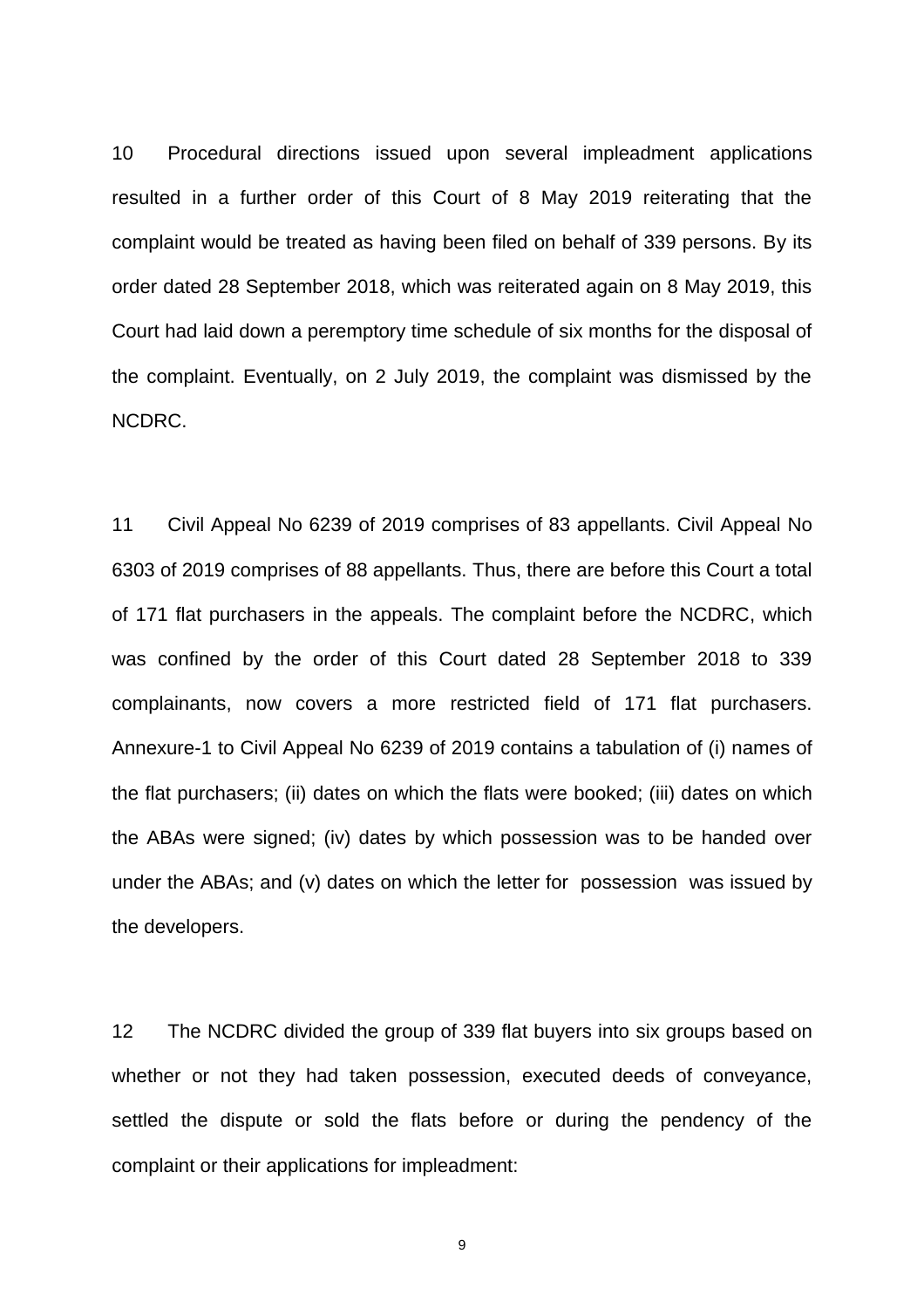- Group A: Complainants who took possession of their flats before the filing of the complaint/impleadment applications.
- Group B: Complainants who took possession and executed deeds of conveyance during the pendency of the complaint/impleadment applications.
- Group C: Complainants who took possession during the pendency of the complaint/impleadment applications but have not executed deeds of conveyance.
- Group D: Complainants who settled their dispute during the pendency of the complaint/ impleadment applications.
- Group E: Complainants who sold their flats during the pendency of the complaint/impleadment applications.
- Group F: Complainants who have not taken possession of the flats and have not executed a deed of conveyance.

13 The NCDRC held that flat buyers in Groups A and B who had taken possession before the filing of the complaint / impleadment applications and those who took possession and executed deeds of conveyance before or during the pendency of the proceedings would not be entitled to pursue their claims. The execution of the deed of conveyance, according to the NCDRC, is a transfer of a right in property and it is not within the jurisdiction of the Commission to entertain a grievance that the conveyances have been entered into under coercion. Additionally, according to NCDRC, under the conveyance deed, such flat buyers had accorded their satisfaction to the services provided by the developer and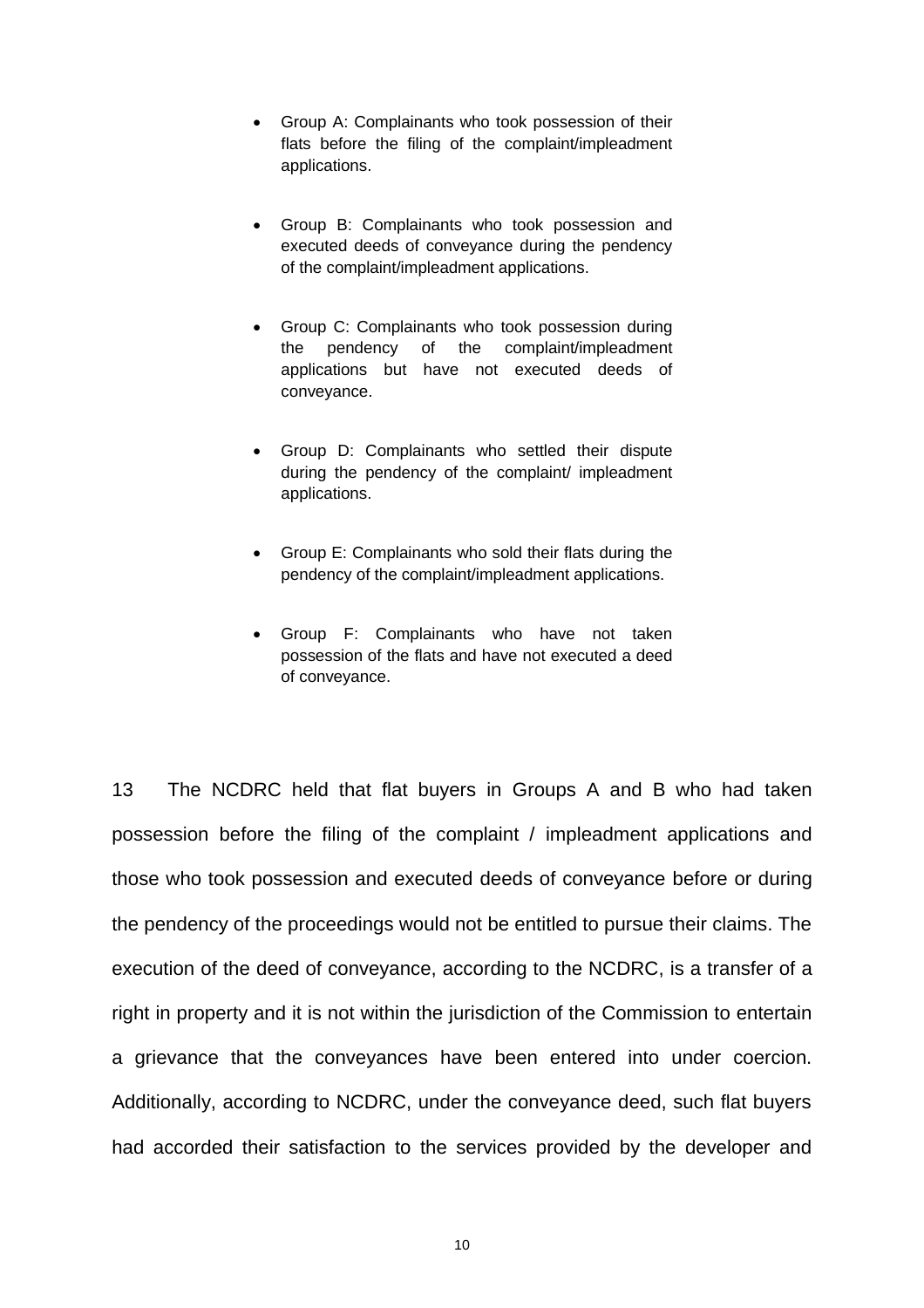voluntarily discharged the developer of all its liabilities under the ABA. As regards flat purchasers in Group C, the NCDRC noted that even those who have taken possession but have not executed a deed of conveyance have voluntarily discharged the developer. The NCDRC observed that flat buyers in Group C had taken possession without protest, without its permission and without lodging any complaint with it after taking the possession. Those in Group D who had settled their dispute during the pendency of the complaint were held to be estopped from pursuing their grievances. The NCDRC did not accept the contention of the flat buyers in Group D that that they had settled the matter under coercion and undue influence since, according to the NCDRC, no specific facts and circumstances were pleaded by such flat buyers which made them surrender their free will. The buyers in Group E who have sold their flats during the pendency of the complaint were held to have no subsisting right. The NCDRC noted that as regards Group F (complainants who had neither taken possession nor executed a conveyance), as many as 337 out of 339 flat purchasers had in fact taken possession. The NCDRC had to deal with the claims of two remaining complainants, who had accepted the delayed compensation but did not accept possession. Their complaints were dismissed.

14 The primary grounds on which compensation have been sought before the NCDRC were:

- (i) Delay in handing over possession of the flats;
- (ii) Reimbursement of taxes and interest charged to the flat purchasers under clause 1.10 of the ABA;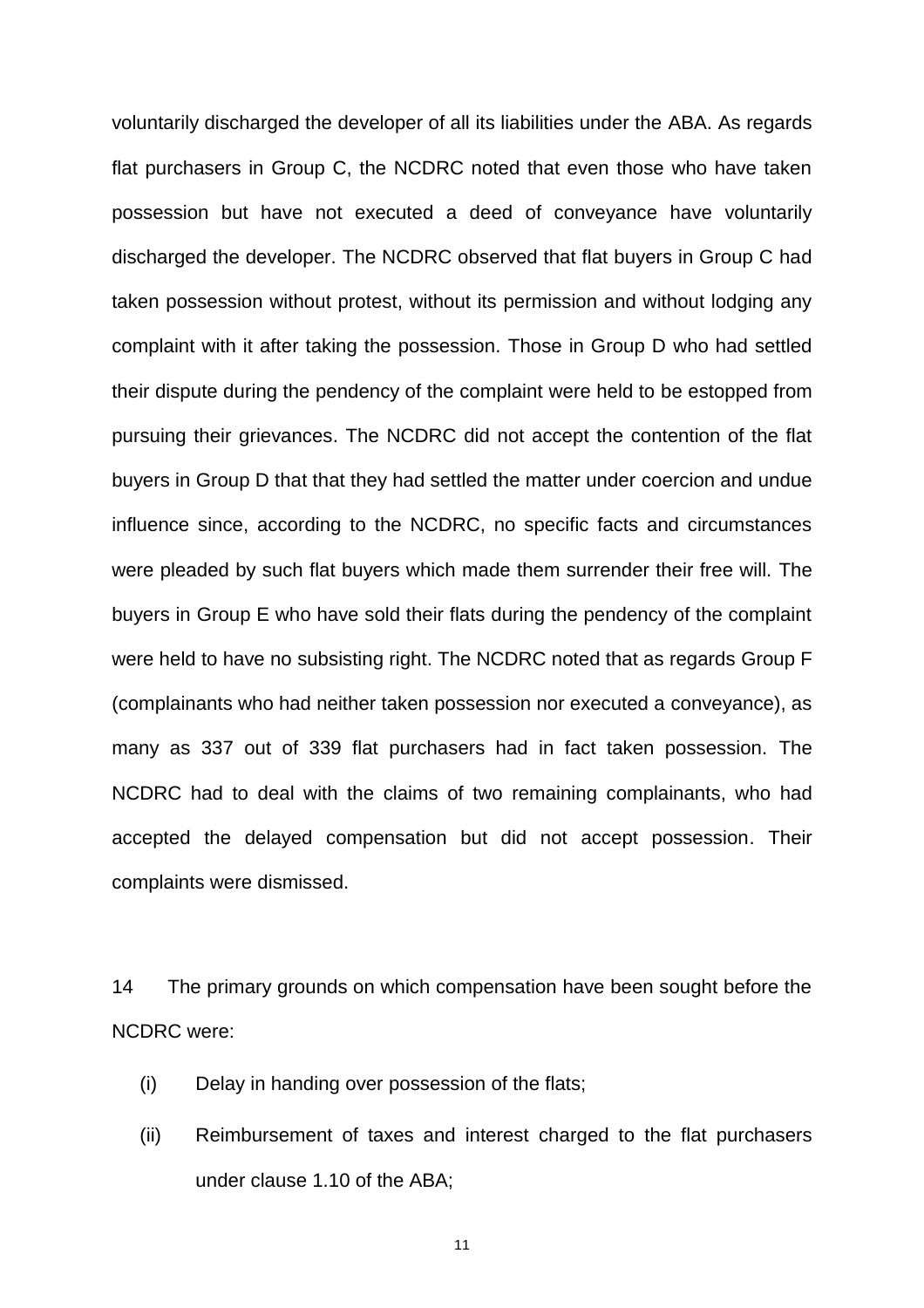- (iii) Deficiency in providing amenities;
- (iv) Levy of electricity charges by the developer; and
- (v) Failure to construct the club house.

15 The NCDRC, in the course of its judgment, observed that delay in the handing over of flats to the flat purchasers was admitted. While recording a finding of fact that there was an admitted delay on the part of the developer, the NCDRC held that the agreements provided compensation at the rate of Rs 5 per square foot of the super area for every month of delay. The NCDRC held that the flat purchasers who agreed to this stipulation in the agreements were not entitled to seek any amount in addition. Paragraph 470 of the judgment of the NCDRC contains its finding:

> "470. There is no dispute to the fact that the completion of the project had been delayed. Delay had been acknowledged by the opposite parties. They had also offered to these complainants the delayed compensation calculated @ Rs 5/ per sq. ft. of the super area."

The NCDRC observed that the developer had while computing the final demand made an adjustment on account of delayed compensation at the rate stipulated in the ABA. The flat purchasers having been provided credit at the rate agreed by the developers, it was held that no further entitlement existed under the law. In the view of the NCDRC, the flat purchasers had failed to prove that the stipulation contained in the agreement for the payment of compensation at Rs 5 per square foot was unreasonable. In taking this view, the Commission has lent support to its decision by relying upon the decisions of this Court in **DLF Homes Panchkula**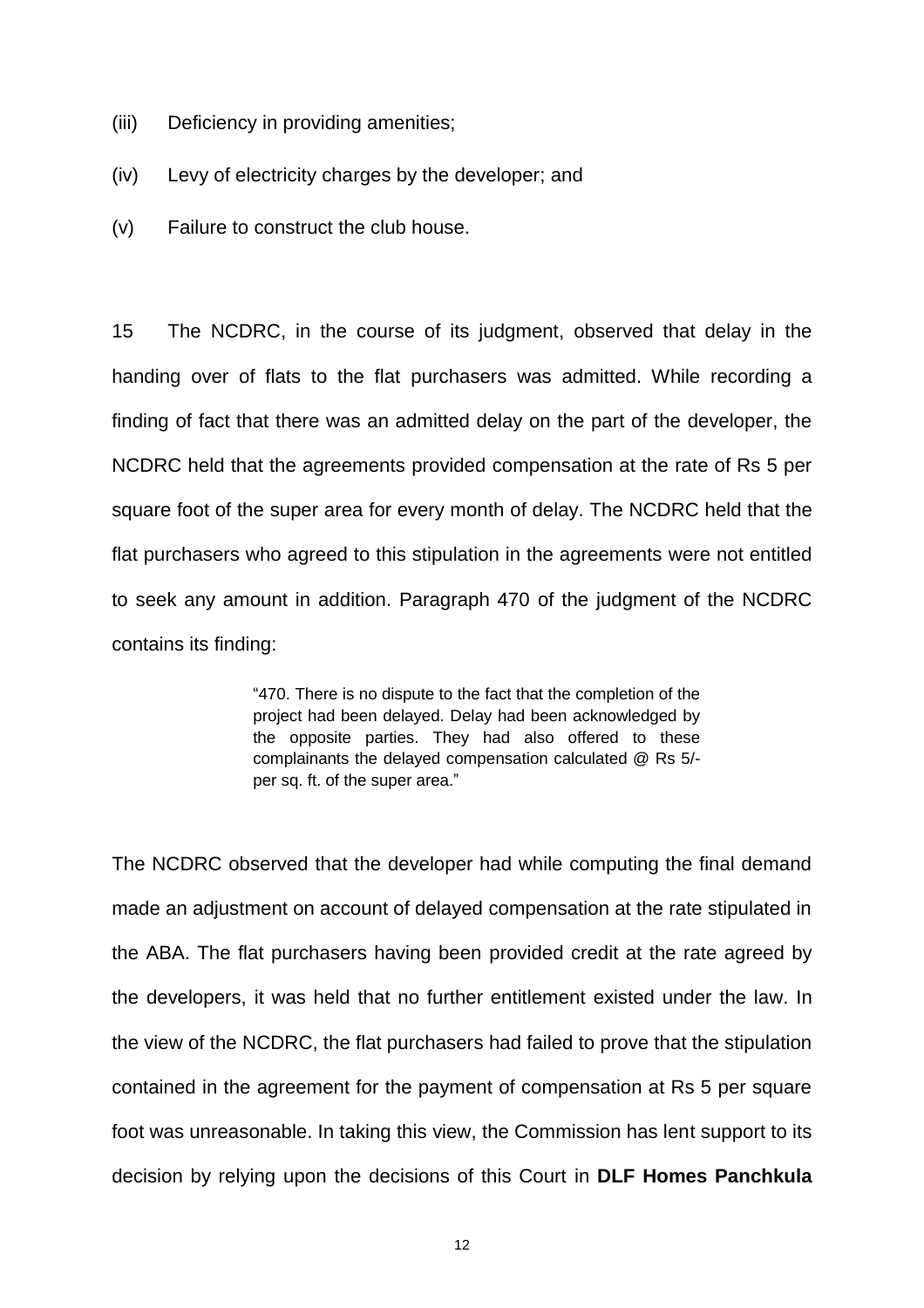**Pvt. Ltd. v. D S Dhanda, Etc.**<sup>5</sup> **("Dhanda")** and **Ghaziabad Development Authority v. Balbir Singh<sup>6</sup> ("Balbir Singh")**. On the merits of the other grievances, the NCDRC has held that

- (i) The charges recovered towards tax and interest are in terms of clause 1.10 of the ABA;
- (ii) Charges recovered for electricity are in terms of the ABA;
- (iii) The levy of parking charges is valid; and
- (iv) The club house has been constructed.

16 In order to facilitate the final disposal of the Civil Appeals, counsel appearing on behalf of the appellants formulated the nature of the grievances of the flat buyers in the written submissions tendered during the hearing. Mr Prashant Bhushan, learned Counsel appearing for the appellants has formulated his submissions under the following heads:

- (i) There is a gross delay ranging between two and four years in handing over possession and the flat buyers ought not to be constrained by the terms of the agreement which are one-sided and unreasonable;
- (ii) The execution of conveyances or settlement deeds would not operate to preclude the flat buyers from claiming compensation. The emails of the developer clearly indicate that the flat buyers were not permitted to execute conveyances or to receive possession under protest;
- (iii) The amenities which have been contracted for have not been provided

<sup>&</sup>lt;sub>5</sub><br><sup>5</sup> 2019 SCC OnLine SC 689<br><sup>6</sup> (2004) 5 SCC 65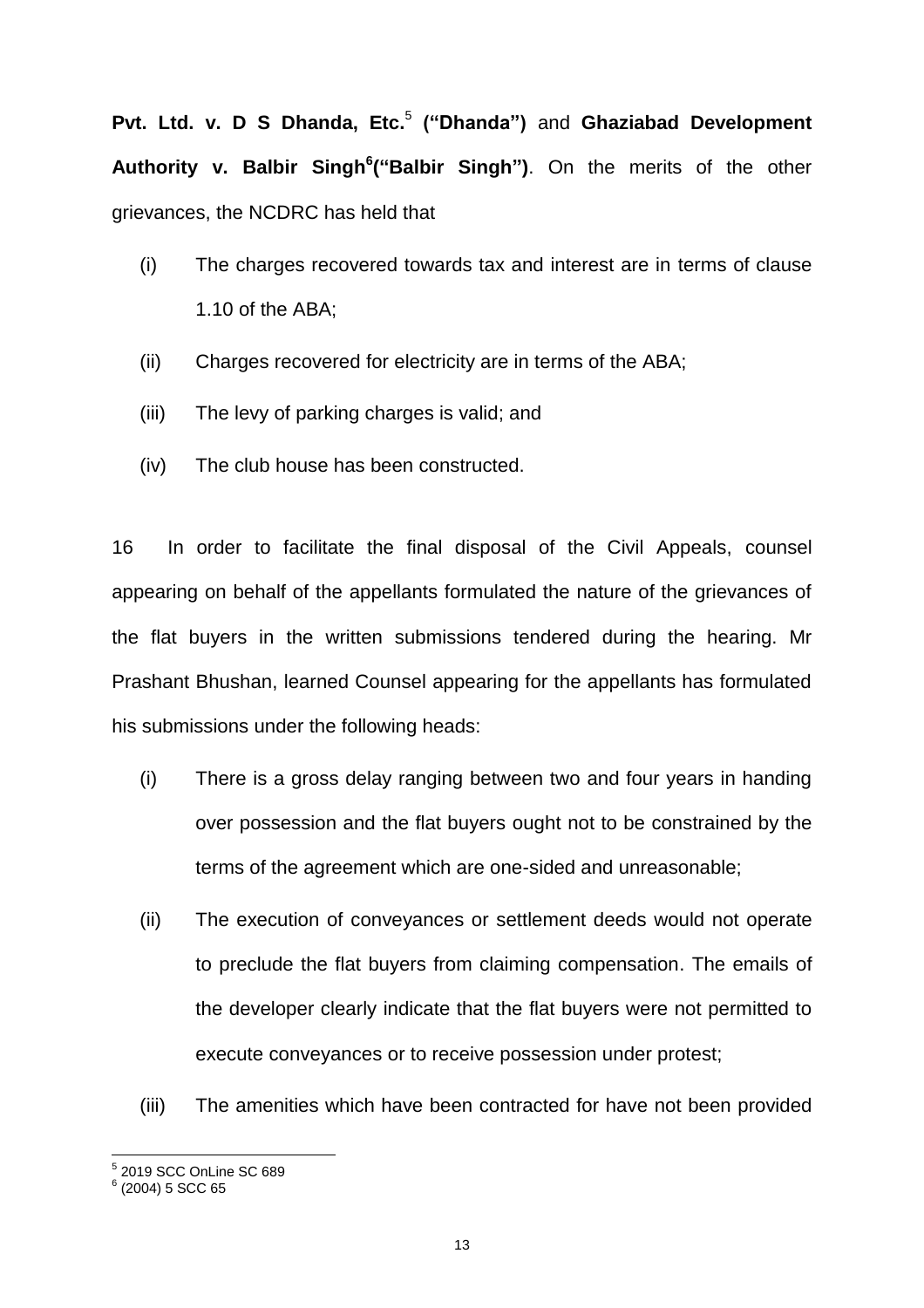by the developers; and

(iv) The flat buyers are not liable to indemnify the developer for the demand of interest and penalty raised by the tax authorities as a result of the failure to deposit the tax on time. During the oral arguments, it was clarified that only interest has been recovered from the flat buyers.

The above submissions of Mr Prashant Bhushan have been reiterated in the submissions urged before the Court by Mr Bishwajit Bhattacharya, learned Senior Counsel appearing on behalf of another group of purchasers. Mr R Balasubramanian, learned Senior Counsel has, while adopting the submissions which were urged by Mr Prashant Bhushan, advanced submissions on the levy of electricity charges and charges for parking spaces.

17 Opposing the submissions which have been urged on behalf of the appellants, Mr Pinaki Misra, learned Senior Counsel urged that:

- (i) Despite the order of this Court dated 28 September 2018, no evidence has been led by the complainants to discharge the onus placed upon them to establish coercion or duress while executing conveyances or settlements;
- (ii) Possession of the complex, which is situated on land admeasuring about 27 acres and comprising of 813 apartments in nineteen towers has been handed over between four to six years ago and the developer has transferred his right, title and interest to the Residents' Welfare Association ("**RWA**");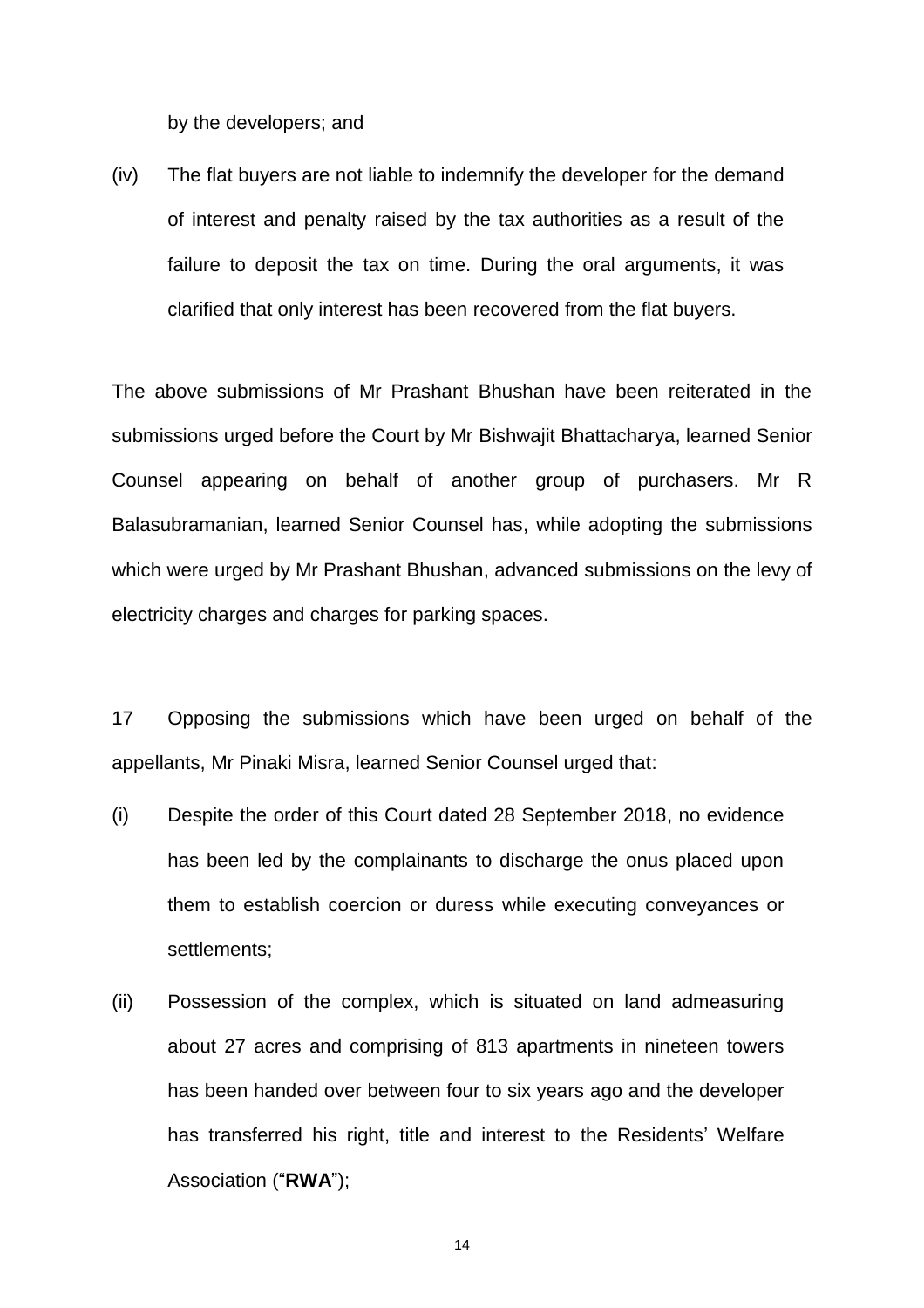- (iii) The allottees have benefited by the appreciation in the value of their flats;
- (iv) Out of 171 applicants, 145 have received compensation at the agreed rate while handing over possession. The allotments were escalation free and the burden of increased costs has been borne by the developer;
- (v) Under clause 14 of the ABA, the flat buyers have been compensated at the rate of Rs 5 per square foot per month which would work out to about Rs 7500 per month for a flat admeasuring 1500 square feet. No proof or measure of actual loss suffered has been adduced;
- (vi) The facts pertaining to the appellants would indicate that:
	- (a) Eighteen appellants executed conveyances before filing the complaints;
	- (b) Fifty-four appellants executed conveyances during the course of the proceedings;
	- (c) Fifty appellants executed conveyances after the impugned judgment;
	- (d) The above individuals include 11 who have entered into written settlement deeds;
	- (e) There is no delay in offering possession to seven appellants; and
	- (f) Three appellants are continuing to agitate their grievances despite having transferred their rights in the flats. Out of 171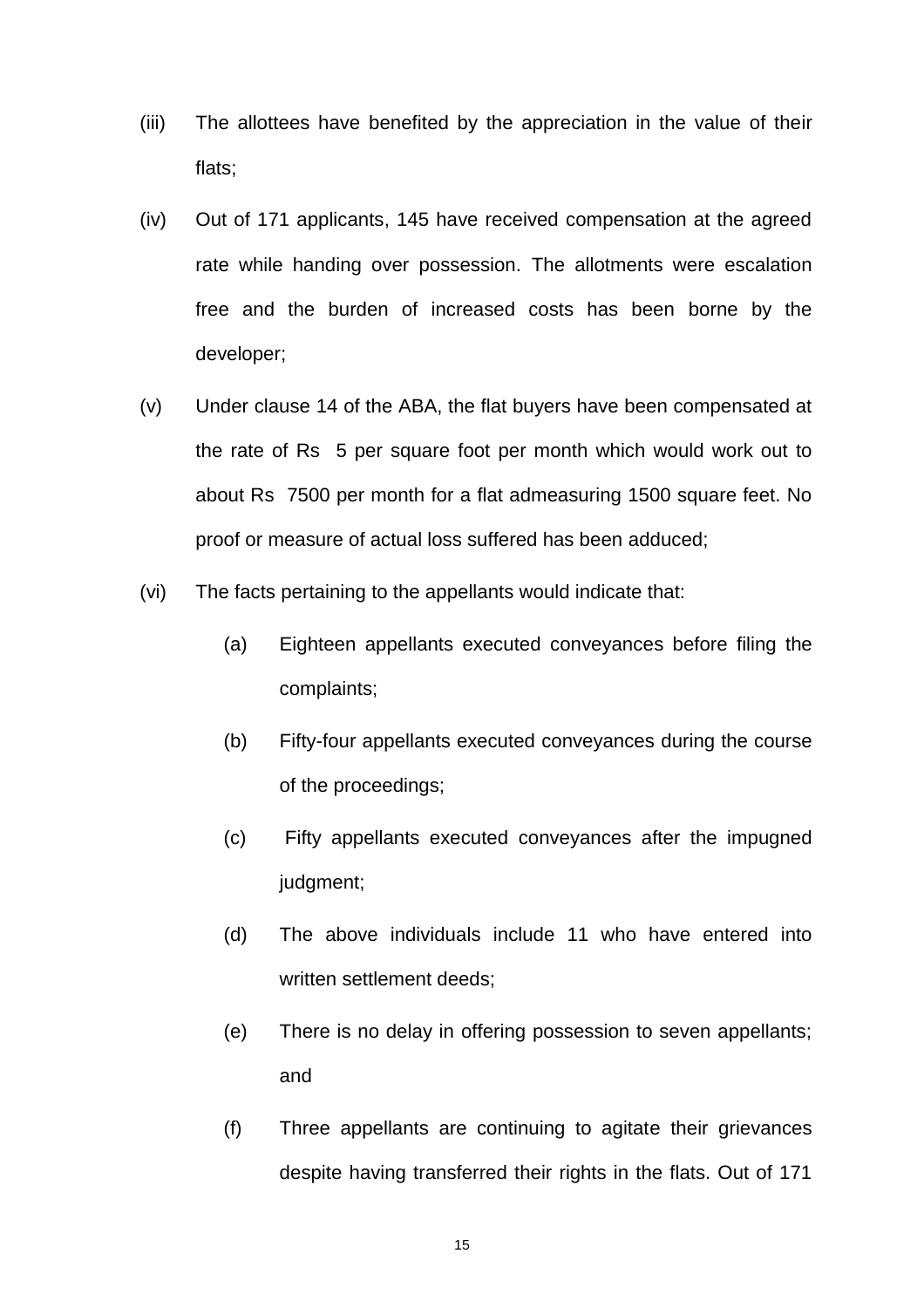appellants, 122 executed conveyances before the complaint; during the pendency of the proceedings or thereafter. Eleven appellants who have entered into settlements did not raise a ground of coercion prior to a reply which was filed in December 2018 shortly before the final hearing;

(vii) As regards the construction of facilities and amenities, a club house containing a swimming pool, gymnasium, tennis court, indoor badminton court and squash courts has been constructed and an occupation certificate has been received on 13 May 2019. The RWA is conscious of the fact that difficulties in the allotment arose as a result of the action of the Bangalore Development Authority<sup>7</sup> which led to the filing of writ proceedings before the High Court of Karnataka both by the developer and the RWA. Even after the receipt of the occupation certificate, the developers have been corresponding with BDA for permission to hand over possession to the RWA. Other amenities including a school and health care facilities were going to be developed in the entire township comprising of 80 acres of which the complex of 27 acres was a part. The flat buyers were aware of the fact that under the terms of the ABA, the allottees have no right, title or interest in the amenities **outside** their residential complex and forming a part of the wider complex of 80 acres. Moreover, this issue is rendered academic since the area around DLF township has become urbanized where adequate facilities are available;

<sup>&</sup>lt;sup>7</sup> "BDA"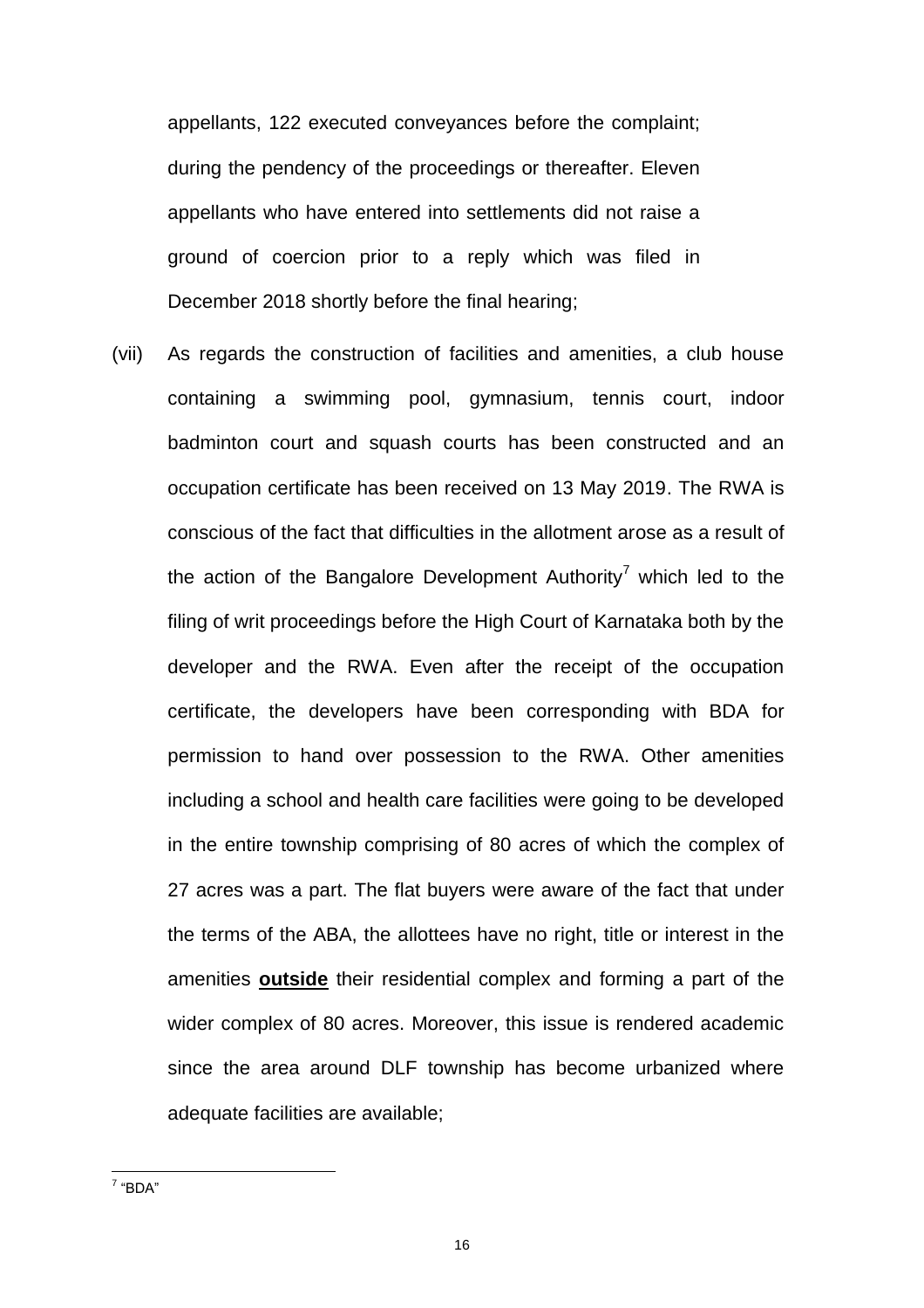- (viii) Clauses 1.3, 1.10, 2 and 3 require the allottees to bear tax liabilities including towards works contract tax. When the project commenced in 2009, there was an absence of clarity in regard to the liability on account of works contract tax which was settled eventually by the judgment of this Court in **Larsen and Toubro Limited** v. **State of**  Karnataka<sup>8</sup>. It was as a result of this judgment that the issue was settled following which, the developer while computing the amount payable in the final statements of accounts passed on the liability on account of the interest (but not towards penalty) on a proportionate basis in terms of clause 1.10 of the ABA;
- (ix) Clause 23(b) entitles the developer to raise a demand on a proportionate basis from the flat buyers for electricity charges. Initially, BESCOM provided a connection for electricity but subsequently as a substantial load was required, the developer was permitted to build its own electricity sub-station. This was built at a cost of Rs. 18.01 crores for which the *pro rata* cost could be allocated to flat buyers in terms of clause 23(b); and
- (x) The price of the apartment, as agreed in the ABA, included in the breakup, parking charges for exclusive use of earmarked parking spaces. Parking charges were also revealed upfront in the brochure. The appellants had erroneously relied on the decision of this Court in **Nahalchand Laloochand Private Limited** v. **Panchali Cooperative**

<sup>&</sup>lt;u>。</u><br><sup>8</sup> (2014) 1 SCC 708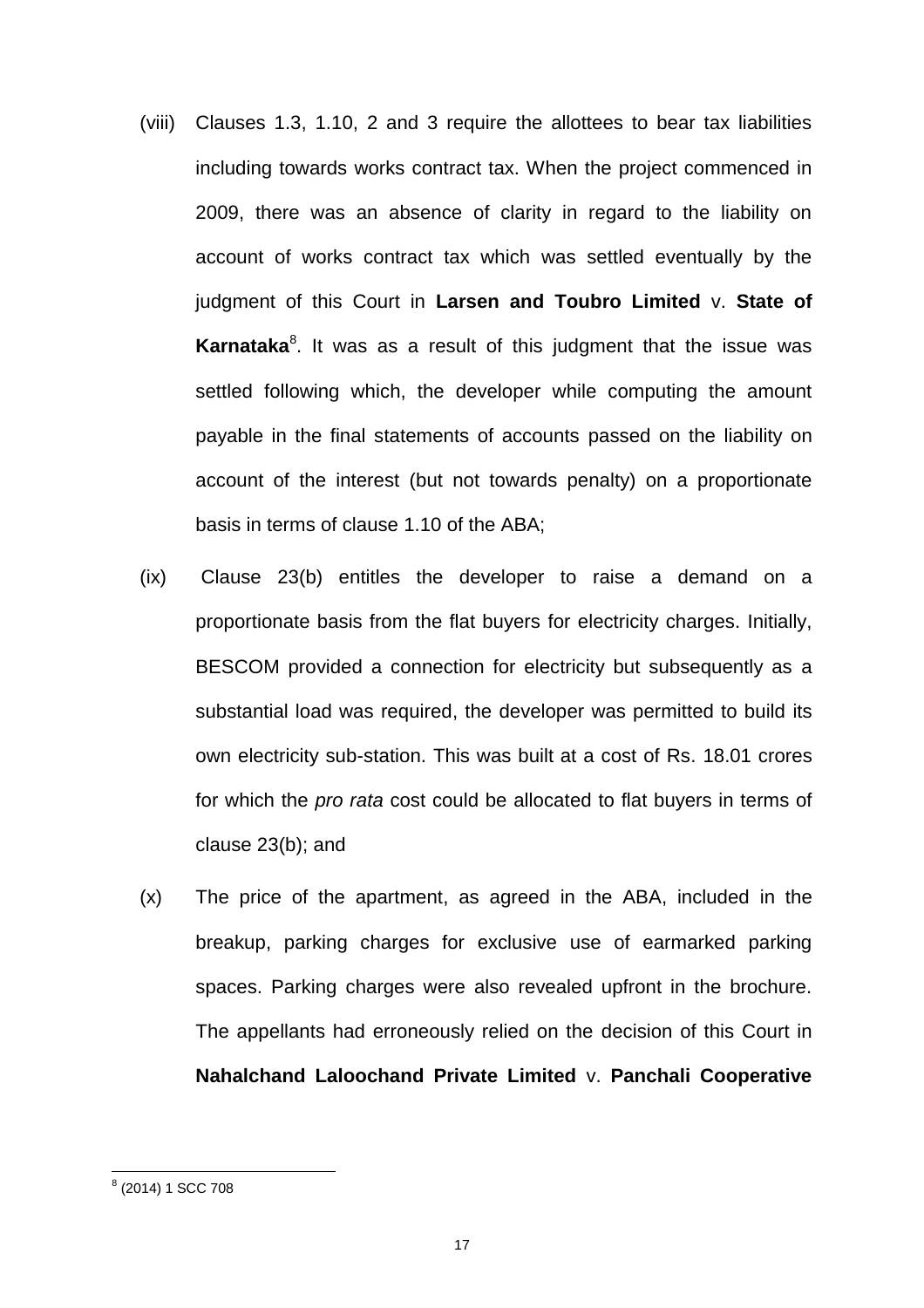Housing Society Limited<sup>9</sup>, which turned on the construction of the provisions of the Maharashtra Apartment Ownership Act 1971 and Development Control Regulations for Greater Bombay 1991. This has subsequently been explained in the decision in **DLF Limited** v. **Manmohan Lowe**<sup>10</sup>. There is no prohibition in the Karnataka Apartment Ownership Act upon the developer providing earmarked parking charges in the breakup of the total price of the apartment.

The rival submissions will now be analysed.

# **Compensation for delayed possession**

18 The fulcrum of the case of the developer rests on clause 14 of the ABA which is in the following terms:

> "14. The Allottee agrees and understands that if the company is unable to give possession within the period as mentioned above or such extended period as permitted under this Agreement, due to reasons other than those mentioned in this Agreement, then the Company agrees to pay only to the Allottee and not to anyone else, subject to the Allottee, not being in default under any terms of this Agreement compensation @ Rs. 5/- per sq. feet of the Super Area of the said apartment per month for the period of such Delay. The adjustment of such compensation shall be done only at the time of execution of the Conveyance Deed of the Said Apartment to the Allottee first named under this Agreement and not, earlier."

19 Clause 11(a) of the ABA indicates that subject to "all just exceptions" the developer endeavoured to complete construction within a period of thirty-six months from the date of the execution of the agreement unless hindered by force

 $\frac{9}{2}$ (2010) 9 SCC 536

 $(2014)$  12 SCC 231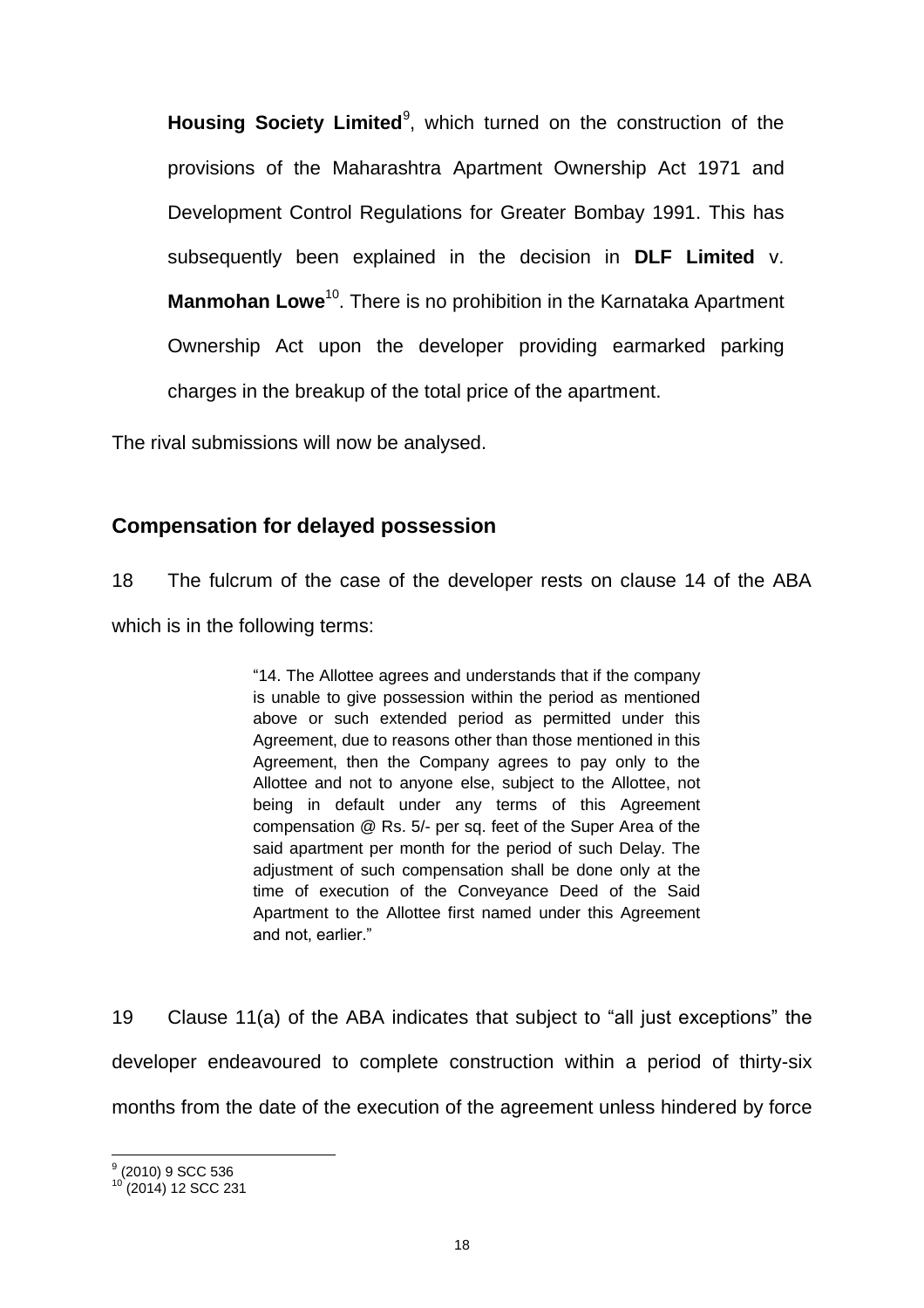majeure conditions. Undoubtedly, the expression "endeavour" indicates that the developer did not bind itself to an inflexible timeline of thirty-six months. But then again, the timeline of thirty-six moths was subject to just exceptions and could be excused in the event of force majeure conditions coming into operation. By the provisions of clause 14, the developer agreed to compensate the flat buyers at the rate of Rs. 5 per square feet of the super area of the apartment per month for the period of delay. According to the developer (i) the flat purchasers are bound by the above stipulations under which their entitlement was to receive compensation at the agreed rate (and hence not beyond); and (ii) no evidence has been adduced to indicate that the rate which has been prescribed in the agreement is unreasonable. The developer relies on the observation in the decision of this Court in **Dhanda**<sup>11</sup> that when parties have agreed to a consequence of delay in handing over possession, there must be exceptional and strong reasons for the consumer fora to award compensation at more than the agreed rate. In assessing these submissions, we must at the outset note the submission of Mr Prashant Bhushan, learned Counsel that:

> "There are a total of 4 blocks in "WESTEND HEIGHTS" project. In Blocks A, B and C, the delay is huge, over 4 years. For block D, the average delay is 2 years. Out of 339 complainants, for 268, the delay is huge, over 4 years.

> The Builder sought repeated extension of time to deliver possession, vide communications dated  $18.06.2013^{12}$ , 8.8.2013<sup>13</sup>, 8.8.2014<sup>14</sup>, 4.5.2015<sup>15</sup> etc."

 $\overline{a}$ 

<sup>11</sup> 2019 SCC OnLine SC 689

<sup>12</sup> Annexure A9 @ page 929

<sup>13</sup> Annexure A10 @ page 932, 933

<sup>&</sup>lt;sup>14</sup> Annexure A11 @ page 936

<sup>15</sup> Annexure A12 @ page 938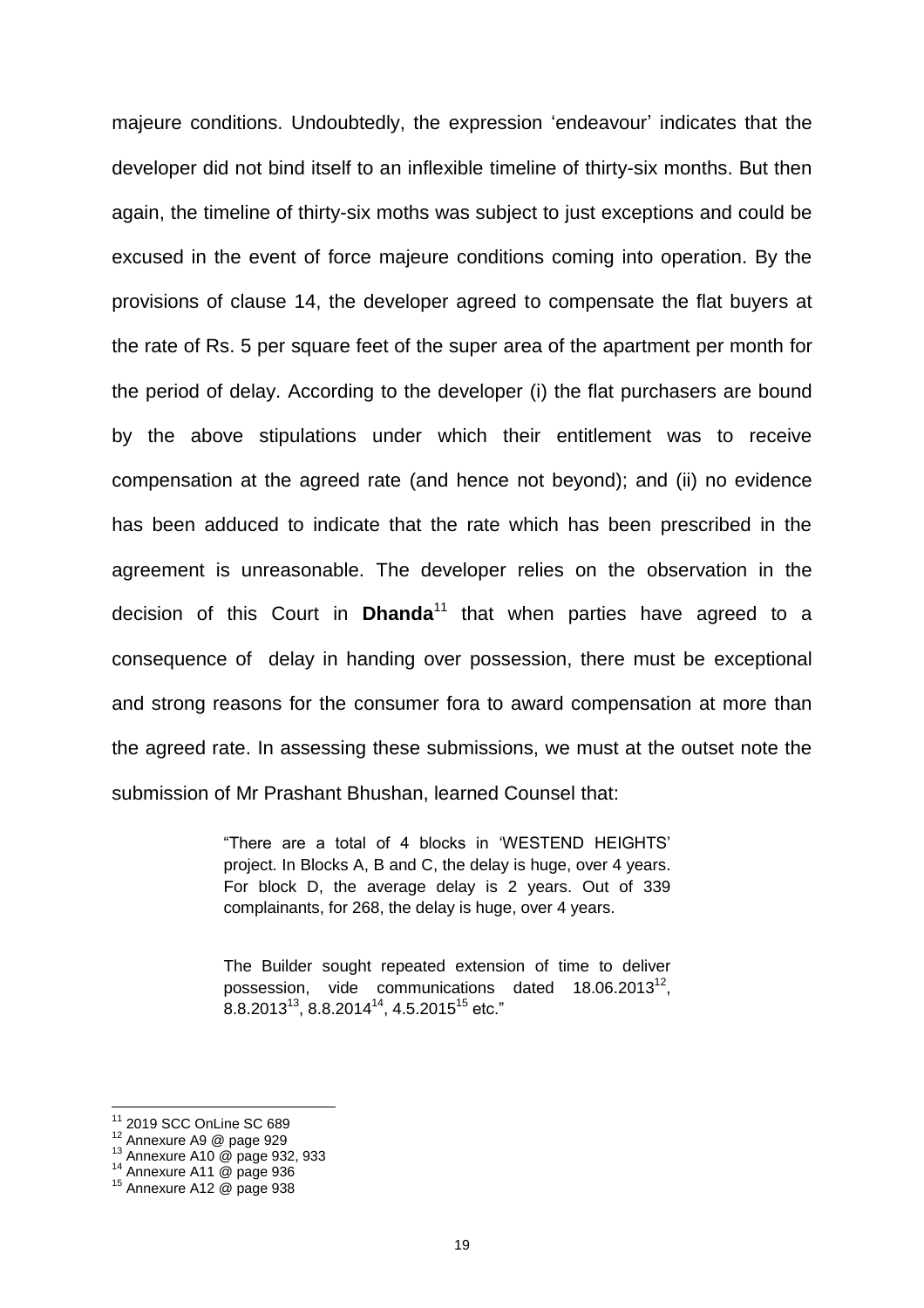20 The extent of the delay as set out in the above submissions has not been controverted in the submissions which were urged before this Court by the developer. On the contrary, the finding of the NCDRC in paragraph 470 of its judgment is that:

> "…there is no dispute to the fact that the completion of the project has been delayed. Delay has been acknowledged by the opposite parties…."

21 The existence and extent of the delay constitute an admitted factual position. In fact, in the written submissions which have been filed by the developer, it has been admitted that out of 171 appellants, 145 were given compensation in terms of the rate prescribed in clause 14 of the ABA. Once the developer has accepted that there was a delay on his part which triggered of the liability to pay compensation (*albeit,* according to the developer, in terms of clause 14) there can be no manner of doubt that:

- (i) the developer assumed an obligation in terms of the ABA to endeavour to hand over possession in thirty-six months of the date of the execution of the agreement;
- (ii) there was a failure on the part of the developer to comply with the contractual obligation;
- (iii) the failure of the developer was neither relatable to a "just exception" or the prevalence of force majeure conditions referable to clause 11; and
- (iv) the payment of compensation to the flat buyers or at least 145 of the group of 171 represents an admission by the developer of its breach, thereby triggering a liability to pay compensation.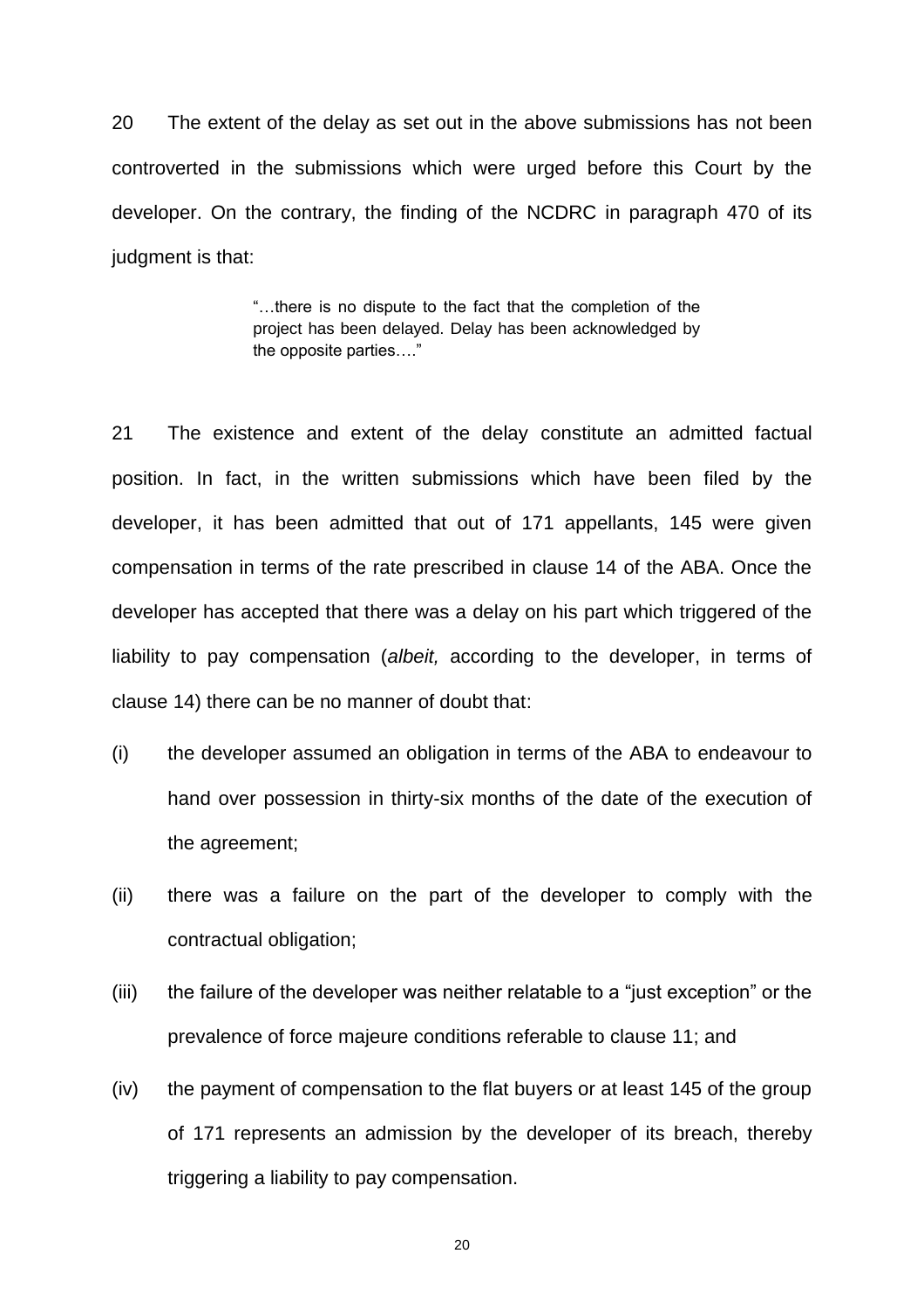22 The only issue which then falls for determination is whether the flat buyers in these circumstances are constrained by the stipulation contained in clause 14 of ABA providing compensation for delay at the rate of Rs 5 per square feet per month. In assessing the legal position, it is necessary to record that the ABA is clearly one-sided. Where a flat purchaser pays the instalments that are due in terms of the agreement with a delay, clause 39(a) stipulates that the developer would "at its sole option and discretion" waive a breach by the allottee of failing to make payments in accordance with the schedule, subject to the condition that the allottee would be charged interest at the rate of 15 per cent per month for the first ninety days and thereafter at an additional penal interest of 3 per cent per annum. In other words, a delay on the part of the flat buyer attracts interest at the rate of 18 per cent per annum beyond ninety days. On the other hand, where a developer delays in handing over possession the flat buyer is restricted to receiving interest at Rs 5 per square foot per month under clause 14 (which in the submission of Mr Prashant Bhushan works out to 1-1.5 per cent interest per annum). Would the condition which has been prescribed in clause 14 continue to bind the flat purchaser indefinitely irrespective of the length of the delay? The agreement stipulates thirty-six months as the date for the handing over of possession. Evidently, the terms of the agreement have been drafted by the developer. They do not maintain a level platform as between the developer and purchaser. The stringency of the terms which bind the purchaser are not mirrored by the obligations for meeting times lines by the developer. The agreement does not reflect an even bargain.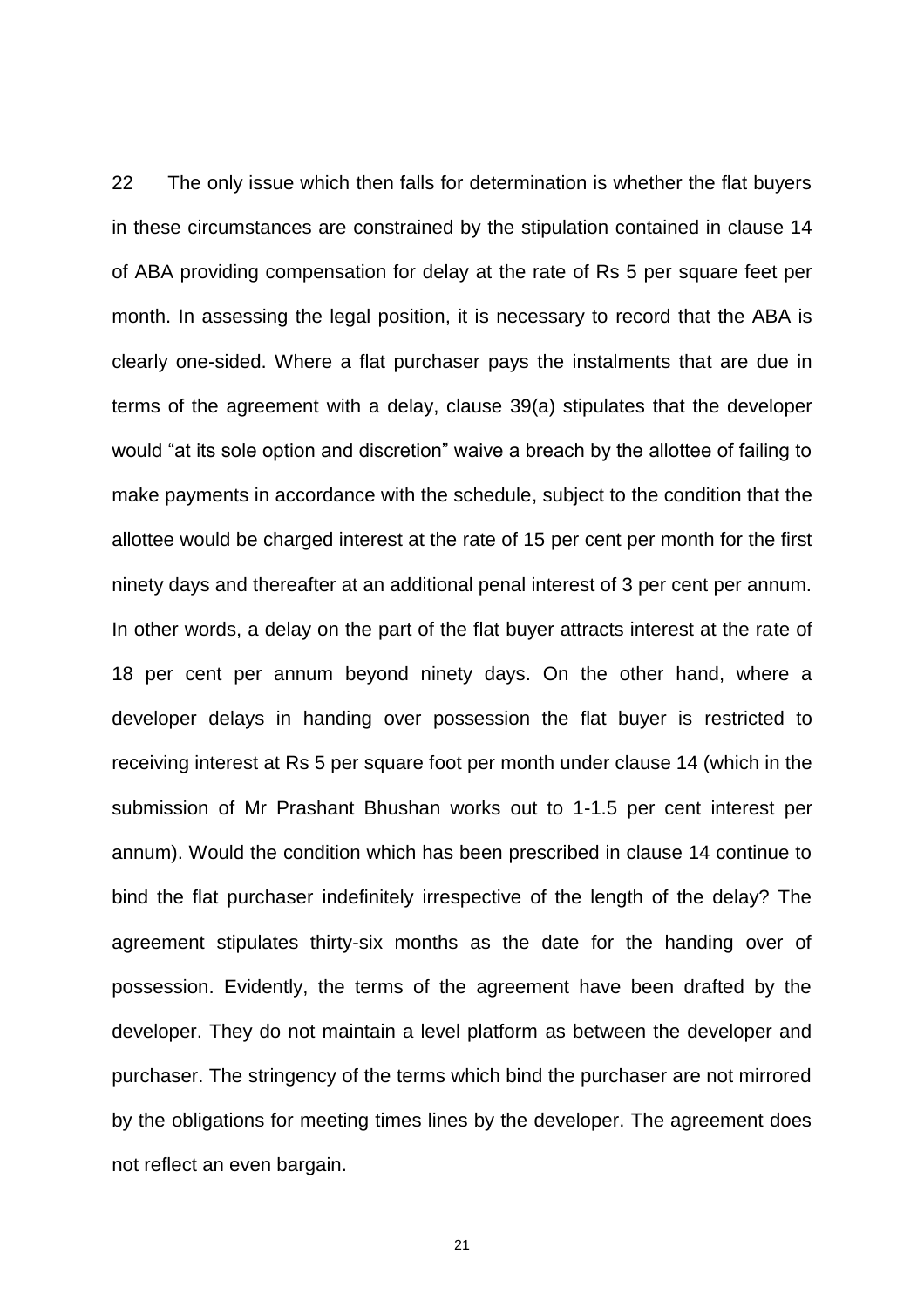23 On behalf of the flat purchasers it has been urged by Mr. R Balasubramanian (a submission which has not been controverted in rejoinder) that 95 per cent of the purchase price was paid during the course of the first two and a half to three years. The agreement did not stipulate that the developer would pay any interest on the amount which had already been received. A large chunk of the purchase price was thus available to the developer to complete construction. The court must take a robust and common-sense based approach by taking judicial notice of the fact that flat purchasers obtain loans and are required to pay EMIs to financial institutions for servicing their debt. Delays on the part of the developer in handing over possession postpone the date on which purchasers will obtain a home. Besides servicing their loans, purchasers have to finance the expenses of living elsewhere. To postulate that a clause in the agreement confining the right of the purchaser to receive compensation at the rate of Rs 5 per square foot per month (Rs 7,500 per month for a flat of 1500 square feet) precludes any other claim would be a manifestly unreasonable construction of the rights and obligations of the parties. Where there is a delay of the nature that has taken place in the present case ranging between periods of two years and four years, the jurisdiction of the consumer forum to award reasonable compensation cannot be foreclosed by a term of the agreement. The expression deficiency of services is defined in Section 2 (1) (g) of the CP Act 1986 as:

> "(g) "deficiency" means any fault, imperfection, shortcoming or inadequacy in the quality, nature and manner of performance which is required to be maintained by or under any law for the time being in force or has been undertaken to be performed by a person in pursuance of a contract or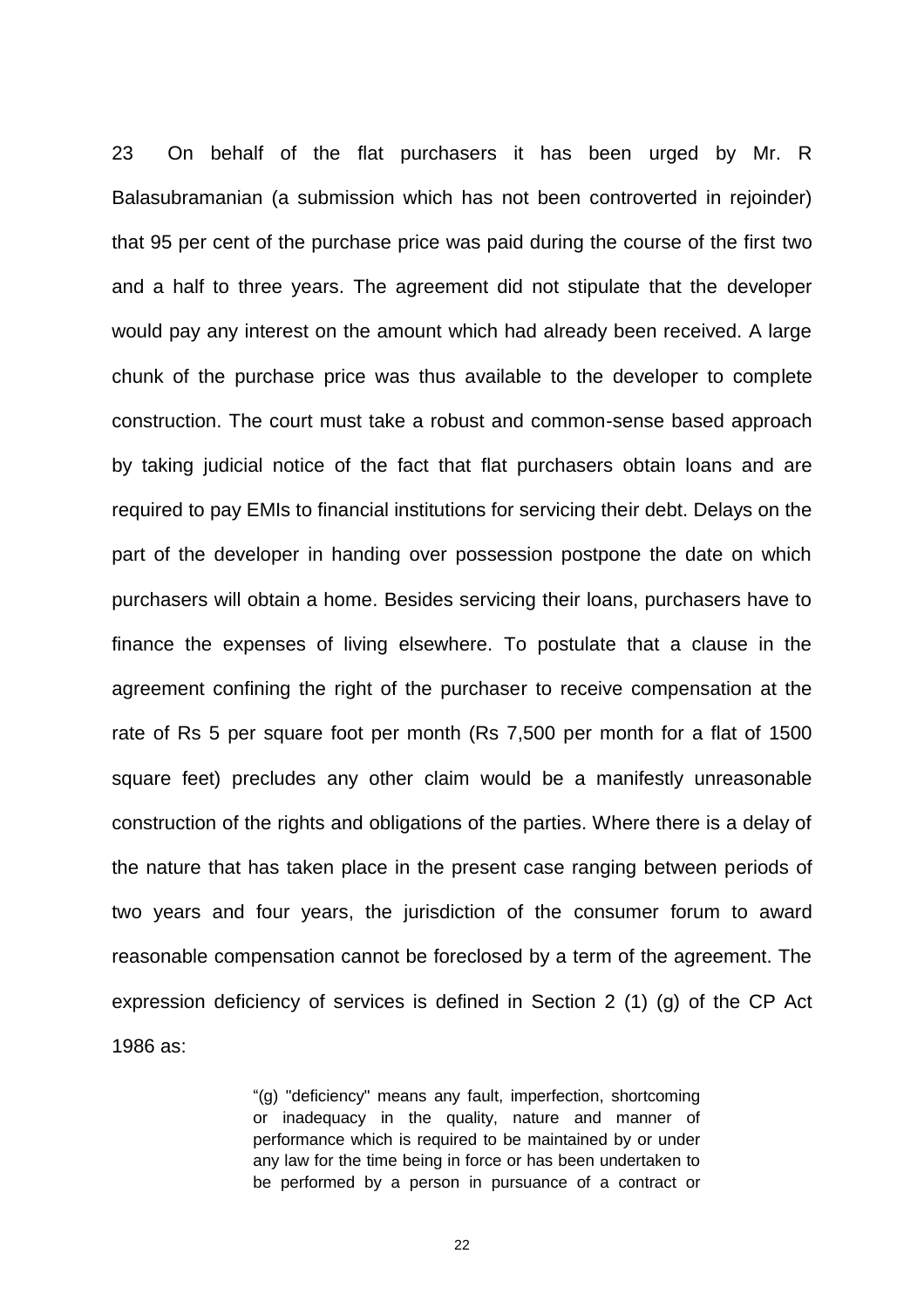otherwise in relation to any service"

24 A failure of the developer to comply with the contractual obligation to provide the flat to a flat purchaser within a contractually stipulated period amounts to a deficiency. There is a fault, shortcoming or inadequacy in the nature and manner of performance which has been undertaken to be performed in pursuance of the contract in relation to the service. The expression "service" in Section 2 (1) (o) means a service of any description which is made available to potential users including the provision of facilities in connection with (among other things) housing construction. Under Section 14(1)(e), the jurisdiction of the consumer forum extends to directing the opposite party *inter alia* to remove the deficiency in the service in question. Intrinsic to the jurisdiction which has been conferred to direct the removal of a deficiency in service is the provision of compensation as a measure of restitution to a flat buyer for the delay which has been occasioned by the developer beyond the period within which possession was to be handed over to the purchaser. Flat purchasers suffer agony and harassment, as a result of the default of the developer. Flat purchasers make legitimate assessments in regard to the future course of their lives based on the flat which has been purchased being available for use and occupation. These legitimate expectations are belied when the developer as in the present case is guilty of a delay of years in the fulfilment of a contractual obligation. To uphold the contention of the developer that the flat buyer is constrained by the terms of the agreed rate irrespective of the nature or extent of delay would result in a miscarriage of justice. Undoubtedly, as this court held in **Dhanda**, courts ordinarily would hold parties down to a contractual bargain. Equally the court cannot be oblivious to the one-sided nature of ABAs which are drafted by and to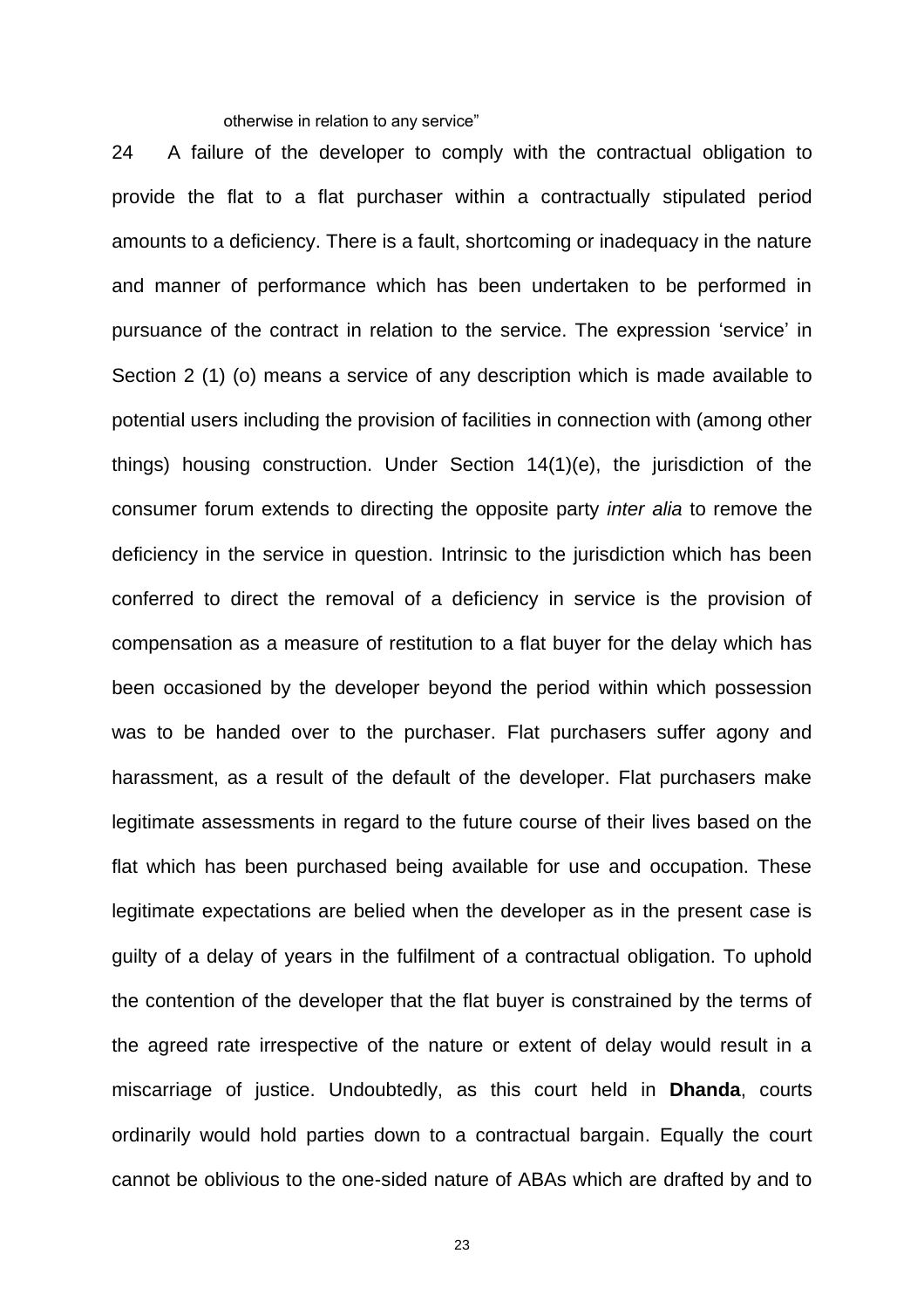protect the interest of the developer. Parliament consciously designed remedies in the CP Act 1986 to protect consumers. Where, as in the present case, there has been a gross delay in the handing over of possession beyond the contractually stipulated debt, we are clearly of the view that the jurisdiction of the consumer forum to award just and reasonable compensation as an incident of its power to direct the removal of a deficiency in service is not constrained by the terms of a rate which is prescribed in an unfair bargain.

25 Numerous judgments of this Court have elaborated on the nature and extent of the jurisdiction of the consumer forum to award just and reasonable compensation. Since the decision of this Court in **Lucknow Development Authority** v. **M K Gupta**<sup>16</sup> , it has been a settled principle of law that the jurisdiction of the consumer forum extends to the award of compensation to alleviate the harassment and agony to a consumer. In **Balbir Singh**<sup>17</sup>, a two judge Bench of this Court, while explaining the ambit of the jurisdiction of the adjudicatory fora under the CP Act 1986 observed:

> "6…The word compensation is of a very wide connotation. It may constitute actual loss or expected loss and may extend to compensation for physical, mental or even emotional suffering, insult or injury or loss. The provisions of the Consumer Protection Act enable a consumer to claim and empower the Commission to redress any injustice done. "

26 The court observed that the award of compensation has to be based on a finding of loss or injury and must correlate to it. The court observed that no "hard and fast rule" could be prescribed:

 $\overline{a}$ 

<sup>&</sup>lt;sup>16</sup> (1994) 1 SCC 243

 $17$  (2004) 5 SCC 65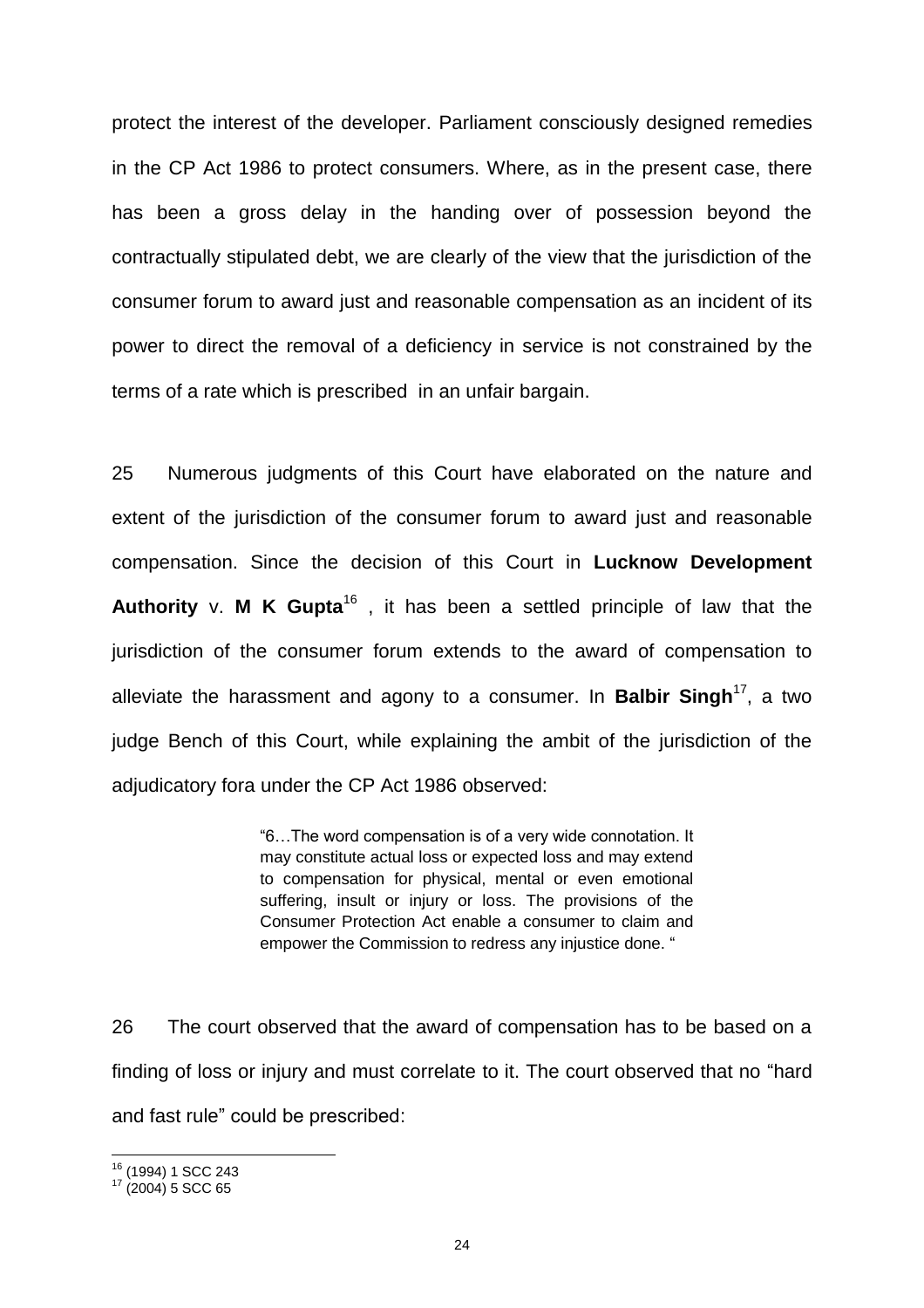"8…No hard-and-fast rule can be laid down, however, a few examples would be where an allotment is made, price is received/paid but possession is not given within the period set out in the brochure. The Commission/Forum would then need to determine the loss. Loss could be determined on basis of loss of rent which could have been earned if possession was given and the premises let out or if the consumer has had to stay in rented premises then on basis of rent actually paid by him. Along with recompensing the loss the Commission/Forum may also compensate for harassment/injury, both mental and physical. "

Where possession has been given, one of the circumstances which must be factored in is that the purchaser has been compensated by the increase in the value of the property.

27 In **R V Prasannakumaar** v. **Mantri Castles Pvt Ltd**<sup>18</sup> under the terms of the ABA, possession of the flats was to be handed over to the buyers on 31 January 2014. However, the developer received an occupation certificate only on 10 February 2016 and it was thereafter from May 2016 that the developer started issuing letters offering possession. Based on this, the NCDRC awarded compensation in the form of interest at the rate of 6 per cent per annum. The developer had pleaded that since the agreement provided compensation at the rate of Rs. 3 per square foot per month for delayed possession, the purchasers were not entitled to anything in addition. Dealing with the submission, this Court observed:

> "9. We are in agreement with the view of the NCDRC that the rate which has been stipulated by the developer, of compensation at the rate of 3 per sq. ft. per month does not provide just or reasonable recompense to a flat buyer who

 $\overline{a}$ <sup>18</sup> 2019 SCC OnLine SC 224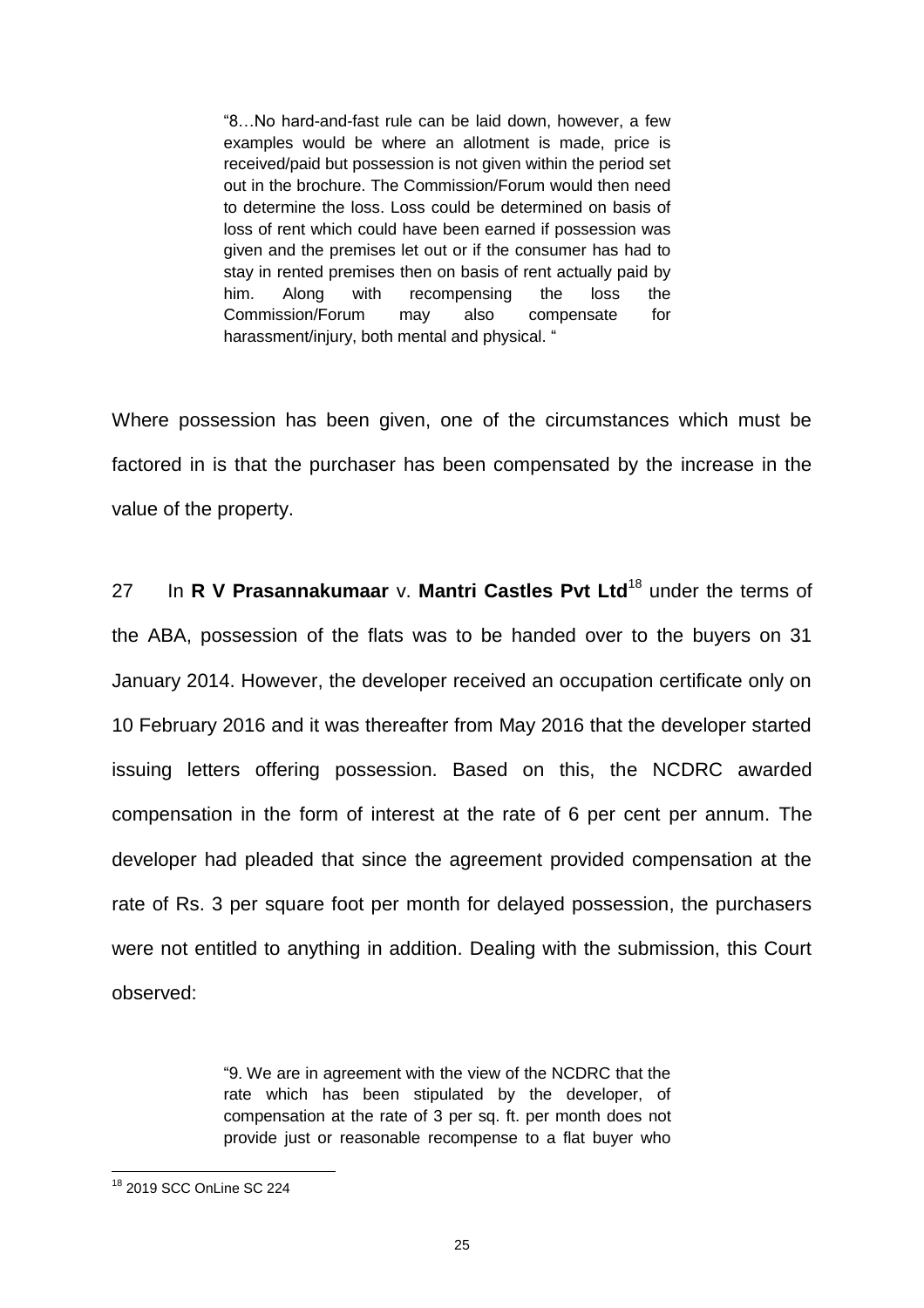has invested money and has not been handed over possession as on the stipulated date of 31 January 2014. To take a simple illustration, a flat buyer with an agreement of a flat admeasuring a 1000 sq. ft. would receive, under the agreement, not more than Rs. 3000/- per month. This in a city such as Bangalore does not provide just or adequate compensation. The jurisdiction of the NCDRC to award just compensation under the provisions of the Consumer Protection Act, 1986 cannot in the circumstances be constrained by the terms of the agreement. The agreement in its view is one sided and does not provide sufficient recompense to the flat purchasers."

The Court observed that there was a delay of two years and hence the award of interest at the rate of 6 per cent was reasonable and justified.

28 In **Pioneer Urban Land and Infrastructure Limited** v. **Govindan Raghavan**<sup>19</sup>, there was a delay of almost two years in obtaining an occupancy certificate after the date stipulated in the ABA. As a consequence, there was a failure to provide possession of the flat to the purchaser within a reasonable period. This Court dwelt on the terms of the ABA under which the builder was entitled to charge interest at 18 per cent per annum for the delay in payment of instalments by the purchaser. On the other hand, the failure to provide possession on the part of the developer was subject to a grace period of twelve months followed by a termination notice of ninety days and a further period of ninety days to the developer to effect a refund. Adverting to these clauses, the court noted:

> "6.4. A perusal of the apartment buyer's agreement dated 8-5- 2012 reveals stark incongruities between the remedies available to both the parties. For instance, Clause 6.4(*ii*) of the agreement entitles the appellant builder to charge interest

 $\overline{a}$ <sup>19</sup> (2019) 5 SCC 725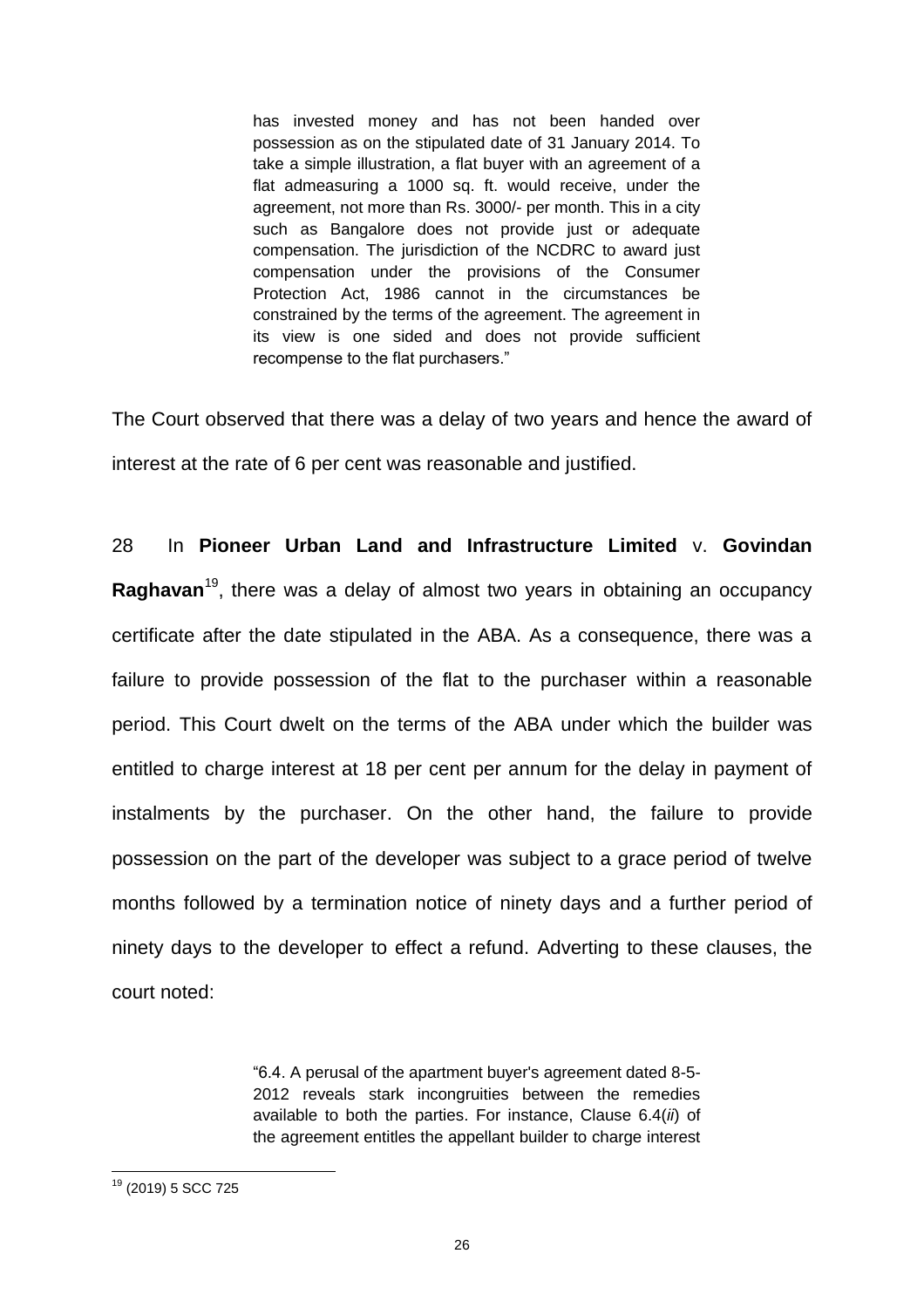@18% p.a. on account of any delay in payment of instalments from the respondent flat purchaser. Clause 6.4(*iii*) of the agreement entitles the appellant builder to cancel the allotment and terminate the agreement, if any instalment remains in arrears for more than 30 days. On the other hand, as per Clause 11.5 of the agreement, if the appellant builder fails to deliver possession of the apartment within the stipulated period, the respondent flat purchaser has to wait for a period of 12 months after the end of the grace period, before serving a termination notice of 90 days on the appellant builder, and even thereafter, the appellant builder gets 90 days to refund only the actual instalment paid by the respondent flat purchaser, after adjusting the taxes paid, interest and penalty on delayed payments. In case of any delay thereafter, the appellant builder is liable to pay interest @9% p.a. only.

6.5. Another instance is Clause 23.4 of the agreement which entitles the appellant builder to serve a termination notice upon the respondent flat purchaser for breach of any contractual obligation. If the respondent flat purchaser fails to rectify the default within 30 days of the termination notice, then the agreement automatically stands cancelled, and the appellant builder has the right to forfeit the entire amount of earnest money towards liquidated damages. On the other hand, as per Clause 11.5(*v*) of the agreement, if the respondent flat purchaser fails to exercise his right of termination within the time limit provided in Clause 11.5, then he shall not be entitled to terminate the agreement thereafter, and shall be bound by the provisions of the agreement."

Justice Indu Malhotra speaking for the Court noted:

"6.8. A term of a contract will not be final and binding if it is shown that the flat purchasers had no option but to sign on the dotted line, on a contract framed by the builder. The contractual terms of the agreement dated 8-5-2012 are ex facie one-sided, unfair and unreasonable. The incorporation of such one-sided clauses in an agreement constitutes an unfair trade practice as per Section 2(1)(*r*) of the Consumer Protection Act, 1986 since it adopts unfair methods or practices for the purpose of selling the flats by the builder."

The Court observed that in these circumstances, the flat purchasers could not be compelled to obtain possession which was offered almost two years after the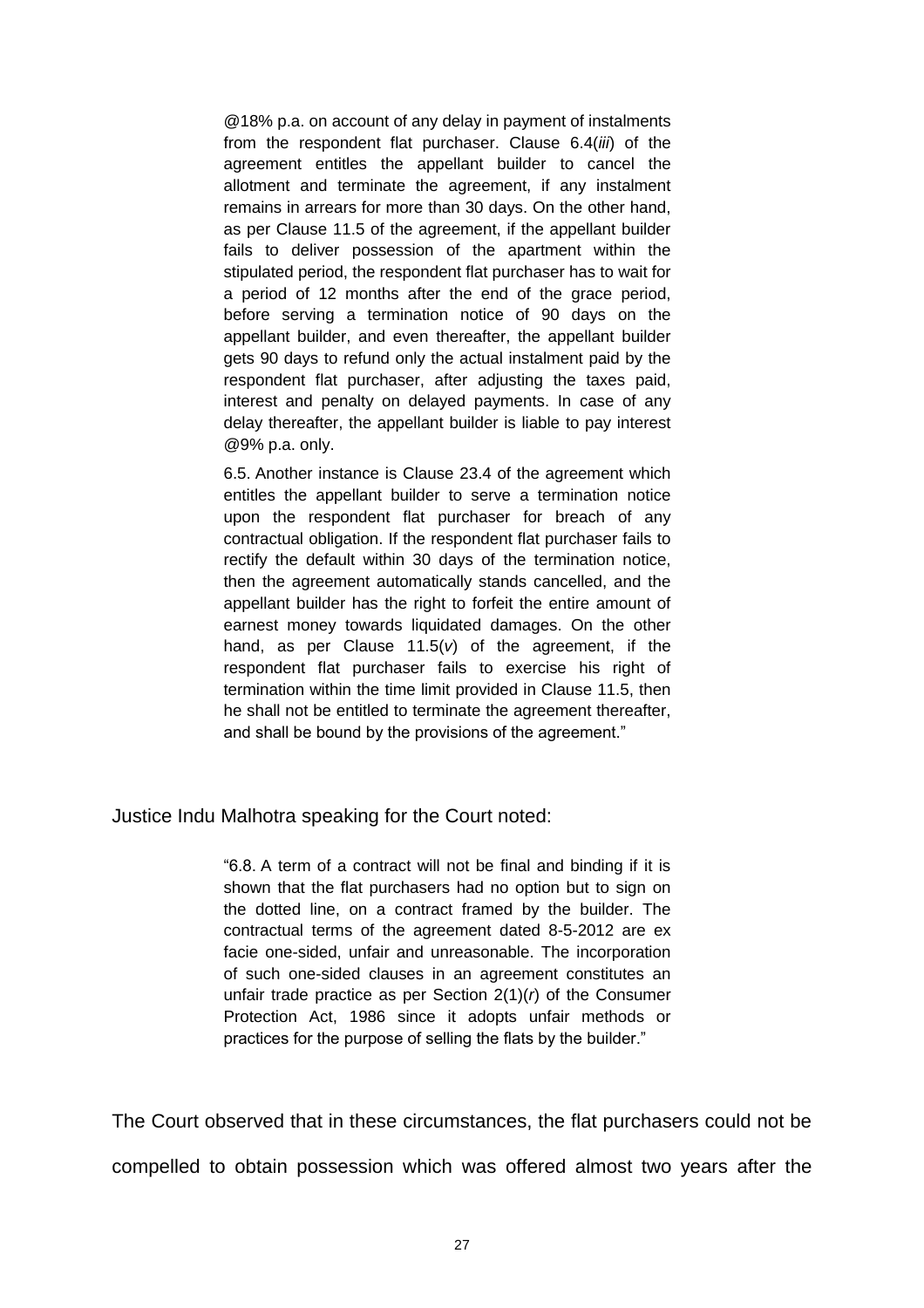grace period under the agreement had expired. Hence, the NCDRC was held to have correctly awarded interest at the rate of 10 percent per annum.

29 The decision of this Court in **Dhanda**<sup>20</sup> has been relied upon by learned Senior Counsel appearing on behalf of the developer as elucidating the principle that where a flat buyers" agreement stipulates a consequence for delayed possession, exceptional and strong reasons must be established before the forum constituted under the Act of 1986 awards compensation in addition to what has been contractually agreed. In **Dhanda's** case, the SCDRC issued a direction for handing over physical possession of the residential unit to the complainant and for execution of a sale deed. In addition, compensation was awarded by way of interest at the rate of 12 per cent per annum with effect from twelve months after the stipulated date under the agreement. In an appeal by the developer, the NCDRC directed that the rate of interest for a house building loan for the corresponding period in a scheduled nationalised bank would be appropriate and if a floating rate of interest was prescribed, the higher rate of interest should be taken for the computation. A sum of Rs. 1 lac per annum from the date for handing over possession to the actual date of possession was regarded as appropriate in the facts of the case. In that case under the terms of the buyer"s agreements, possession was to be delivered within twenty-four months of the execution of the agreement i.e. 10 February 2013 – failing which the developer was liable to pay compensation at the rate of Rs. 10 per square foot per month for the delay. The developer contended that construction activities were delayed as a result of an injunction granted by this Court over a period of eight months

 $\overline{a}$ 

<sup>&</sup>lt;sup>20</sup> 2019 SCC OnLine SC 689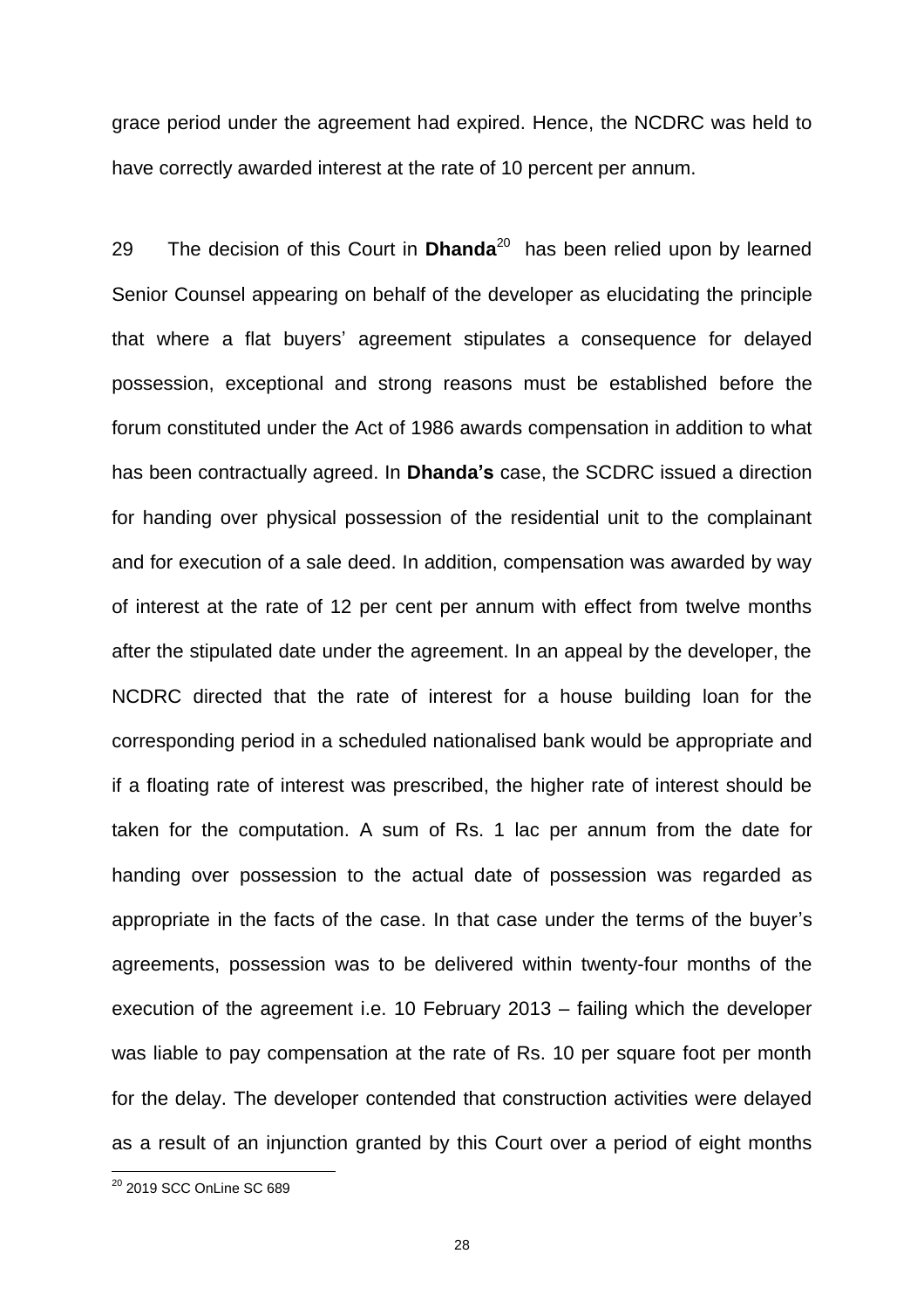and consequently sought an extension of the period for handing over possession by one year. Alternatively, the developer offered to refund the money deposited with interest at 9 per cent per annum. Construction of 258 independent floors was completed while about 1,500 units were nearing completion. In two sets of Civil Appeals which came up before this Court earlier, agreed terms were arrived at providing for the award of interest at 9 per cent per annum from the date of deposit till refund. While considering the order of the NCDRC, this Court observed:

> "16. The District Forum under the Consumer Protection Act, 1986 is empowered inter-alia to order the opposite party to pay such amount as may be awarded as compensation to the consumer for any loss or injury suffered by the consumer due to the negligence of the opposite party including to grant punitive damages. But the forums under the Act cannot award interest and/or compensation by applying rule of thumb. The order to grant interest at the maximum of rate of interest charged by nationalised bank for advancing home loan is arbitrary and no nexus with the default committed. The appellant has agreed to deliver constructed flats. For delay in handing over possession, the consumer is entitled to the consequences agreed at the time of executing buyer's agreement. There cannot be multiple heads to grant of damages and interest when the parties have agreed for payment of damages at the rate of Rs. 10/- per sq. ft. per month. Once the parties agreed for a particular consequence of delay in handing over of possession then, there has to be exceptional and strong reasons for the SCDRC/NCDRC to award compensation at more than the agreed rate."

30 The orders of the SCDRC and NCDRC were held to be without any foundation being led by the complainant and based purely on a "rule of thumb". The court noted that the amount of interest represents compensation to the beneficiaries who are deprived of the use of the investment which has been made and will take into its ambit the consequence of a delay in not handing over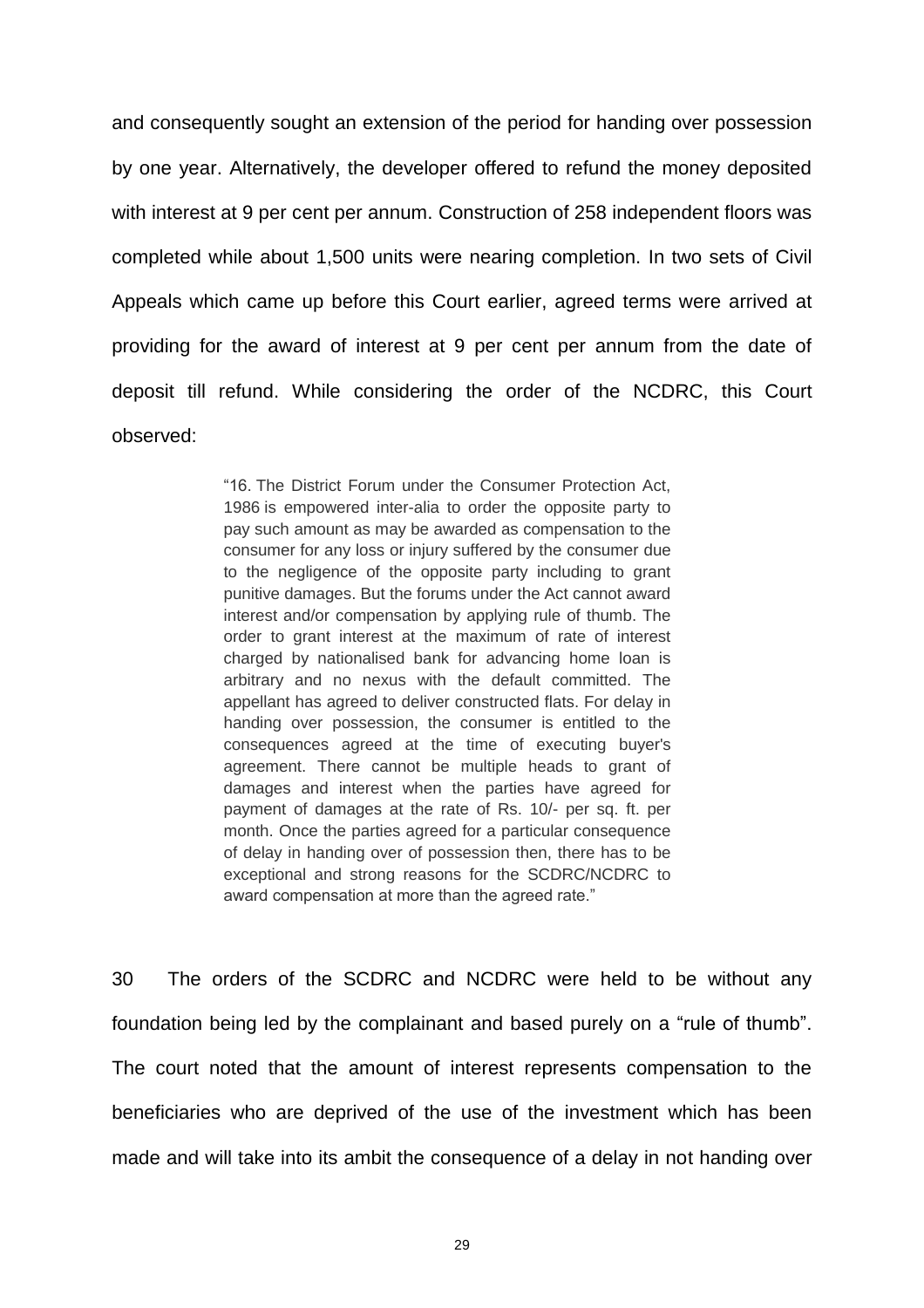possession. The court held that both the SCDRC and NCDRC awarded compensation under different heads on account of a singular default of not handing over possession. This was held not to be sustainable. The court held that:

> "19. Thus, we find that the complainant is entitled to interest from the Appellant for not handing over possession as projected as is offered by it but it is not a case to award special punitive damages as one of the causes for late delivery of possession was beyond the control of the Appellant. Therefore, in view of the settlement proposal submitted by the Appellant in earlier two set of appeals in respect of same project, and to settle any further controversy, the Appellant is directed as follows:

- i) To send a copy of the occupation certificate to the Complainants along with offer of possession. The Appellant shall also direct the Jones Lang LaSalle - the real estate maintenance agency, engaged by the Appellant to undertake such maintenance works as is necessary on account of damage due to non-occupation of the flats after construction etc.
- ii) It shall be open to the Complainants to seek the assistance of the maintenance agency to attend to the maintenance work which may arise on account of non-occupation or on account of natural vagaries.
- iii) Such maintenance work shall be completed by the Appellant within two months of the offer of possession but the payment of interest at the rate of 9 per cent per annum will be for a period of two months from the date of offer of possession in all situations.
- v) Since the Complainants have been forced to invoke jurisdiction of the consumer forums, they shall be entitled to consolidated amount of Rs. 50,000/- in each complaint on all accounts such as mental agony and litigation expenses etc. The complainant shall not be entitled to any other amount over and above the amount mentioned above.
- vi) In case, the original allottee has transferred the flat, the transferee shall be entitled to interest at the rate of 9 per cent per annum from the date of expiry of three years from the agreement or from the date of transfer, whichever is later."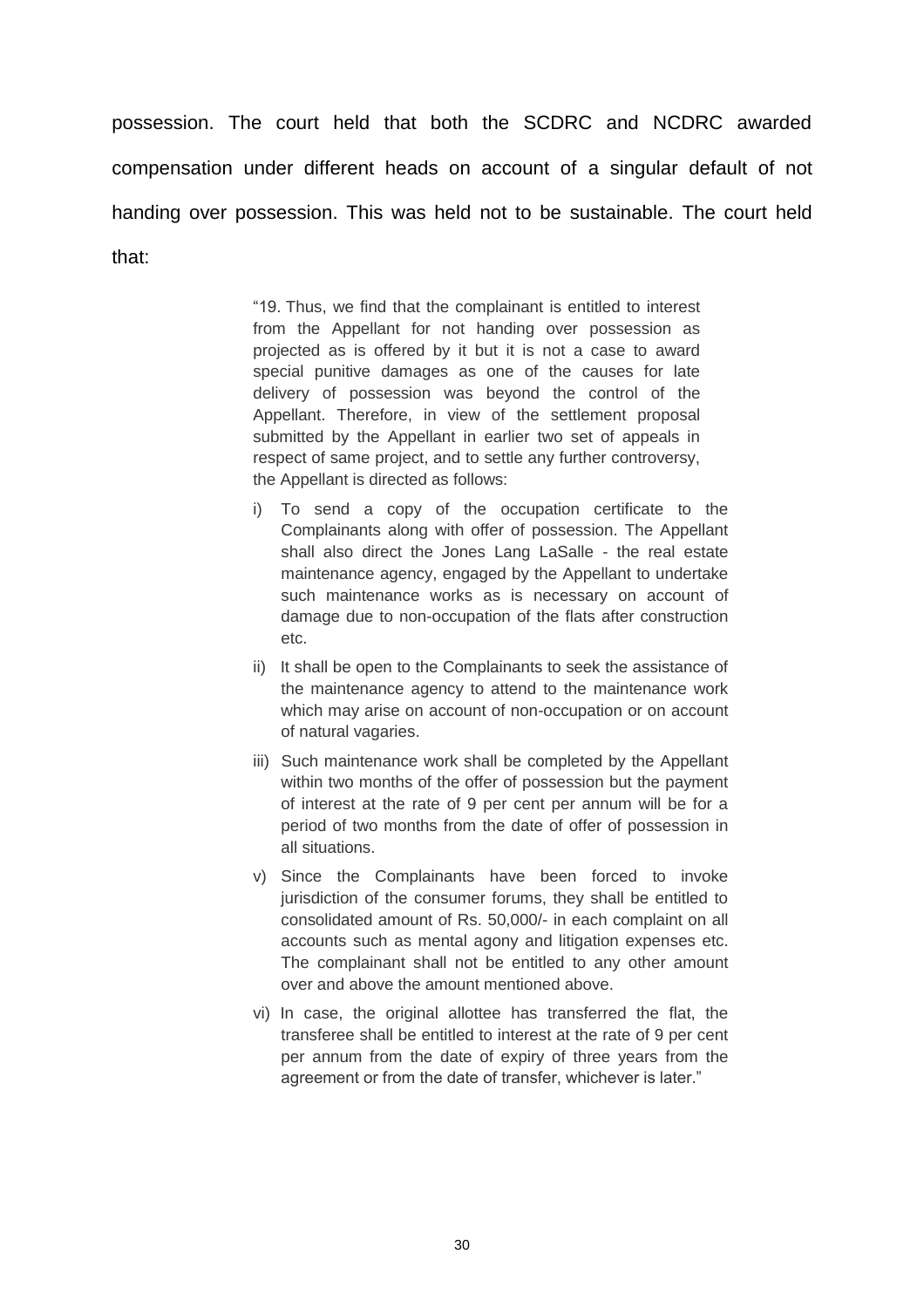31 The judgment in **Dhanda's** case does not prescribe an absolute embargo on the award of compensation beyond the rate stipulated in the flat buyers" agreement where handing over of the possession of a flat has been delayed. **Dhanda's** case was preceded by consent terms which were presented before this Court in two earlier civil appeals under which interest at the rate of 9 per cent had been granted. The decision lays down that the award of interest cannot be arbitrary and without nexus to the default which has been committed. Hence, the award of interest at the maximum rate of interest charged by a nationalised bank for advancing home loans was construed to be arbitrary. It was in this context that the court observed that the parties having agreed to a consequence for delay, exceptional and strong reasons must exist for the consumer fora to depart from the agreed rate. The decision, in other words, does not lay down that there is an absence of jurisdiction in the adjudicatory fora constituted under the CP Act 1986 to award remedial compensation to a flat buyer for the delay of the developer in handing over possession on the agreed date.

32 In the present case, there exist, clear and valid reasons for not holding down the flat buying consumers merely to the entitlement to receive compensation at the rate of 5 per square foot per month in terms of clause 14 of the ABA:

(i) There has been a breach on the part of the developer in complying with the contractual obligation to hand over possession of the flats within a period of thirty-six months of the date of the agreement as stipulated in clause 11(a);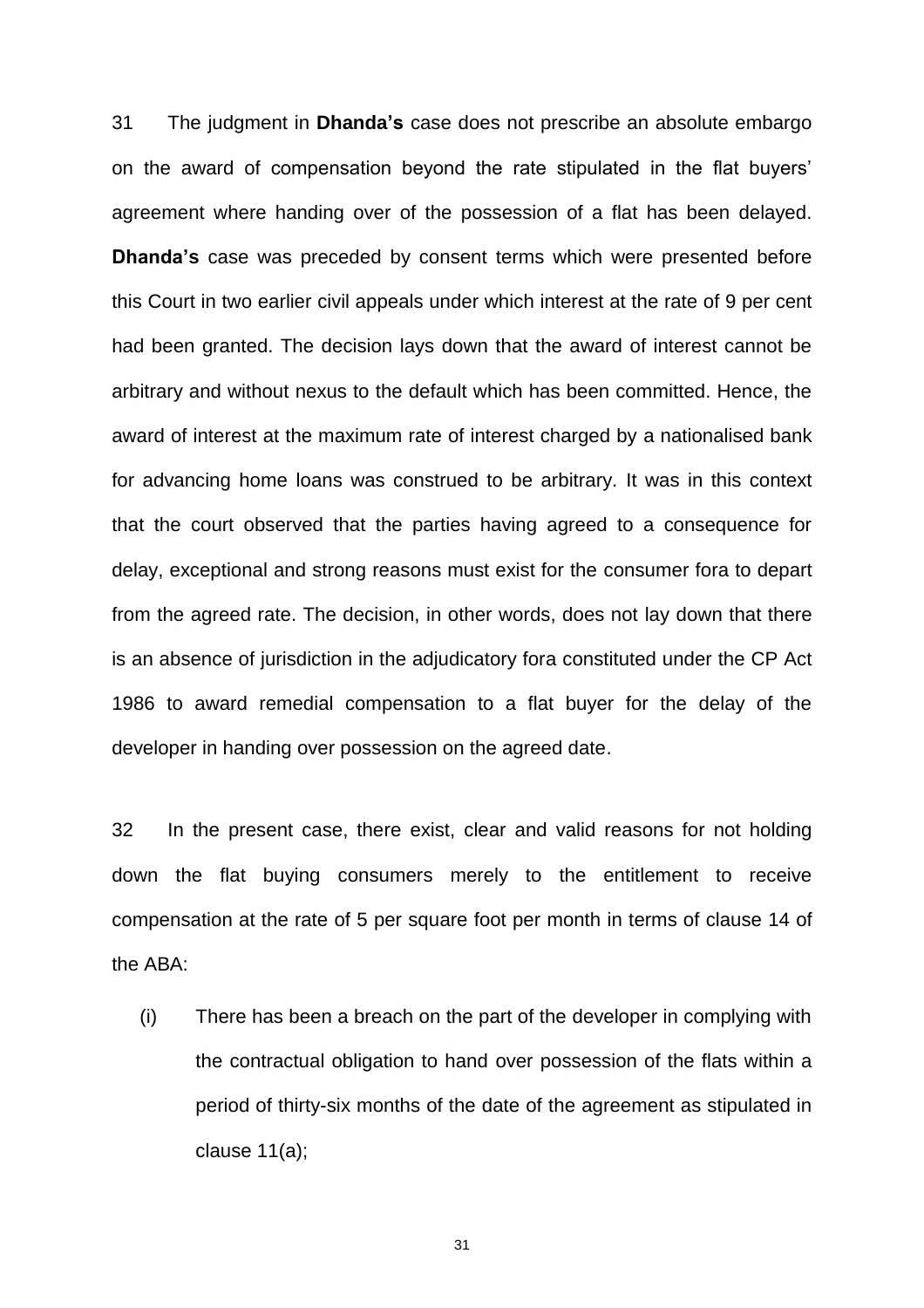- (ii) The failure of the developer to hand over possession within the contractually stipulated period amounts to a deficiency of service within the meaning of Section 2 (1) (g), warranting the invocation of the jurisdiction vested in the NCDRC to issue a direction for the removal of the deficiency in service;
- (iii) The triggering of an obligation to pay compensation on the existence of delay in handing over possession is admitted by the developer for, even according to it, it has adjusted compensation at the agreed rate of Rs 5 per square foot per month to 145 out of the 171 appellants;
- (iv) The agreement is manifestly one-sided: the rights provided to the developer for a default on the part of the home buyer are not placed on an equal platform with the contractual right provided to the home buyer in the case of a default by the developer;
- (v) There has been a gross delay on the part of the developer in completing construction ranging between two and four years. Despite successive extensions of time to deliver possession sought by the developer, possession was not delivered on time;
- (vi) The nature and quantum of the delay on the part of the developer are of such a nature that the measure of compensation which is provided in clause 14 of the ABA would not provide sufficient recompense to the purchasers; and
- (vii) Judicial notice ought to be taken of the fact that a flat purchaser who is left in the lurch as a result of the failure of the developer to provide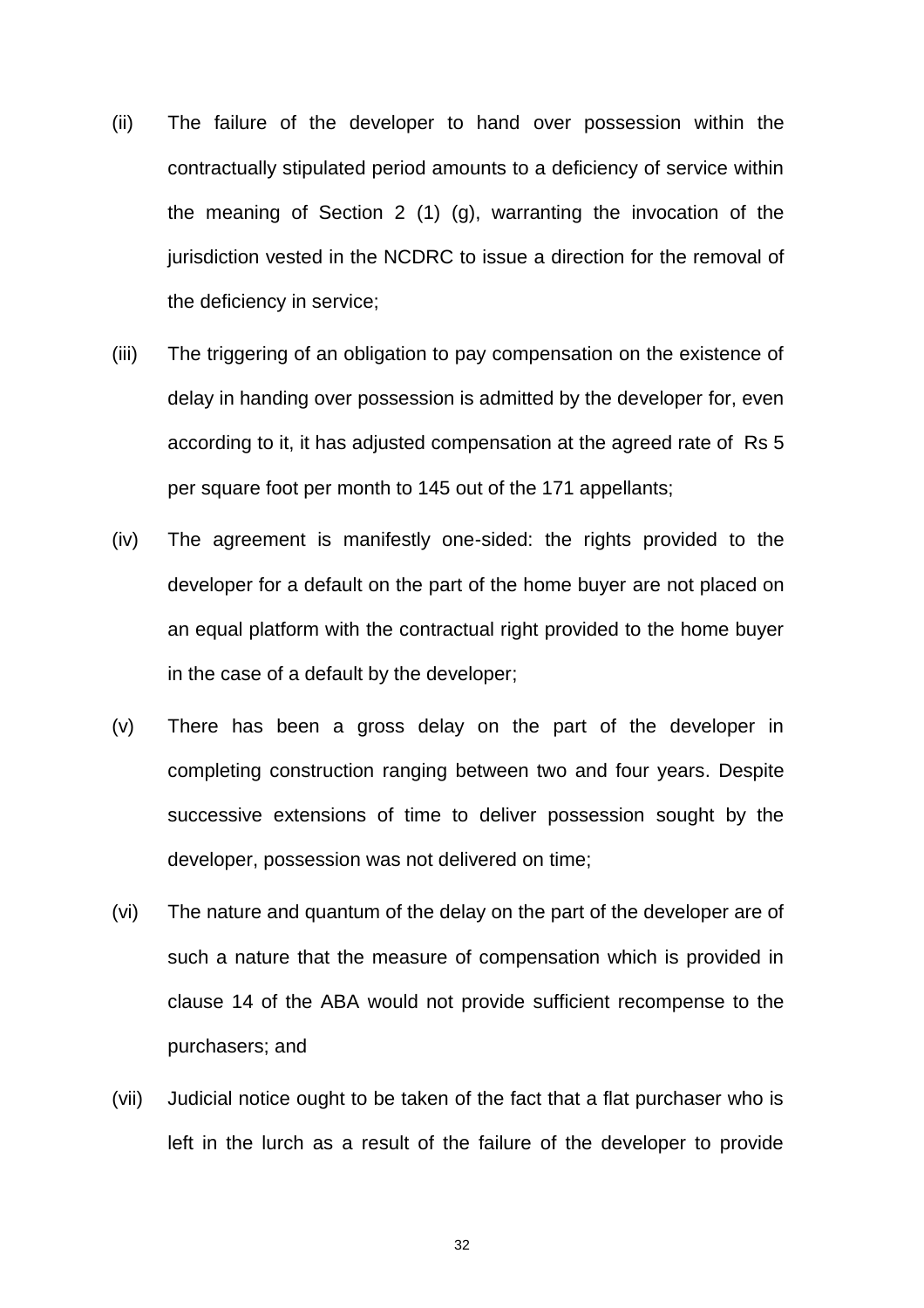possession within the contractually stipulated date suffers consequences in terms of agony and hardship, not the least of which is financial in nature. Having paid a substantial amount of the purchase price to the developer and being required to service the debt towards loan installments the purchaser is unable to obtain timely possession of the flat which is the subject matter of the ABA.

But, it has been submitted by the developer  $-$  a submission which found acceptance by the NCDRC – that the execution of the Deed of Conveyance by a flat purchaser precludes a consumer claim being raised for delayed possession. During the course of the proceedings before the NCDRC, the flat purchasers relied upon the communications which were issued by the developer to demonstrate that the purchasers were not permitted by the developer to execute a Deed of Conveyance or to take possession under protest. The material which was produced before the NCDRC supports this submission, which was urged before the Court by Mr Prashant Bhushan, learned Counsel. By a communication dated 16 February 2016, the developer informed a flat buyer that in terms of the ABA, the allottee is required to take possession of the apartment by making payments and executing documentation after the developer has obtained a certificate for occupation from the competent authority and has offered possession of the apartment to the allottee. The developer stated:

> "We may also like to bring to your notice, that if the acceptance of offer of possession terms is being conveyed by the allottee under protest the Company will not be in a position to hand over the possession and execute the Conveyance Deed and as such your request to take over the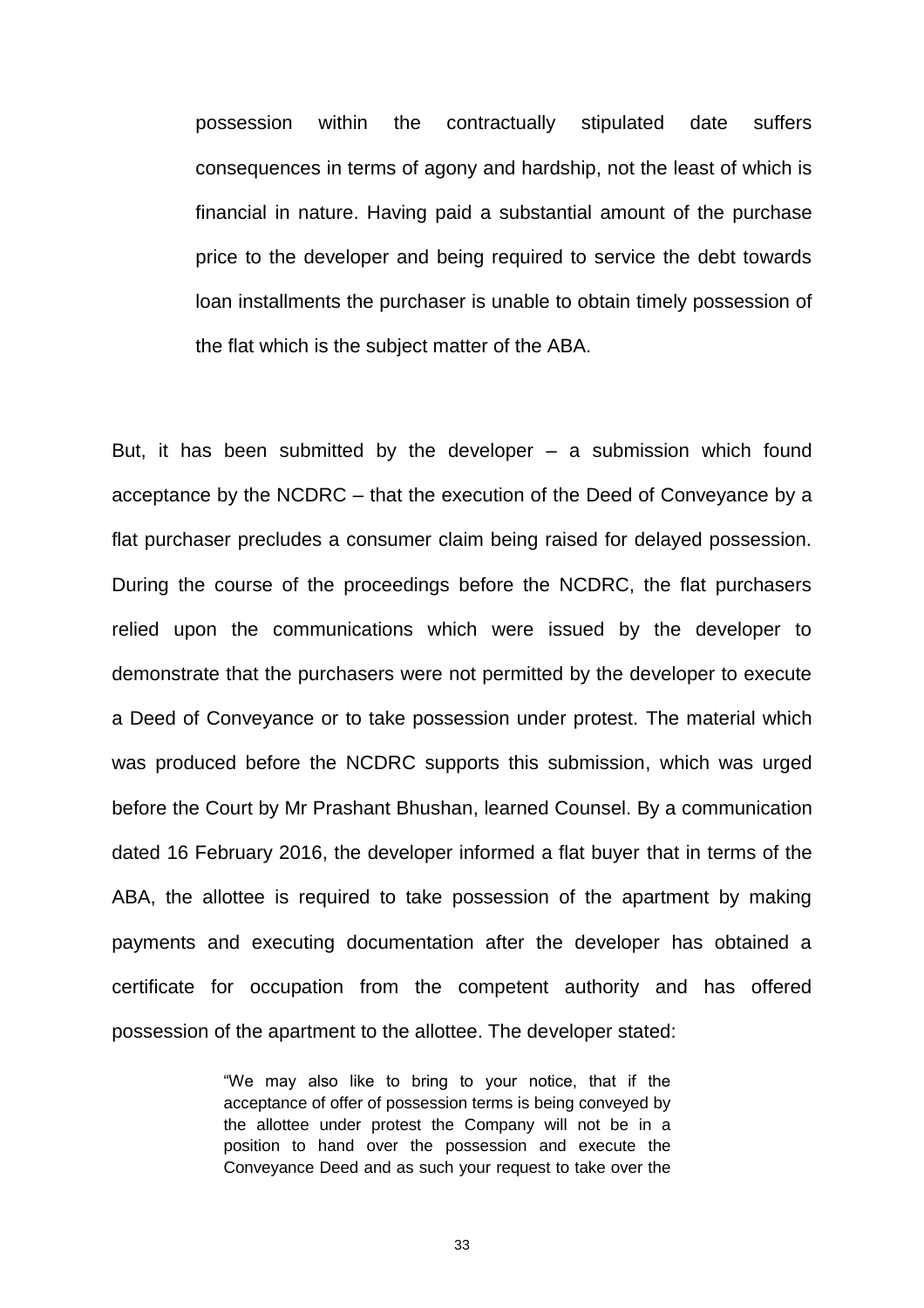possession and execute the documents under protest is untenable."

33 By an email dated 24 December 2016, another flat buyer was informed that:

> "It would be a pleasure to progress with possession once you submit the affidavit. However we can't accept any documents to this effect under protest or claim of coercion. This affidavit has to be unconditionally submitted and possession taken."

By another communication dated 21 December 2016, a flat purchaser was informed that:

> "It was explained to you in our FDN itself and our earlier reply/clarifications, that any kind of protest 'is not tenable if you wish to take possession and register the property as well. Kindly execute the affidavit as advised and proceed for further process on registering the property."

By a communication dated 1 December 2016, the developer informed a flat

purchaser that

"Your letter that you took possession and executed the documents under protest is untenable and unacceptable and the company will not be in a position to execute the conveyance deed under protest."

Copies of these communications are marked as Annexures P-28, P-29, P-30 and

P-31 to Civil Appeal 6239 of 2019.

34 The developer has not disputed these communications. Though these are four communications issued by the developer, the appellants submitted that they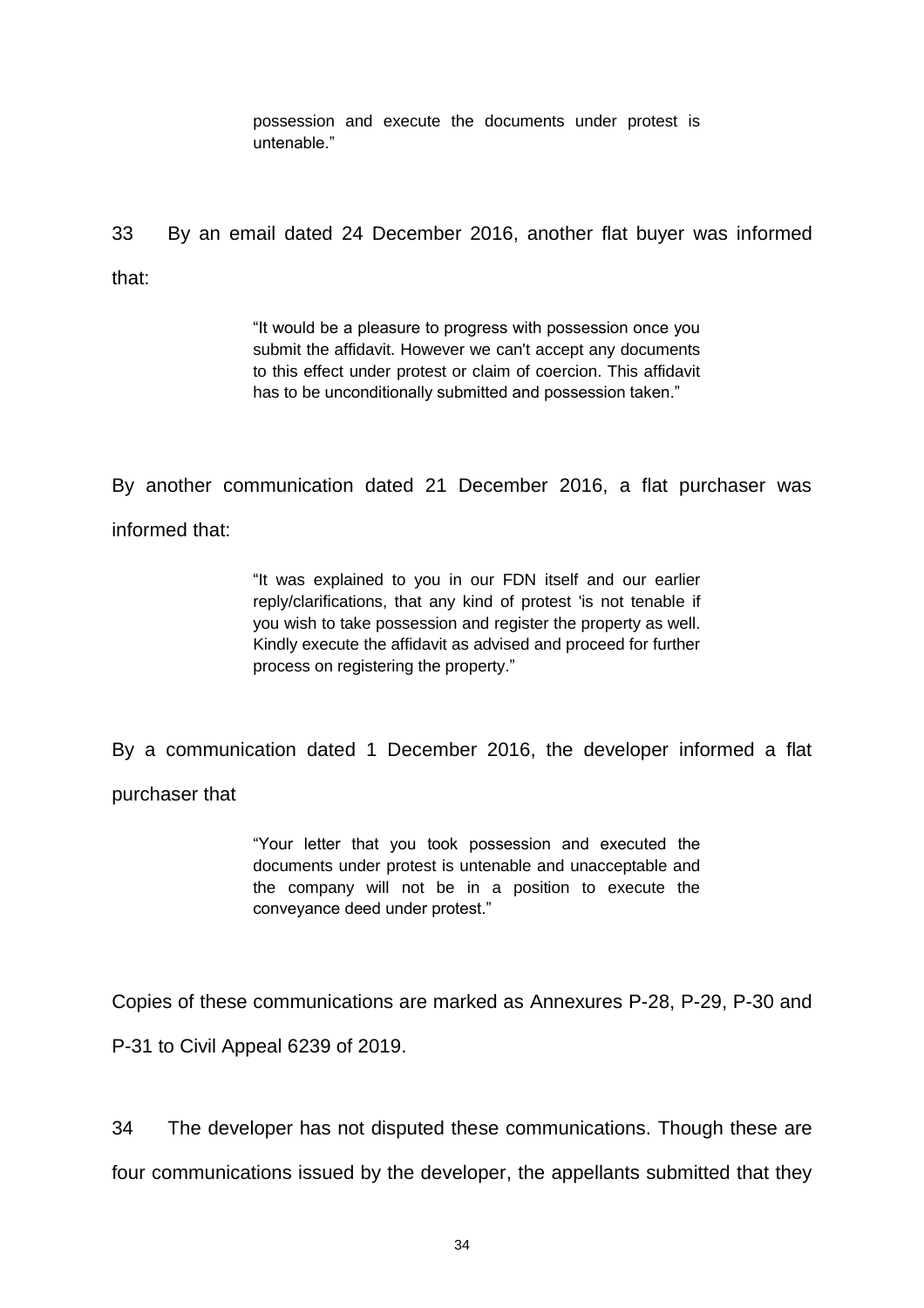are not isolated aberrations but fit into a pattern. The developer does not state that it was willing to offer the flat purchasers possession of their flats and the right to execute conveyance of the flats while reserving their claim for compensation for delay. On the contrary, the tenor of the communications indicates that while executing the Deeds of Conveyance, the flat buyers were informed that no form of protest or reservation would be acceptable. The flat buyers were essentially presented with an unfair choice of either retaining their right to pursue their claims (in which event they would not get possession or title in the meantime) or to forsake the claims in order to perfect their title to the flats for which they had paid valuable consideration. In this backdrop, the simple question which we need to address is whether a flat buyer who seeks to espouse a claim against the developer for delayed possession can as a consequence of doing so be compelled to defer the right to obtain a conveyance to perfect their title. It would, in our view, be manifestly unreasonable to expect that in order to pursue a claim for compensation for delayed handing over of possession, the purchaser must indefinitely defer obtaining a conveyance of the premises purchased or, if they seek to obtain a Deed of Conveyance to forsake the right to claim compensation. This basically is a position which the NCDRC has espoused. We cannot countenance that view.

35 The flat purchasers invested hard earned money. It is only reasonable to presume that the next logical step is for the purchaser to perfect the title to the premises which have been allotted under the terms of the ABA. But the submission of the developer is that the purchaser forsakes the remedy before the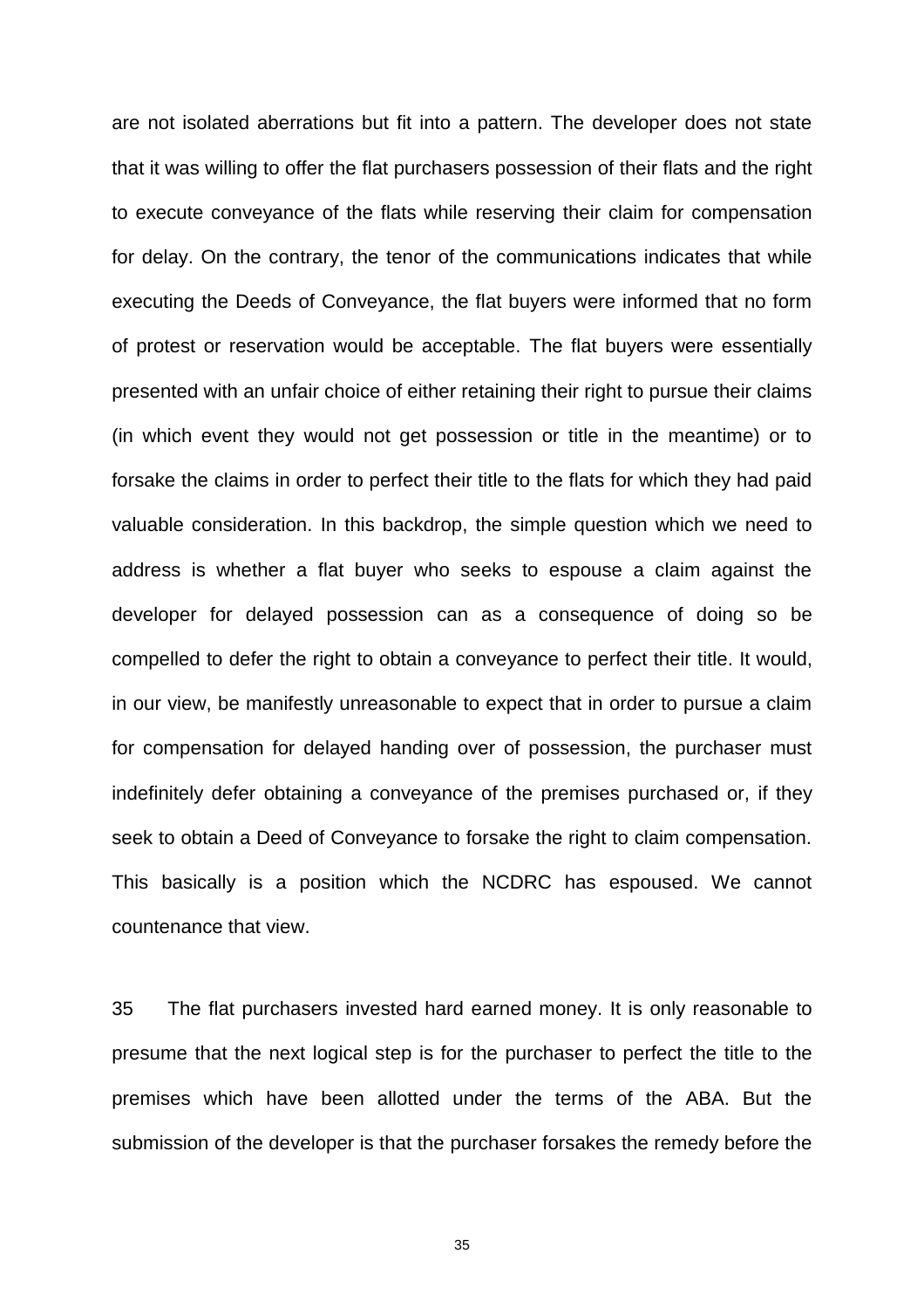consumer forum by seeking a Deed of Conveyance. To accept such a construction would lead to an absurd consequence of requiring the purchaser either to abandon a just claim as a condition for obtaining the conveyance or to indefinitely delay the execution of the Deed of Conveyance pending protracted consumer litigation.

36 It has been urged by the learned counsel of the developer that a consequence of the execution of the Deed of Conveyance in the present case is that the same ceases to be a transaction in the nature of "supply of services" covered under the CP Act 1986 and becomes a mere sale of immovable property which is not amenable to the jurisdiction of Consumer Fora. In **Narne Construction (P) Ltd.** v. Union of India<sup>21</sup>, this Court distinguished between a simple transfer of a piece of immovable property and housing construction or building activity carried out by a private or statutory body falling in the category of "service" within the meaning of Section 2 (1) (o) of the CP Act 1986. This Court held that:

> "8. Having regard to the nature of transaction between the appellant Company and its customers involved much more than a simple transfer of a piece of immovable property it is clear the same constitutes "service" within the meaning of the Act. It was not the case that the appellant Company was selling the given property with all its advantages and/or disadvantages on "as is where is" basis, as was the position in *UT Chandigarh Admn v. Amarjeet Singh*. It is a case where a clear-cut assurance was made to the purchasers as to the nature and extent of development that would be carried out by the appellant Company as a part of package under which a sale of fully developed plots with assured facilities was made in favour of the purchasers for valuable consideration. To the extent the transfer of site with developments in the manner and to the extent indicated earlier was a part of the

 $\overline{a}$ 

 $21$  (2012) 5 SCC 359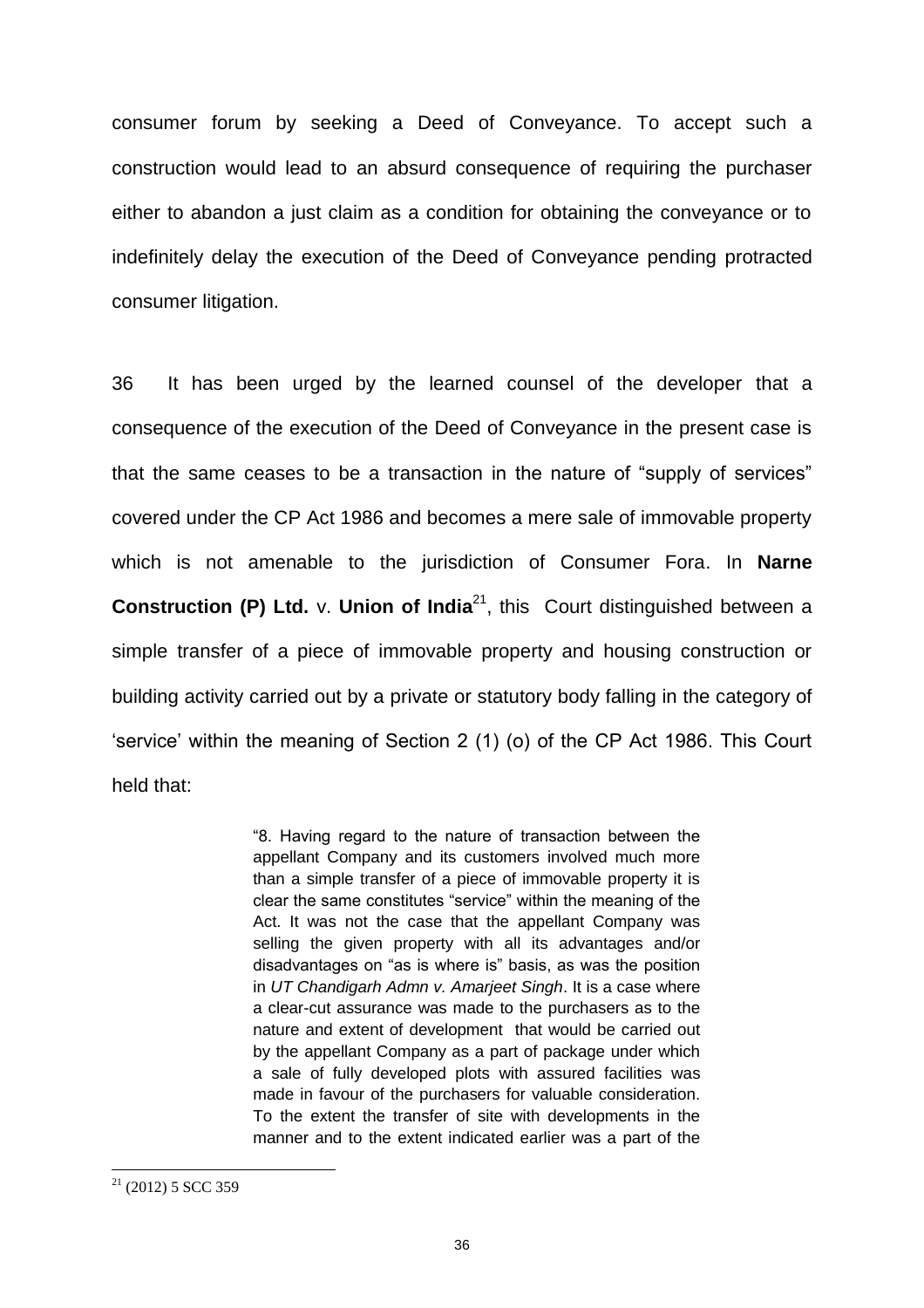transaction, the appellant Company has indeed undertaken to provide a service. Any deficiency or defect in such service would make it accountable before the competent Consumer Forum at the instance of consumers like the respondents."

The developer in the present case has undertaken to provide a service in the nature of developing residential flats with certain amenities and remains amenable to the jurisdiction of the Consumer Fora. Consequently, we are unable to subscribe to the view of the NCDRC that flat purchasers who obtained possession or executed Deeds of Conveyance have lost their right to make a claim for compensation for the delayed handing over of the flats.

37 However, the cases of the eleven purchasers who entered into specific settlement deeds with the developers have to be segregated. In the case of these eleven persons, we are of the view that it would be appropriate if their cases are excluded from the purview of the present order. These eleven flat purchasers having entered into specific deeds of settlement, it would be only appropriate and proper if they are held down to the terms of the bargain. We are not inclined to accept the contention of the learned counsel of the appellants, Mr. Prashant Bhushan, that the settlement deeds were executed under coercion or undue influence since no specific material has been produced on record to demonstrate the same.

38 Similarly, the three appellants who have transferred their title, right and interest in the apartments would not be entitled to the benefit of the present order since they have sold their interest in the apartments to third parties. The written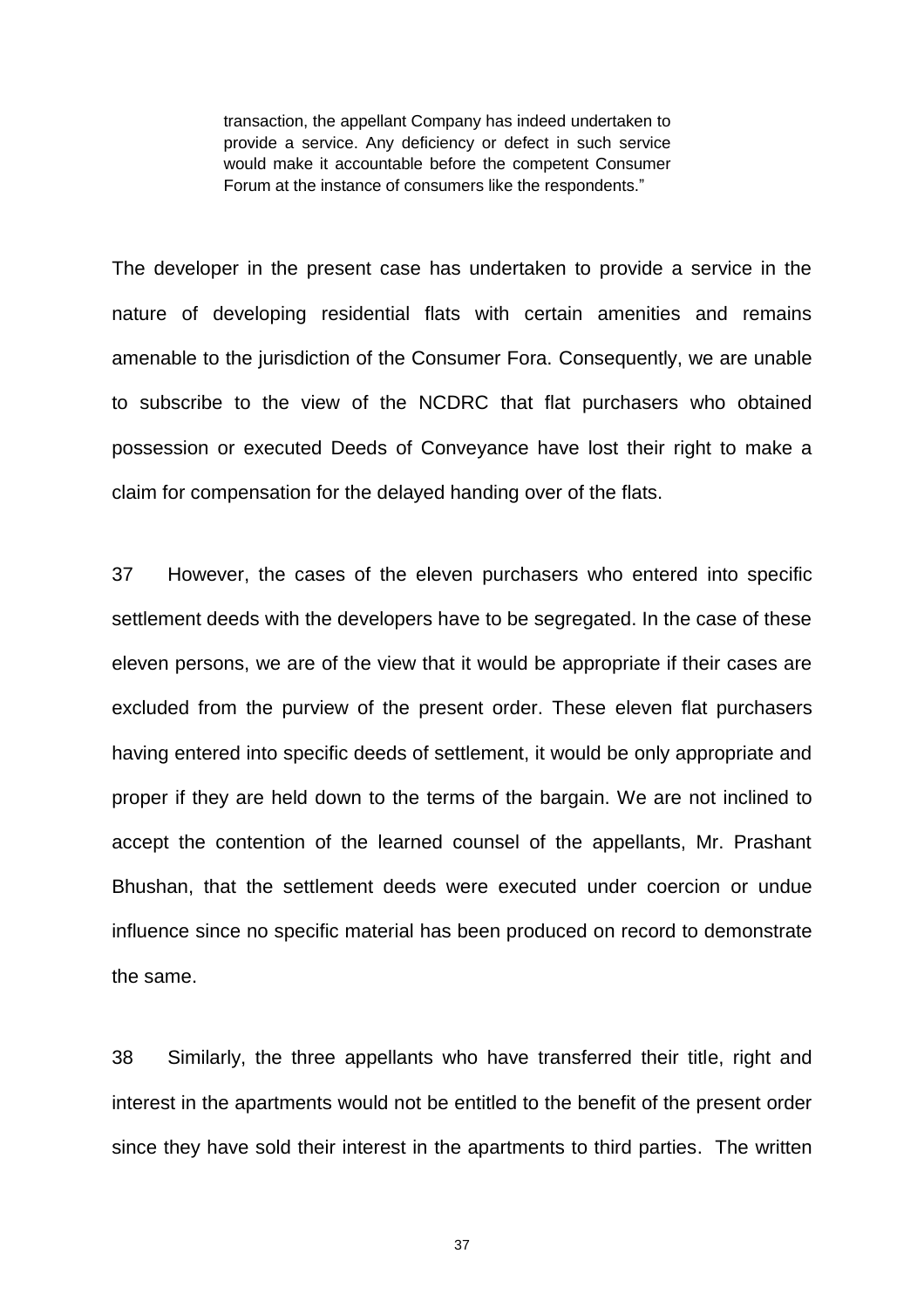submissions which have been filed before this Court indicate that "the two buyers stepped into the shoes of the first buyers" as a result of the assignment of rights and liabilities by the first buyer in favour of the second buyer. In **HUDA** v. **Raje**  Ram<sup>22</sup>, this Court while holding that a claim of compensation for delayed possession by subsequent transferees is unsustainable, observed that:

> "7. Respondents in the three appeals are not the original allottees. They are re-allottees to whom re-allotment was made by the appellant in the years 1994, 1997 and 1996 respectively. They were aware, when the plots were reallotted to them, that there was delay (either in forming the layout itself or delay in delivering the allotted plot on account of encroachment etc). In spite of it, they took re-allotment. Their cases cannot be compared to cases of original allottees who were made to wait for a decade or more for delivery and thus put to mental agony and harassment. They were aware that time for performance was not stipulated as the essence of the contract and the original allottees had accepted the delay."

Even if the three appellants who had transferred their interest in the apartments had continued to agitate on the issue of delay of possession, we are not inclined to accept the submission that the subsequent transferees can step into the shoes of the original buyer for the purpose of benefiting from this order. The subsequent transferees in spite of being aware of the delay in delivery of possession the flats, had purchased the interest in the apartments from the original buyers. Further, it cannot be said that the subsequent transferees suffered any agony and harassment comparable to that of the first buyers, as a result of the delay in the delivery of possession in order to be entitled to compensation.

 $\overline{a}$ 

 $22$  (2008) 17 SCC 407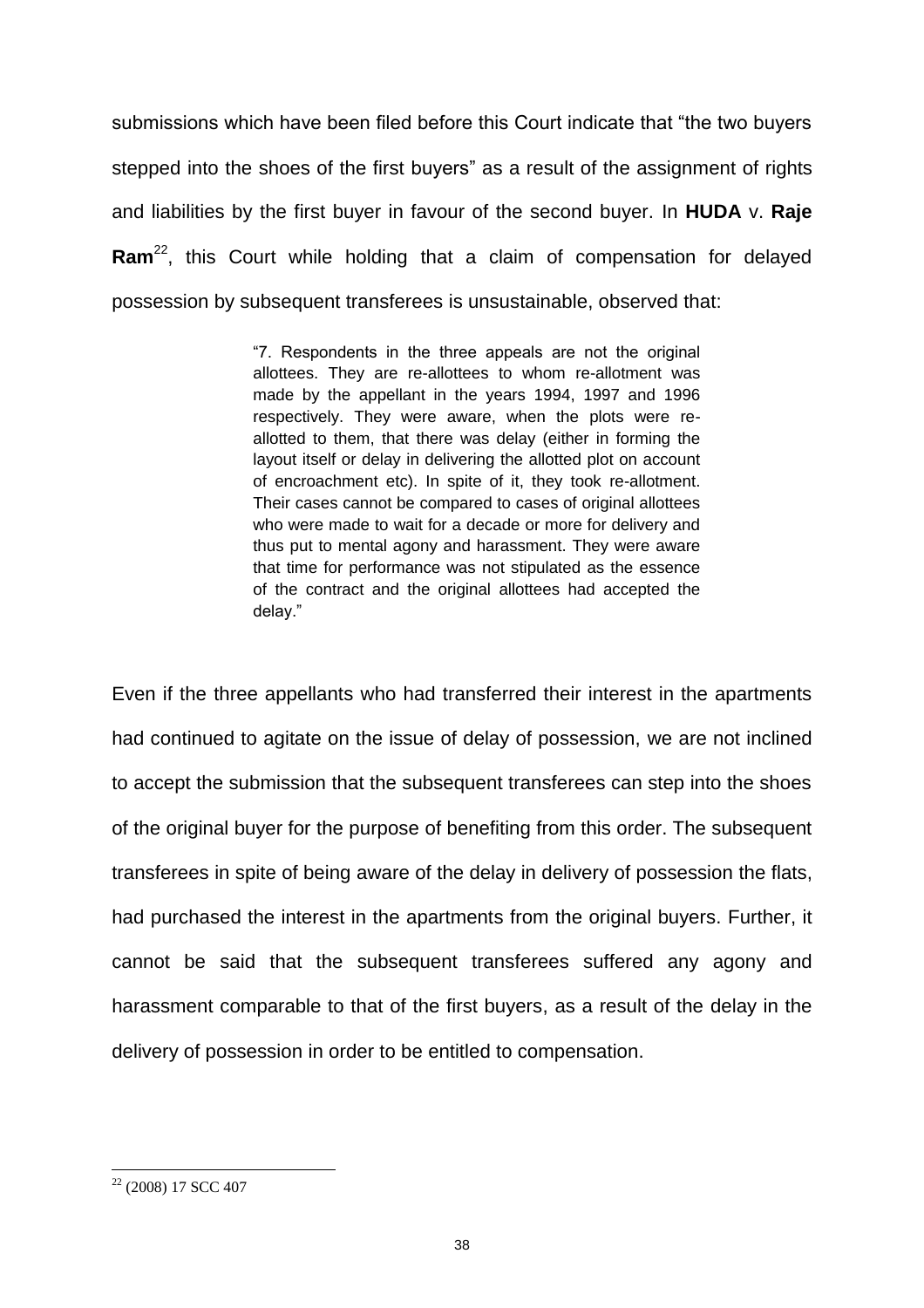#### **Amenities**

39 The brochure that was issued by the developers spoke of a "Distinctive DLF Living" while advertising the project, which was described as "DLF Westend Heights", New Town. This was described as "the premier choice for Bangalore living…a premium residential enclave featuring spacious apartments with a rich selection of amenities." Westend Heights at New Town was described as a project which was being developed on a land area of 27.5 acres. The brochure specifically referred to the amenities being provided. Among them were (i) "The most exclusive club in Bangalore"; (ii) a swimming pool; (iii) gymnasium/ aerobics centre; and (iv) a restaurant and Bar together with other sports facilities. Besides this, the brochure contained a representation of the setting up of a convenience shopping centre with an array of outlets, a renowned early - learning school and state of the art health care facilities. Clause 1.10(a) of the ABA, which imposes the liability to bear taxes on the allottees states that this liability will be proportionate to the ratio of the super area of the apartment to the total super area of all the apartments and other "shops, clubs etc" in the said complex.

The grievance in regard to the alleged failure of the developer to provide amenities may be divided into two segments:

- (i) The club house; and
- (ii) Other amenities

### **Club house**

40 The developer has stated before the court that a club house containing appurtenant facilities including a swimming pool, gymnasium, billiards room,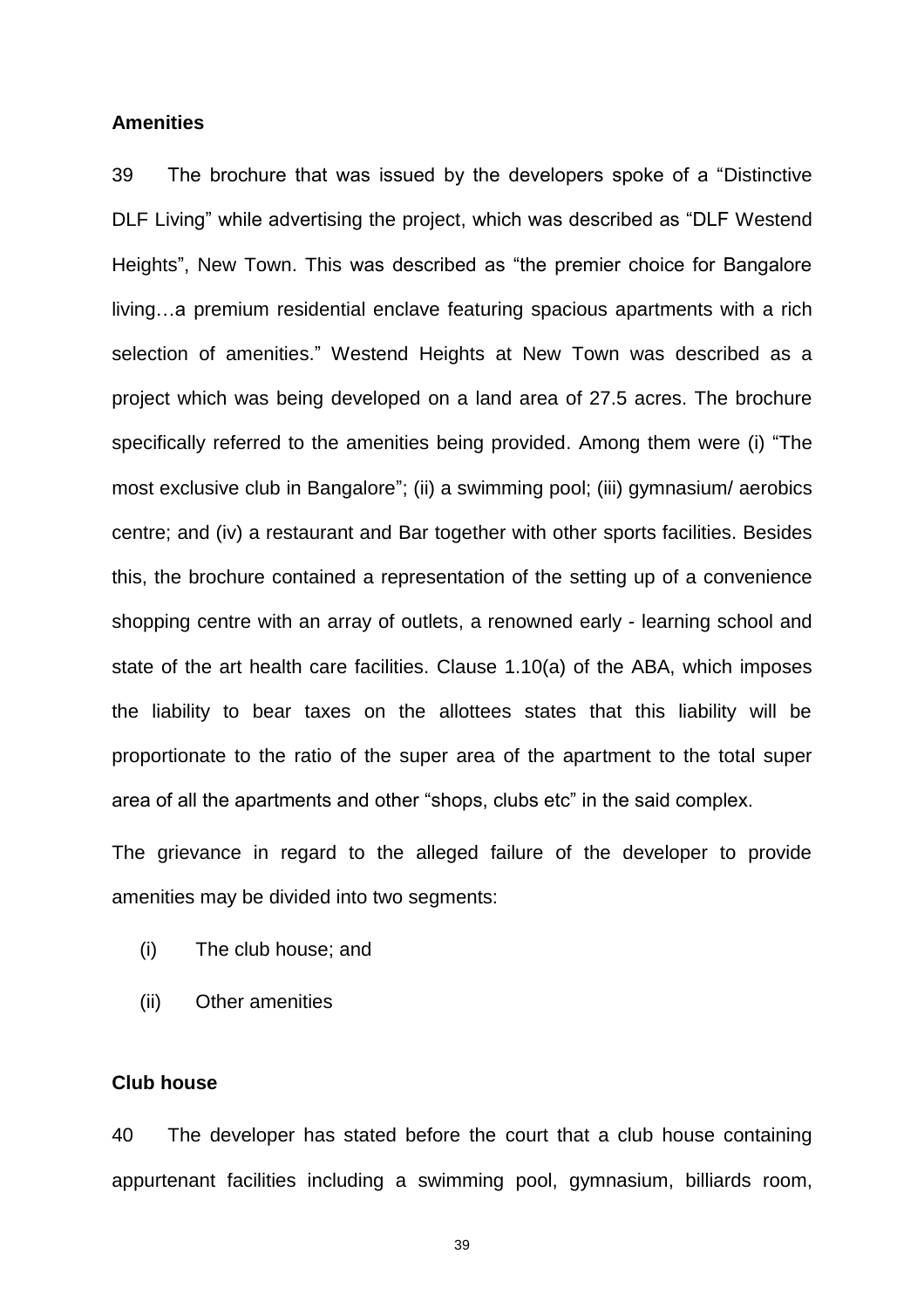tennis court, indoor badminton court, squash court and community hall has been fully constructed and an occupation certificate has been received on 13 May 2019. The developer has stated that under the building regulations, it has to handover 5 per cent of the area of the group housing complex to BDA as a civic amenities ("**CA**") area. The RWA has to apply to BDA for allotment of the CA area in its favour. Upon allotment, the RWA hands over the area to the builder for construction of the club. The developer relinquished the CA area in favour of the BDA, constituted an RWA and applied to BDA on 22 June 2010 for the allotment of the CA site in favour of the RWA. The written submissions indicate that a dispute over the charges demanded by BDA towards lease rent led to a writ petition before the Karnataka High Court being instituted both by the developer and the RWA which was allowed on 29 June 2015. The developer submitted a building plan to the municipal body. A second writ petition had to be filed in which the High Court on 18 October 2016 directed the municipal body to proceed with the approval of the building plans. Sanction for the building plan was received on 18 May 2017 and after construction of the club building, an occupation certificate was received on 13 May 2019. The developer has stated that it has been following up with BDA to permit them to hand over possession and management of the club to the RWA. Since permission of BDA has still not been received legal action is contemplated again. The developer has produced photographs depicting the amenities which have been provided within the precincts of the club house. Membership fees for the club are stated to have been received in the account of the RWA and not in the account of the developer. The position which has been stated before the court as elucidated above has not been disputed by counsel for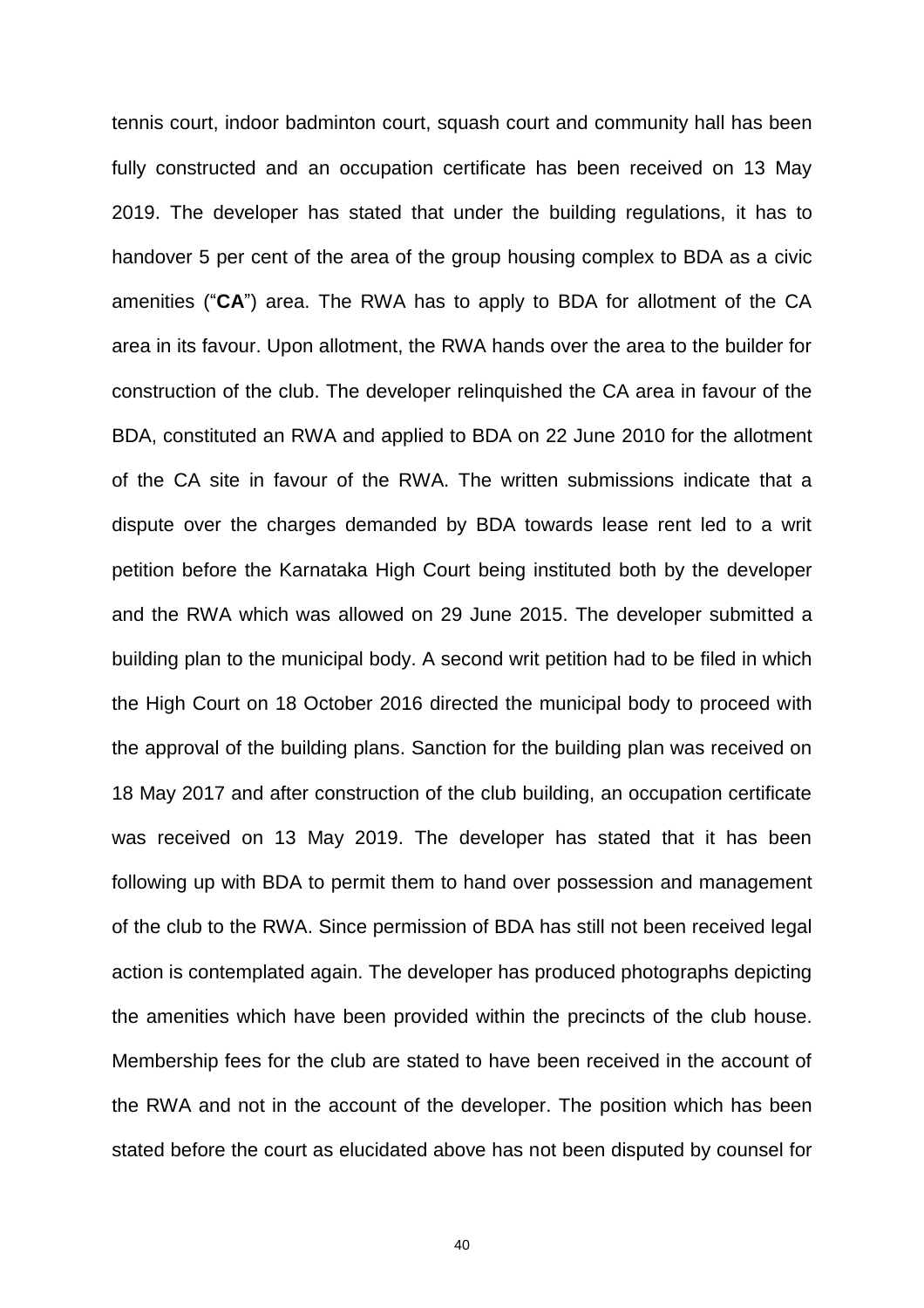the appellants. Hence, we find that there has been no breach by the developer of the obligation to provide a constructed facility of a club for the RWA.

### **Other amenities**

41 As regards the other amenities, the defence of the developer is that these were to be developed as an integral element of the entire township of 80 acres of which the project admeasuring 27 acres (comprised in Westend Heights) was a part. The ABA stipulates that allottees of the complex have no right, title and interest in respect of the amenities or facilities outside the residential complex, which lie within the larger township. According to the developer, no part of the consideration which was paid by allottees, including the appellants, was towards the amenities and facilities falling outside the boundary of the complex. In this regard, the developer relies on the following stipulation accepted by allottees under clause 5 of the Booking Application Form:

> "The applicant confirms and represents that he has not made any payment to the Company in any manner whatsoever and that the Company has not indicated / premised / represented / given any impression of any kind in an explicit or implicit manner whatsoever, that the Applicant shall have any right, title or interest of any in whatsoever in any lands, buildings, common areas, facilities and amenities failing outside the Said Complex…"

The above stipulation is reiterated under clause 1.21 of the ABA:

"The allottee acknowledges and confirms that the allottee is not entitled to or has not paid for the lands outside the said land/said complex whether the same is within said project or other. The said project would comprise of many complexes similar on different to said complex. Allottee has not paid any amount towards any other lands, areas, facilities and amenities including but not limited to those listed below, and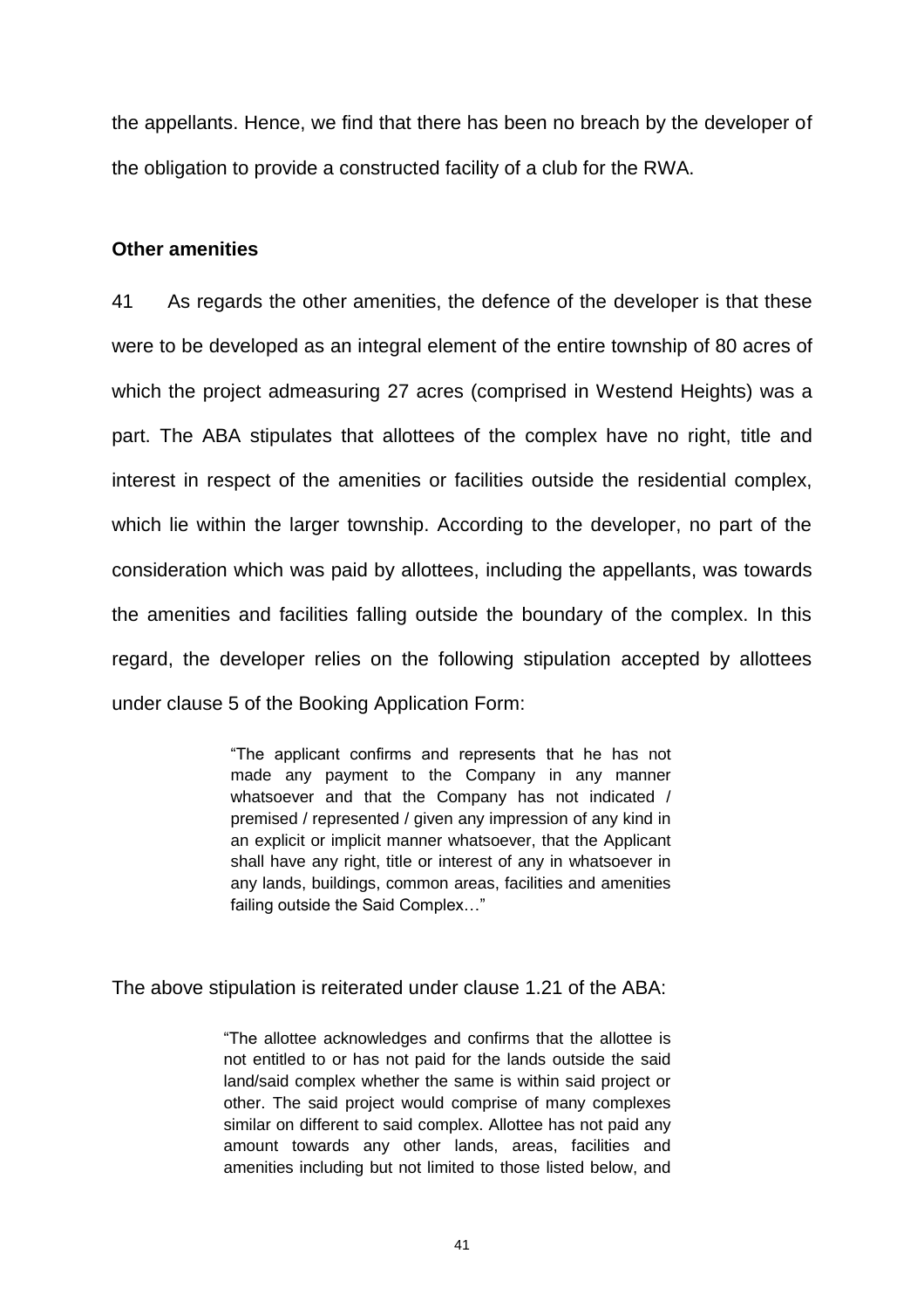as such, the allottee shall have no right interest of any nature whatsoever in the same and the same are specifically excluded from the scope of this agreement. The allottee acknowledges that the ownership of such land and facilities and amenities shall vest solely with the company/LDC and its associate companies subsidiaries and they alone shall have sole right and absolute authority to deal with the same including their usage and manner/method of use, disposal etc. creation of rights in favour of other person by way of sale, transfer, lease Joint venture, collaboration or any other including transfer of government, semi-government, any other person. "

42 Now, it is correct as the developer contends that the flat purchasers have no right, title or interest in respect of the amenities which were to be constructed by the developer as a part of the larger township of New Town. The entire area comprised 80 acres of which Westend Heights was situated on 27 acres. The absence of a title or interest in the flat purchasers in the amenities to be provided outside the area of 27 acres begs the question as to whether there was a breach of a clear representation which was held out to the flat purchasers by the developer. A deficiency under Section 2(1)(g) means a fault, imperfection, shortcoming or inadequacy in the quality, nature and manner of performance. This may be required to be maintained under law or may be undertaken to be performed in pursuance of a contract or otherwise in relation to any service. The builder invited prospective flat purchasers to invest in the project of Westend Heights on the basis of a clear representation that the surrounding area of New Town situated on 80 acres was being developed to provide a wide range of amenities including a shopping centre, health care facilities and an early learning school. The developer has failed to provide these amenities. In the reply, the developer has stated that: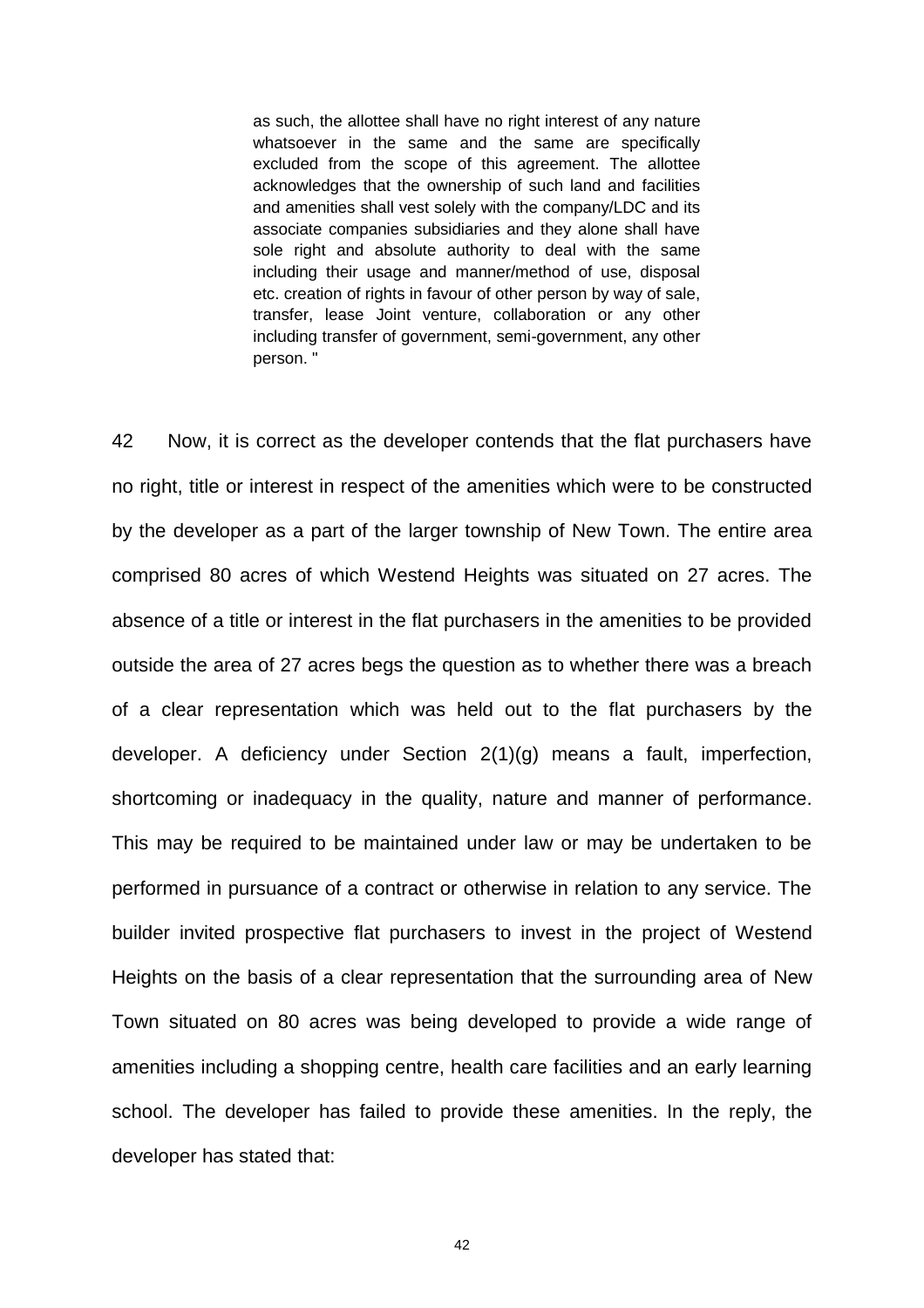"It is stated that School, Commercial Complex and Health clinic are part of the facility which will be provided upon the completion of the Whole New Town project as these facilities, with existing population cannot sustain these facilities. Every matter has to be adjudicated in light of its own facts and circumstance…"

In the written submissions of the developer, the failure to provide the amenities is

sought to be glossed over by contending that:

"…the issue of these facilities has since become completely academic since the area around the DLF Township has already become totally urbanized and well developed thanks in larger measure due to the DLF"s activities in the area and there are now many proximate hospitals, schools, shopping areas that have mushroomed in the immediate vicinity and neighbourhood of the DLF Township which are in fact being regularly and conveniently used by the residents of the DLF residential complex which include the Appellants herein. As such, there is no loss or claim for any damages that could be said to have accrued to the Appellants either under the ABA or otherwise under this alleged head of claim."

43 In other words, what the developer holds out as a defence is that though there has been a failure on their part to provide the amenities, the flat buyers have the benefit of facilities in the surrounding area which has become urbanised. We cannot agree with this line of submissions. The reply of the developer seeks to explain the failure to construct the facilities on the ground that the "existing population cannot sustain these facilities" – a school, commercial complex and health care facilities. This is a case involving an experienced developer who knew the nature of the representation which was being held out to the flat purchasers. Developers sell dreams to home buyers. Implicit in their representations is that the facilities which will be developed by the developer will provide convenience of living and a certain lifestyle based on the existence of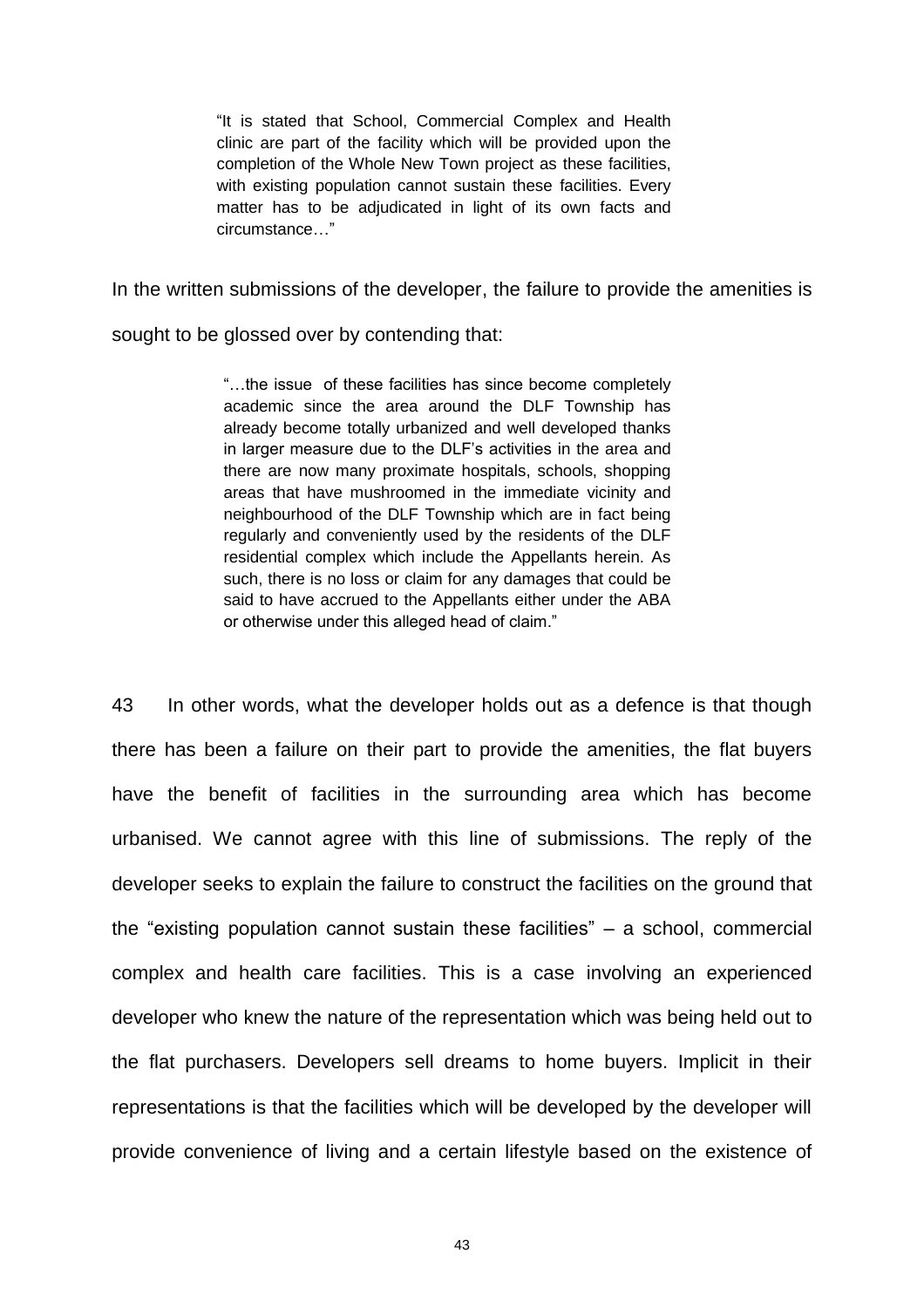those amenities. Having sold the flats, the developer may find it economically unviable to provide the amenities. The flat purchasers cannot be left in the lurch or, as in the present case, be told that the absence of facilities which were to be provided by the developer is compensated by other amenities which are available in the area. The developer must be held accountable to its representation. A flat purchaser who invests in a flat does so on an assessment of its potential. The amenities which the builder has committed to provide impinge on the quality of life for the families of purchasers and the potential for appreciation in the value of the flat. The representation held out by the developer cannot be dismissed as chaff. True, in a situation such as the present it may be difficult for the court to quantify the exact nature of the compensation that should be provided to the flat buyers. The general appreciation in land values results in an increase in the value of the investment made by the buyers. Difficulties in determining the measure of compensation cannot however dilute the liability to pay. A developer who has breached a clear representation which has been made to the buyers of the amenities which will be provided to them should be held accountable to the process of law. To allow the developer to escape their obligation would put a premium on false assurances and representations made to the flat purchasers. Hence, in factoring in the compensation which should be provided to the flat buyers who are concerned in the present batch of appeals, we would necessarily have to bear this issue in mind.

**Tax**

44 The ABA contained specific provisions in regard to the payment of taxes.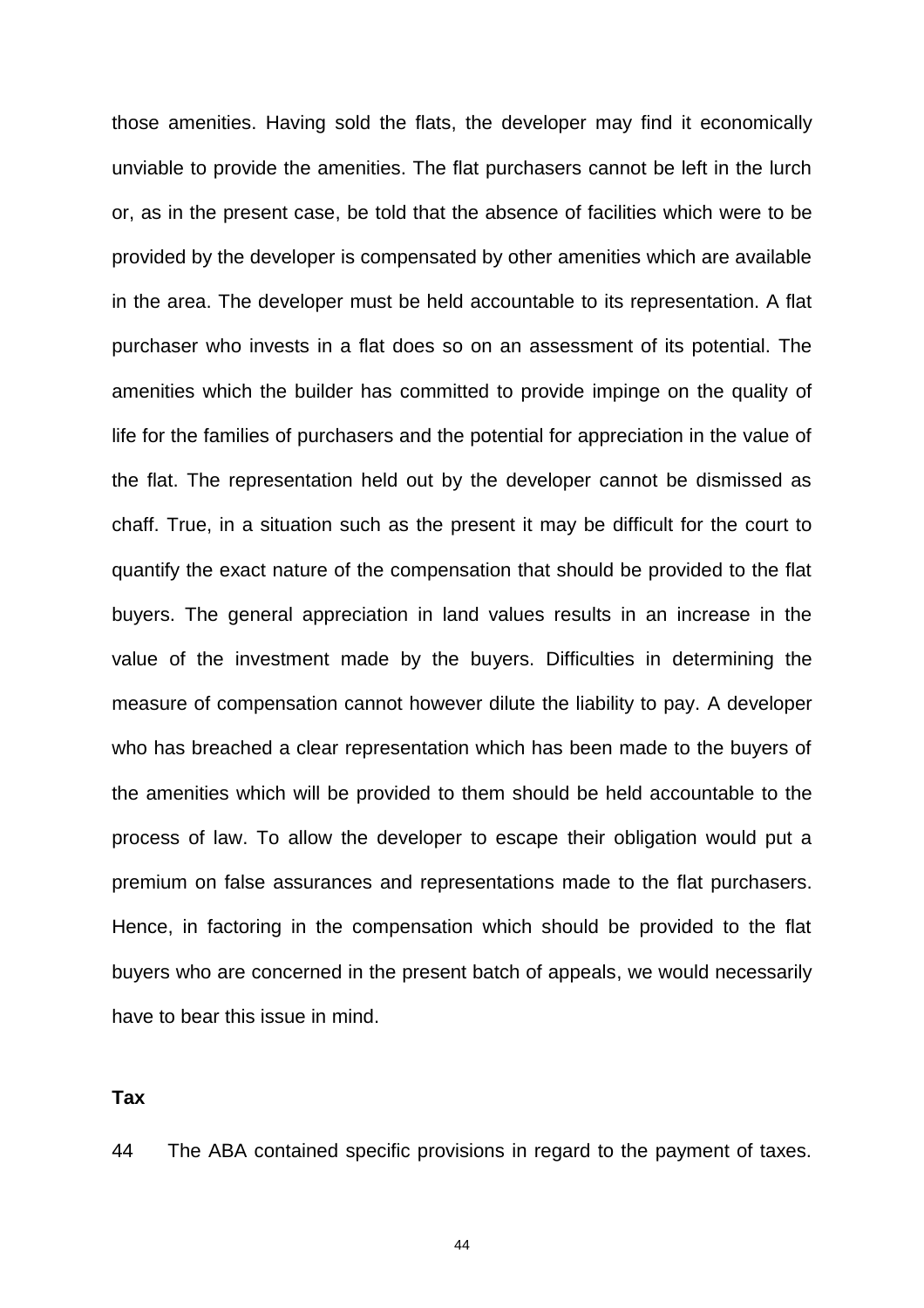Clause 1.3 of the ABA provided:

"1.3 The Allottee shall make the payment of the Total price as per the payment plan set out in annexure -III of this Agreement. Other charges, securities, payments etc. (as specified in this Agreement), Taxes and increase thereof (as provided in clause 1.10) shall be payable by the Allottee, as and when demanded by the Company."

Clause 1.10 contained a specific provision in regard to the obligation of the

allottee to pay taxes in addition to the total price. Clause 1.10 provided:

"1.10. The Allottee agrees and understands that in addition to Total price, the Allottee shall be liable to pay the Taxes, which shall be charged and paid as under:

a) A sum equivalent to the proportionate share of Taxes shall be paid by the Allottee to the Company. The Proportionate share shall be the ratio of the Super Area of the said Apartment to the total super area of all the apartments other buildings shop, club etc. in the said complex.

b) The Company shall periodically intimate to the Allottee herein, on the basis of certificates from a Chartered Engineer and /or a Chartered· Accountant, the amount payable as stated above which shall be final and binding on the Allottee and the Allottee shall make payment of such amount within 30 (thirty days) of such intimation."

The ABA also contains the following provisions:

#### "**2. Payment for taxes on land, wealth-tax, cesses etc. by Allottee: -**

The Allottee agrees and confirms to pay all Government rates, tax on land, municipal tax, property taxes, wealth tax, Building and Other Construction Workers Welfare Fund (Cess),taxes, one time building tax, luxury tax if any, fees or levies of all and any kind by whatever name called, whether levied or Leviable now or in future by the Government or municipal authority or any other governmental authority on the Said Complex and I or the Said Building or land appurtenant thereto as the case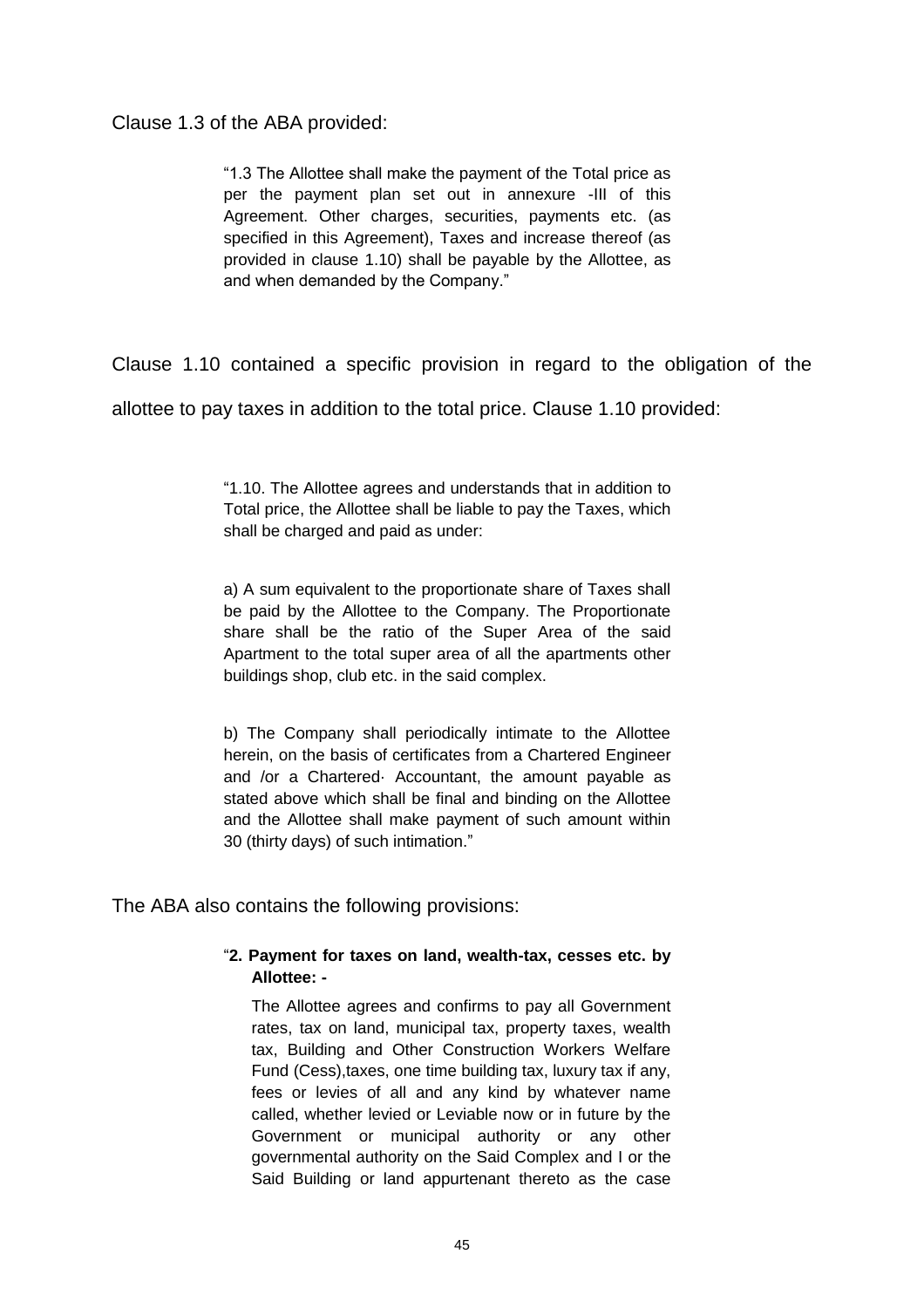may be as assessable or applicable from the date of the Application if the Said Apartment is assessed separately and if the Said Apartment is not assessed separately then the Allottee shall pay directly to the concerned authority and if the same is levied on or paid by the Company or the Allottee then the same shall be borne and paid by the Allottee on pro-rata basis and such determination of proportionate share by the Company and demand shall be final and binding on the Allottee. However, if the Said Apartment is assessed separately the Allottee shall pay directly to the Government Authority.

#### **3. Amount paid by Allottee with Application**

The Allottee has paid a sum of Rs. 3,00,000/- (Rupees 3 Lakhs only) alongwith the Application, the receipt of which the Company doth hereby acknowledge and the Allottee agrees to pay the remaining price of the Said Apartment as prescribed in schedule of payments (Annexure-III) attached with this Agreement along with all other charges, Taxes, securities etc. as mentioned in this Agreement and as per the de-mand raised by the Company in accordance with the Agreement."

The ABA contains the definition of taxes in the following terms:

""Taxes" shall mean any and all taxes payable by the Company/LOC and/or its contractors, suppliers, consultants, etc. by way of value added tax (VAT), state sales tax, central sales tax, works contract tax, service tax, cess, levies and educational cess and any other taxes levies, charges by whatever name called levied and collected by Government Agency in connection with Development / construction of the Said Apartment/Said Building/Said Complex."

The expression total price is also defined in the ABA so as to be exclusive *inter alia* of taxes.

45 The two certificates of the Chartered Accountant issued on 26 July 2013 and 9 August 2014 indicate that taxes inclusive of interest have been recovered. According to the appellants, the builder admitted that it had "not properly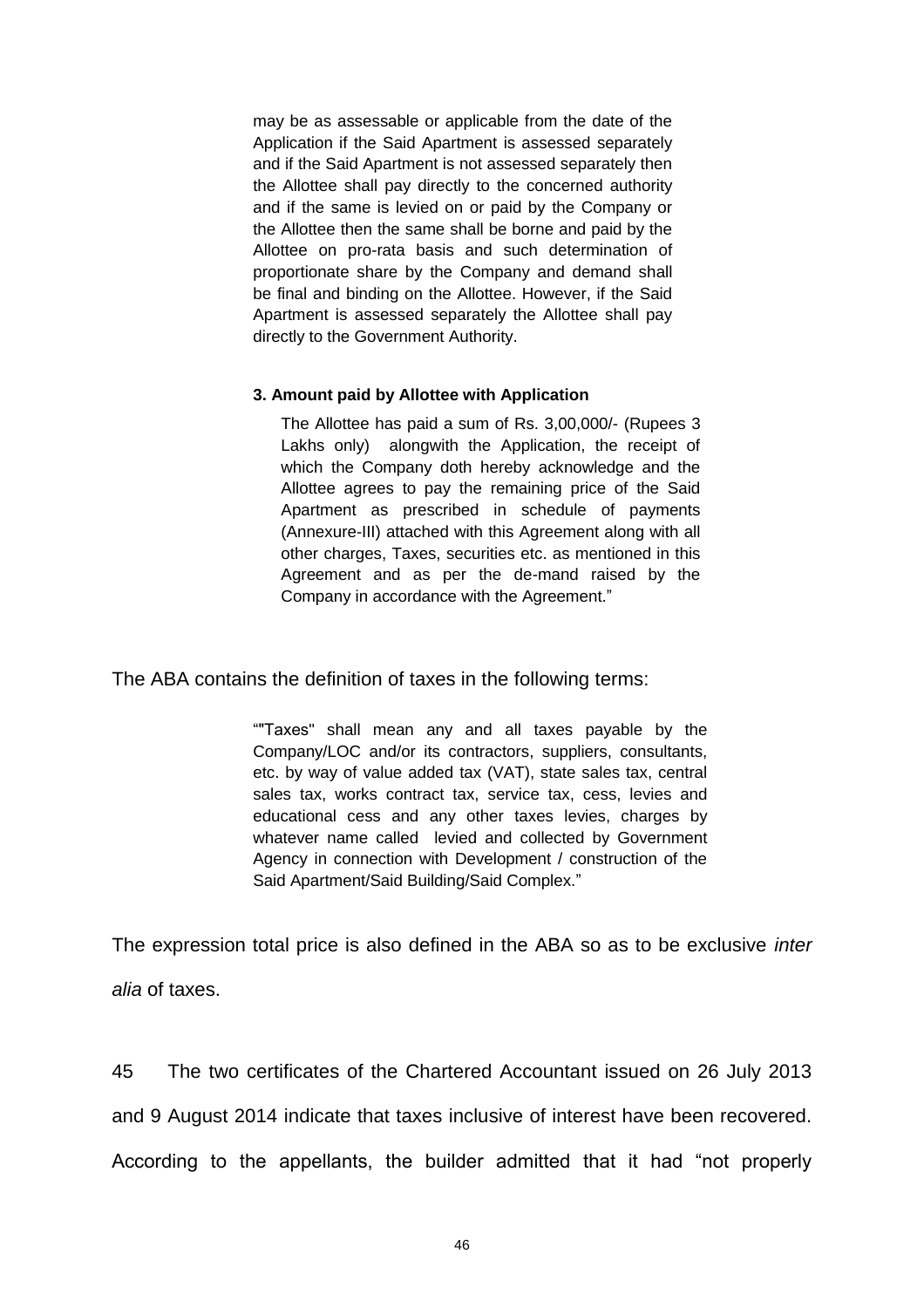discharged" his liability towards taxes for a period of thirty-six months between 2011-2012 and 2013-2014 and that tax dues were paid on 25 March 2015 together with penalty and interest. Hence, it has been urged that the liability to pay interest which arose on account of the default of the developer in discharging the tax liability on time cannot be fastened upon the buyers.

46 On behalf of the developer it has been submitted that when construction commenced in 2009, there was an absence of clarity on whether works contract tax was liable to be paid in relation to agreements between owners-developers and allottees of apartments where the apartments were to be delivered in future. In 2013, this Court delivered its judgment in **Larsen and Toubro Limited** v **State of Karnataka**<sup>23</sup> as a result of which the liability towards works contract tax was adjudicated upon. Consequently, while computing the amount payable in the final statements of accounts, the developer passed on the interest burden but not the penalty on a proportionate basis in terms of clause 1.10. The allottees were required to pay their proportionate share of the works contract tax in terms of the ABA and the final demand was raised at the time of the offer of possession.

47 The specific conditions contained in the ABA clearly imposed the liability to bear the proportionate share of taxes on the purchasers. Clauses 1.3 and 1.10 leave no manner of doubt in regard to the position. The developer has offered an explanation of why as a result of pending litigation, the dues towards works contract tax were not paid earlier. Indeed, if they were paid earlier, the purchasers would have been required to reimburse their proportionate share of

 $\overline{a}$ 

<sup>&</sup>lt;sup>23</sup> (2014) 1 SCC 708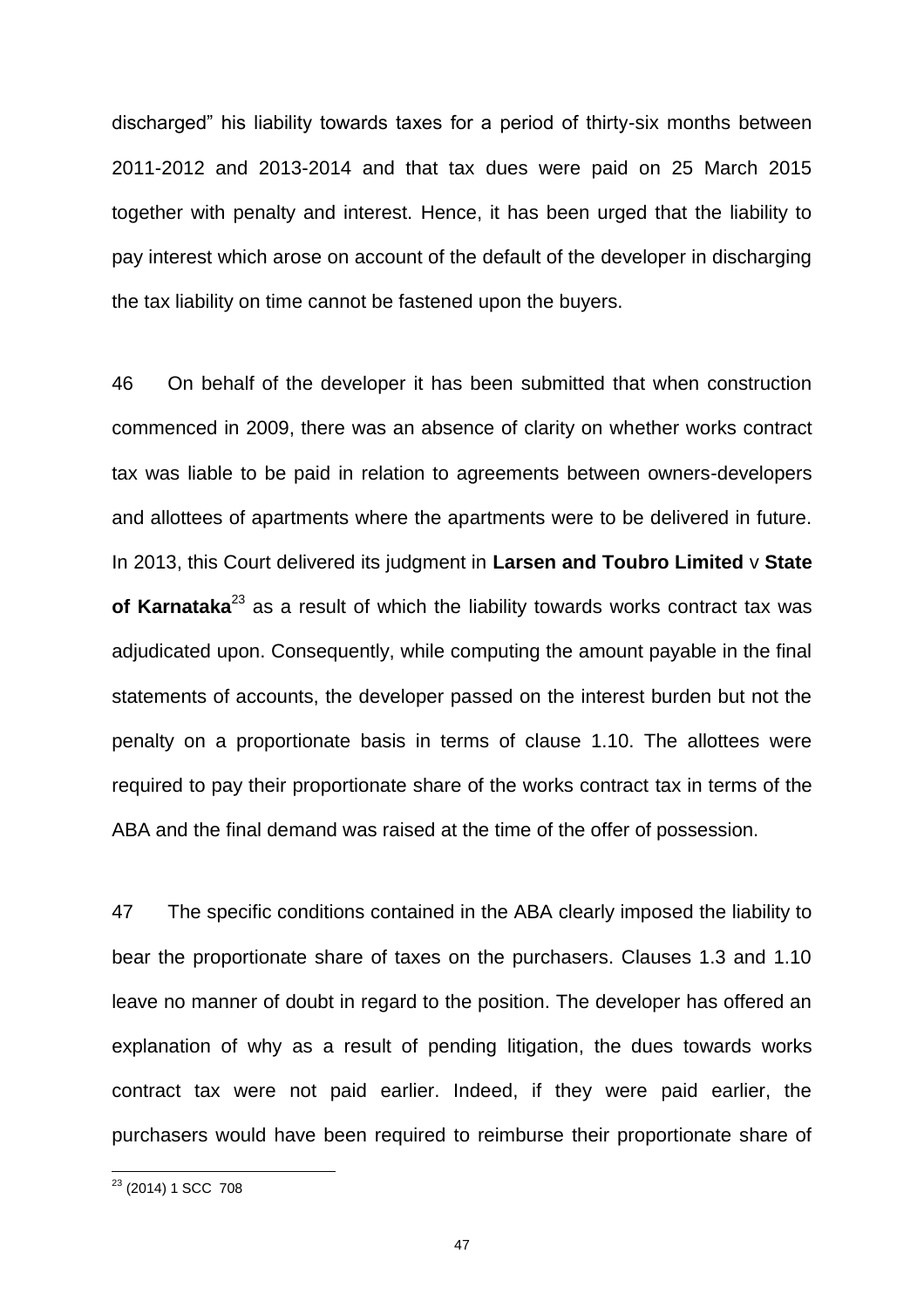taxes earlier as well. No part of the penalty imposed on the developer has been passed on to the purchasers. In view of the terms of the ABA and the explanation which has been submitted by the developer, there is no deficiency of service in regard to the demand of interest payable on the tax which was required to be deposited with the revenue.

### **Electricity**

48 The submission by Mr. R. Balasubramanian, learned Senior Counsel is that the initial collection of Rs. 1.50 lacs from each buyer towards BESCOM /BWSSB charges for electricity and water are admitted. Subsequently, invoking clause 23(b) of the ABA, the developer collected two lacs from each buyer towards additional electricity charges. The appellants contest the entitlement of the developer to claim these charges.

Clause 23(b) of the ABA is in the following terms:

"23. (b) Payments and other charges for bulk supply of electrical energy

If Company or the Maintenance Agency decides to apply for and thereafter receives permission from BESCOM or from any other body / commission/ regulator/ licensing authority constituted by the Government of Karnataka for such purpose, to receive and distribute bulk supply of electrical energy in the Said Project/Said Complex then the Allottee undertakes to pay on demand to the Company proportionate share as may be determined by the Company of all payments and charges paid/ payable by the Company or the Maintenance Agency to BESCOM…The proportionate share of cost incurred by the Company for creating infrastructure like HT feeder, EHT sub stations etc shall also be payable by the Allottee on demand."

49 According to the developer, initially an electricity connection was provided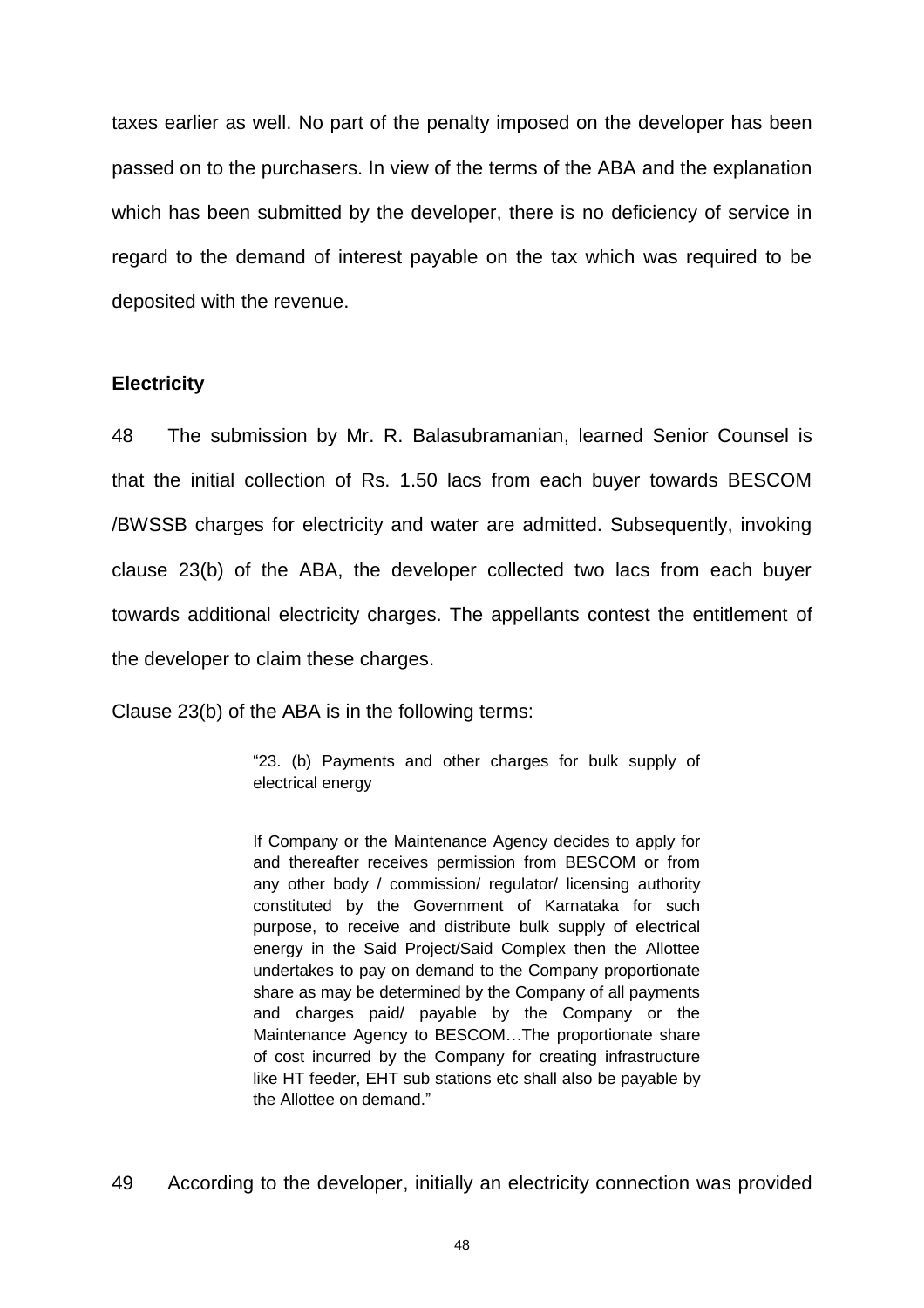by BESCOM without insisting on the requirement of an electric sub-station. Subsequently as occupation certificates were received for additional towers, BESCOM required a dedicated electric sub-station which was constructed by the developer at a cost of Rs. 18.01 crores. The *pro rata* cost for setting up this additional infrastructure was, according to the developer, payable by the allottees. When offers for possession were issued to the buyers, the following stipulation was contained in the letter:

> "Our initial effort was to obtain and energize the power supply to the entire project of 1830 apartments through individual ll KV feeders from Golahalli 66/llKV Substation. On this basis, the costing for infrastructure towards provisioning of utilities as per clause 1.14, 1.15, 23(b) and JDC of ABA was estimated at rate Rs. 127.96/sft., which was reflected in the Final Demand to D Block customers. However, after a detailed evaluation of the load requirement for the project as per norms, BESCOM has now stipulated that, in accordance with clause 3.2.4 of KERC Regulations, we establish a dedicated 66/11 kv Substation within our project site to cater to the needs of the project, instead of the earlier proposed scheme of 11 Kv feeders from Golahalli. The increase in cost because of this new sub-station and allied works, over and above the originally envisaged 11KV scheme is estimated @Rs. 18.01 Cr., thereby increasing the total infrastructure cost recovery towards provisioning of utilities to Rs. 188.00/sft. In view of the above said amounts are being recovered on the basis of provisional estimates. On commissioning and energizing the substation, the company shall arrange a certificate from independent chartered accountant/ chartered engineer to arrive at the actual cost incurred. Your share of the said actual cost by the Company shall be duly intimated to you accordingly. If it is found that excess amount paid by you, over and above the actual cost incurred by the company, said excess amount so collected shall be refunded to you without interest. If the actual expenses exceeds the estimated amount computed @Rs. 188/-sq. ft. then demand for the shortfall amount shall be raised through further demand on the owner of the property and shall be payable by you. We would further like to bring to your kind attention that the provision of 66/llKV substation will ensure better quality uninterrupted power supply as compared with the previously planned scheme of 11KV"reeders."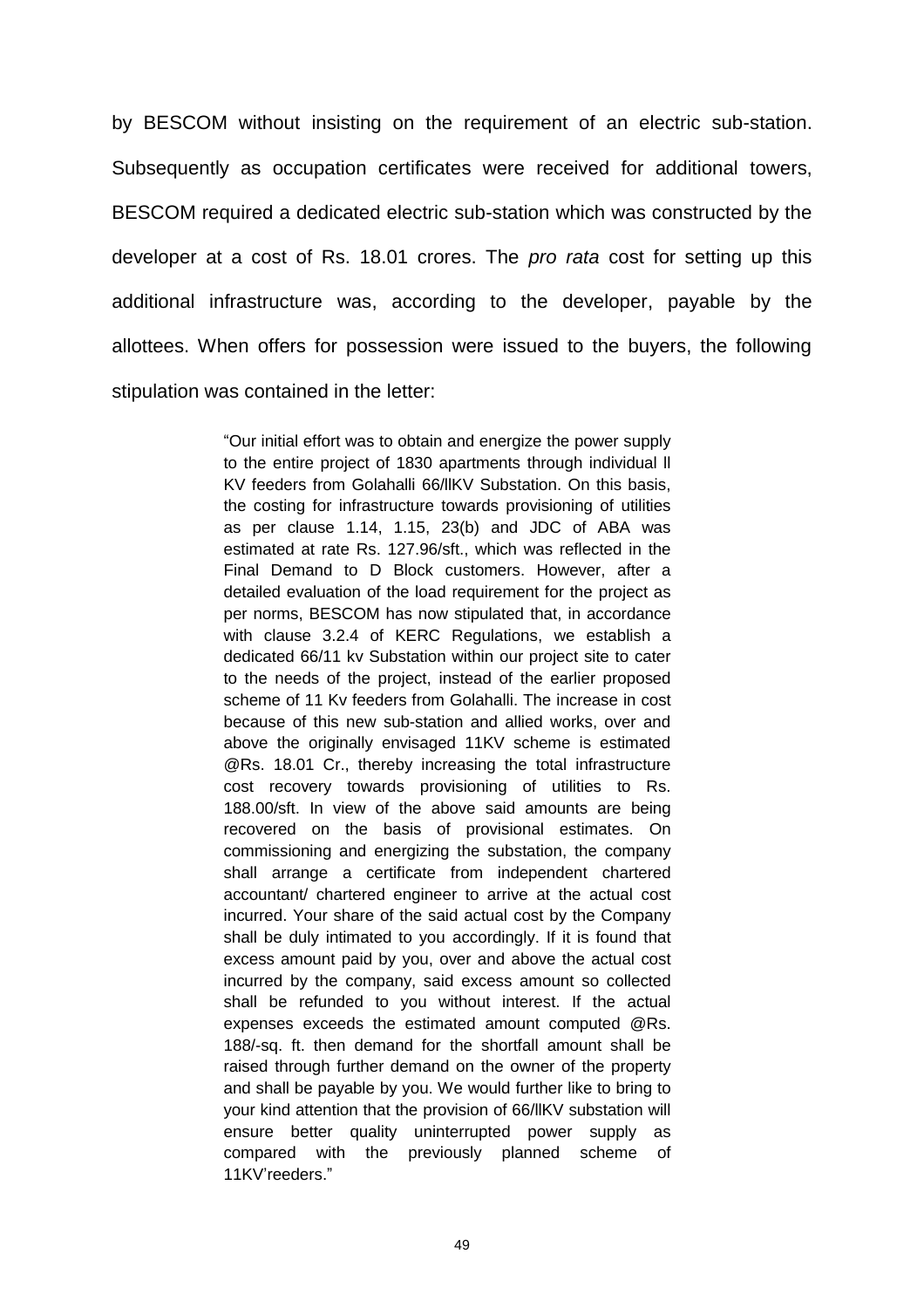50 Mr. R. Balasubramanian, learned Senior Counsel contends that clause 23(b) relates to receiving and distributing the bulk supply of electrical energy to "the said project /said complex" which is defined as "project under the name and style of "New Town DLF BTM Extension". According to the submission, the charges have been collected for the entire New Town project and not for Westend Heights alone. In this context it has also been submitted that distribution of electricity is governed by the KERC Regulations 2006. While planning the project, the developer calculated the cost of the 66/11 KV sub-station and collected charges from each of the 1830 buyers. Hence, it has been submitted that there was no requirement of additional bulk supply of electricity for the nineteen hundred buyers. In this context, the formulation in the written submissions is extracted below:

> "(under) regulation 3.02 (e) of KERC (Conditions of Supply of Electricity by the Distribution Licensee) Regulations 2004, it is mandatory to set up 66 KV supply line/ KV substation if the demands goes beyond 7500 KVA. Further under regulation 3.2.4 KERC (Recovery of Expenditure for Supply of Electricity) Regulations 2004 : "In case of layouts/buildings requiring power supply and the requisitioned load is more than 7500 KVA, the developer/ Applicant shall provide the space for erection of sub-station and also bear the entire charges of such a sub-station and associated lines/equipments. The work shall be carried out either by the Licensee duly recovering the charges as per estimate or by the Applicant himself through appropriate class of licensed contractor by paying 10% of the estimate as supervision charges to the Licensee."

51 The NCDRC has upheld the collection of the charges towards electricity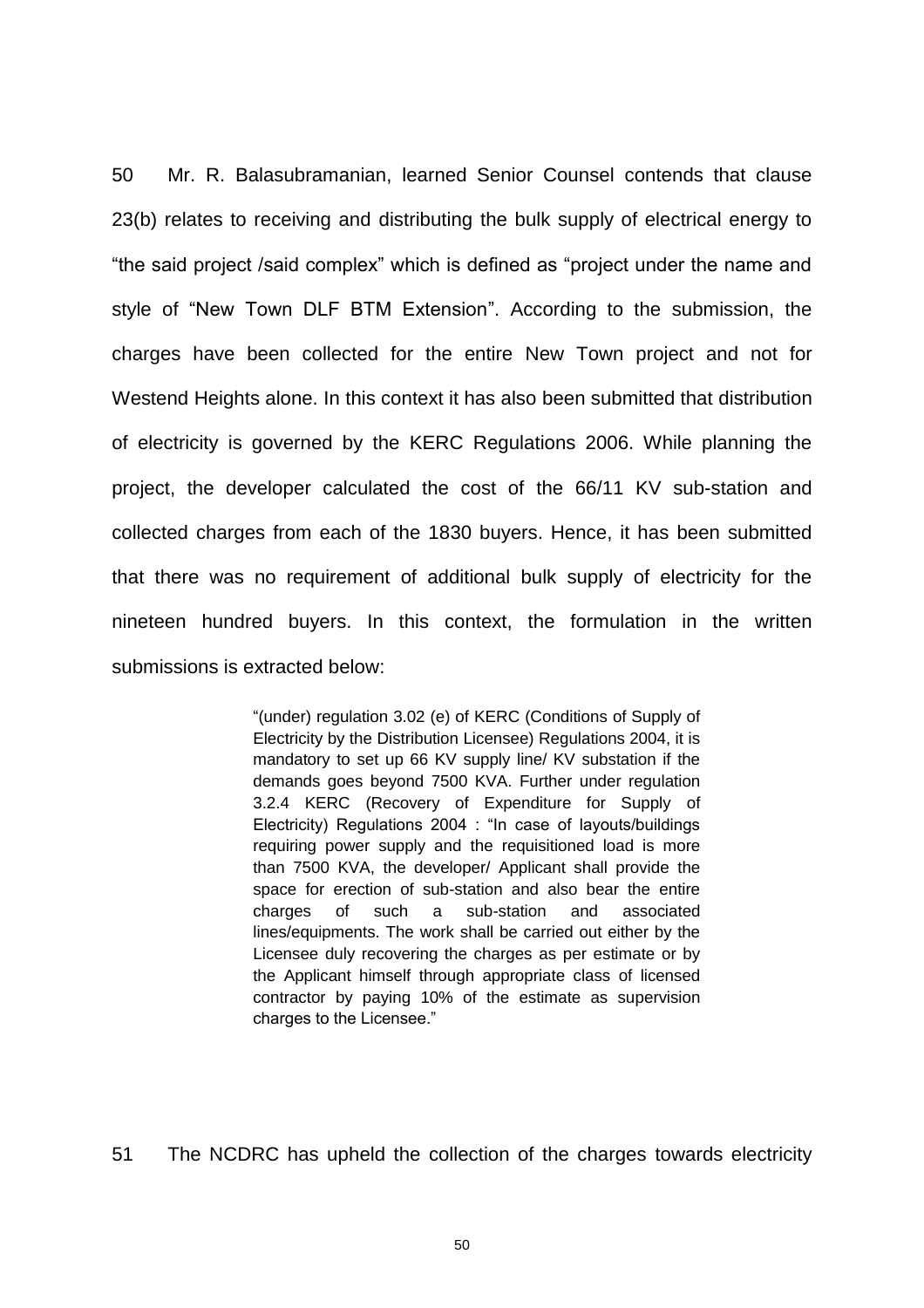based on the terms of the ABA. There is no infirmity in the finding of the NCDRC, which is based on the provisions contained in clause 23(b) of the ABA. The charges recovered are not contrary to what was specified in the contract between the parties.

## **Parking**

52 The appellants seek a refund of an amount of Rs. 2.25 lacs collected from each buyer towards car parking. The submission is that under Section 3(f) of the Karnataka Apartment Ownership Act  $1972^{24}$  , common areas and facilities include parking areas. According to the appellants, the flat buyers had already paid for the super area in terms of clause 1.6 of ABA including common areas and facilities which would be deemed to include car parking under the KAO Act. The relevant portion of clause 1.6 is extracted below:

> "1.6. The Allottee agrees that the Total price of the said Apartment is calculated on the basis of its Super Area only (as indicated in clause 1.1.) **except the parking space**, additional car parking space which are based on fixed valuation…."(emphasis supplied)

53 We are unable to accede to the above submission. The ABA contained a break-up of the total price of the apartment. Parking charges for exclusive use of earmarked parking spaces were separately included in the break-up. The parking charges were revealed to the flat buyers in the brochure. The charges recovered are in terms of the agreement.

54 The decision of this Court in **Nahalchand Laloochand Private Limited** v.

 $\overline{a}$ <sup>24</sup> "KAO Act"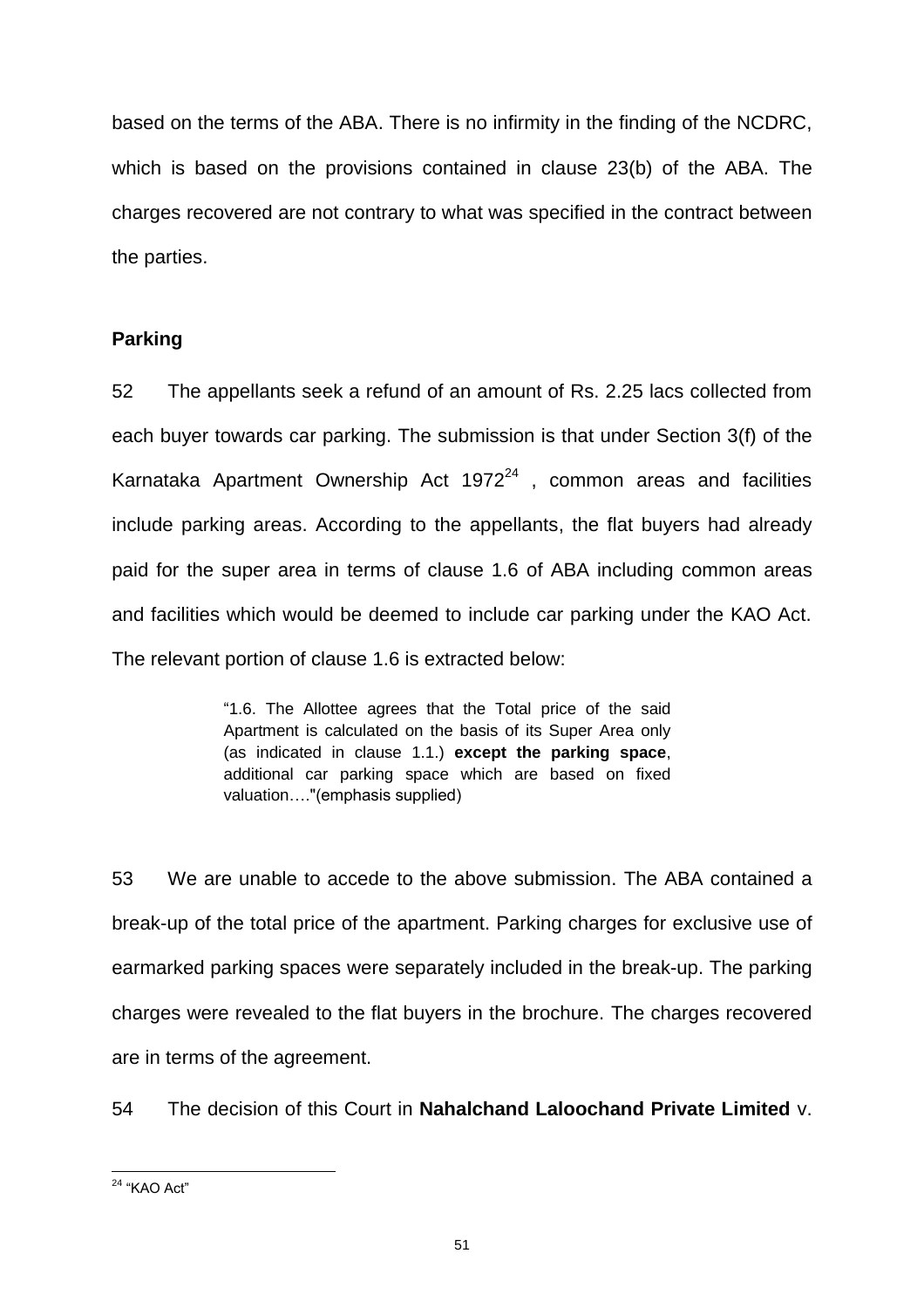**Panchali Cooperative Housing Society Limited**<sup>25</sup> turned on the provisions of the Maharashtra Ownership Flats Act 1971, as explained in the subsequent decision of this Court in **DLF Limited** v. **Manmohan Lowe**<sup>26</sup> . The demand of parking charges is in terms of the ABA and hence it is not possible to accede to the submission that there was a deficiency of service under this head.

55 For the above reasons we have come to the conclusion that the dismissal of the complaint by the NCDRC was erroneous. The flat buyers are entitled to compensation for delayed handing over of possession and for the failure of the developer to fulfil the representations made to flat buyers in regard to the provision of amenities. The reasoning of the NCDRC on these facets suffers from a clear perversity and patent errors of law which have been noticed in the earlier part of this judgment. Allowing the appeals in part, we set aside the impugned judgment and order of the NCDRC dated 2 July 2019 dismissing the consumer complaint. While doing so, we issue the following directions:

(i) Save and except for eleven appellants who entered into specific settlements with the developer and three appellants who have sold their right, title and interest under the ABA, the first and second respondents shall, as a measure of compensation, pay an amount calculated at the rate of 6 per cent simple interest per annum to each of the appellants. The amount shall be computed on the total amounts paid towards the purchase of the respective flats with effect from the date of expiry of thirty-six months from the execution of the respective ABAs until the

 $\overline{a}$ 

 $25$  (2010) 9 SCC 536

<sup>&</sup>lt;sup>26</sup> (2014) 12 SCC 231